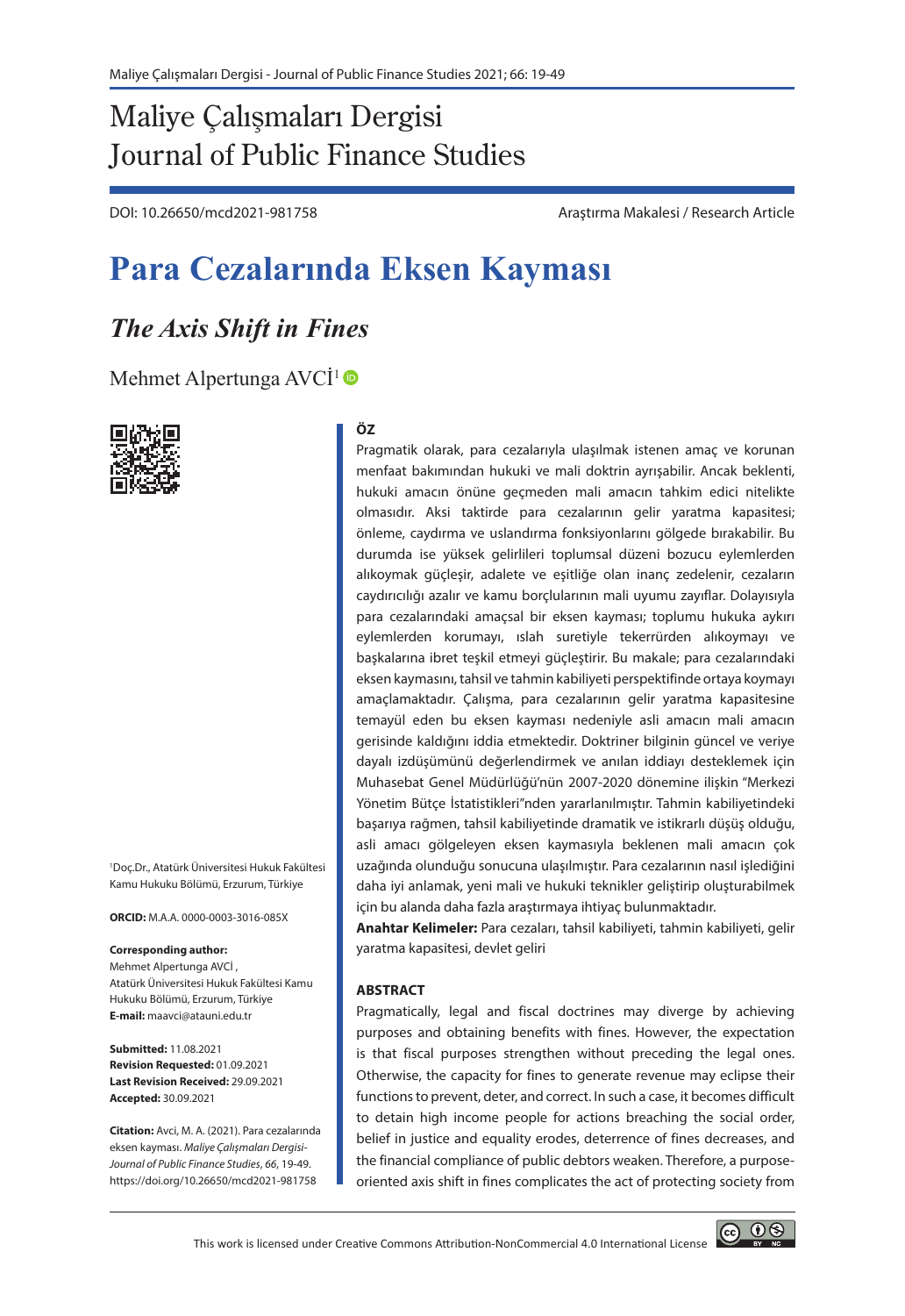unlawful actions, detention from repetition by correction, and punishment as a warning or deterrent to others. This article propounds on the axis shift in fines from collectability and forecastability. It argues that primary purposes lag behind fiscal ones due to this shift toward the capacity of fines to generate revenue. This study supports the claim above by using the Central Government Budget Statistics of the General Directorate of Accounting for 2007-2020 to evaluate the doctrinal knowledge of current and data-based projection on fines. This study shows a dramatic and consistent decrease in collectability, despite the success in forecastability. Even the expected fiscal purposes are distant, with the axis shift eclipsing the primary objectives. Further research is needed to better understand the ways in which fines can enhance or generate fiscal and legal techniques.

**Keywords:** Fines, collectability, forecastability, revenue generation capacity, public revenue

#### **EXTENDED ABSTRACT**

What is the primary purpose of fines? Fundamentally, is social order protected, or is additional revenue provided through them? Responses from average individuals, intellectuals, and practitioners differ as to favored interests. Individuals who abide by the rules count fines as essential catalysts, protecting their interests and ensuring social order, while those who violate the rules consider the regulations restrictive and prohibitive. Intellectuals approach the issue with a penal or financial doctrine. Practitioners describe fines as a policy tool by the economic, social, and political situation. Understandably, people from every walk of life may diversely evaluate fines when protecting different interests. However, to serve their primary purposes, fines should suit the principles of individual responsibility, legality, proportionality, severability, and reparability. In Turkey, the situation partially diverges, so their primary purposes may become secondary and their efficiency questionable. It is easy to state that almost mutually exclusive views of fiscal and legal doctrines cause this question to be raised. Hence, instead of their primary purposes, fines are likely considered fiscal lifeboats in countries experiencing financial bottlenecks. In such a case, experiencing a purpose-oriented axis shift in fines becomes unavoidable.

This article focuses on whether fines count as accurate, permanent, consistent, and predictable public revenue or a purpose-oriented axis shift. By looking at fines' deviation in collectability and success in forecastability, this study argues the existing priority is on fiscal purposes, emphasizing a deviation from primary purposes; fiscality is an implied, but current, reality. This study is composed of three parts. The first part assesses and collects general budget revenues (GPRs) within the efficiency of income-driven policies and affecting factors. The second section provides legal definitions, makes budgetary classifications, and analyzes GPRs' collectability/forecastability with tables based on the Central Government Budget Statistics of the General Directorate of Accounting from 2007–2020. The final part covers the legality and primary purposes of fines, expounds on the purpose-oriented relationship between fines and externalities, and discusses their revenue generation capacity (RGC).

Firstly, the summarized findings show the average analysis results on GPRs in 14 years, forecastability is consistent at 102.3%, while collectability steadily weakens every year and remains at 71.4%. The contradiction in these parameters strengthens the inferential consequence of target-oriented revenue collection planning. Second, by focusing on RGC, fines are regarded as public revenues at the risk of weakening their primary purposes. Third, tax fines have a higher assessment share than others via low tax compliance; however, administrative fines' collection share increases and almost becomes a deterrent for fiscal purposes. Fourth, the general share of all assessed fines increase steadily and is well above the general budget target; however, this is in line with their low total collection share. Finally, the average target and collection share became precisely the same (1.7%) in 14 years, strengthening the critical conclusion that assessed fines are not followed up and collected after the budget target is met.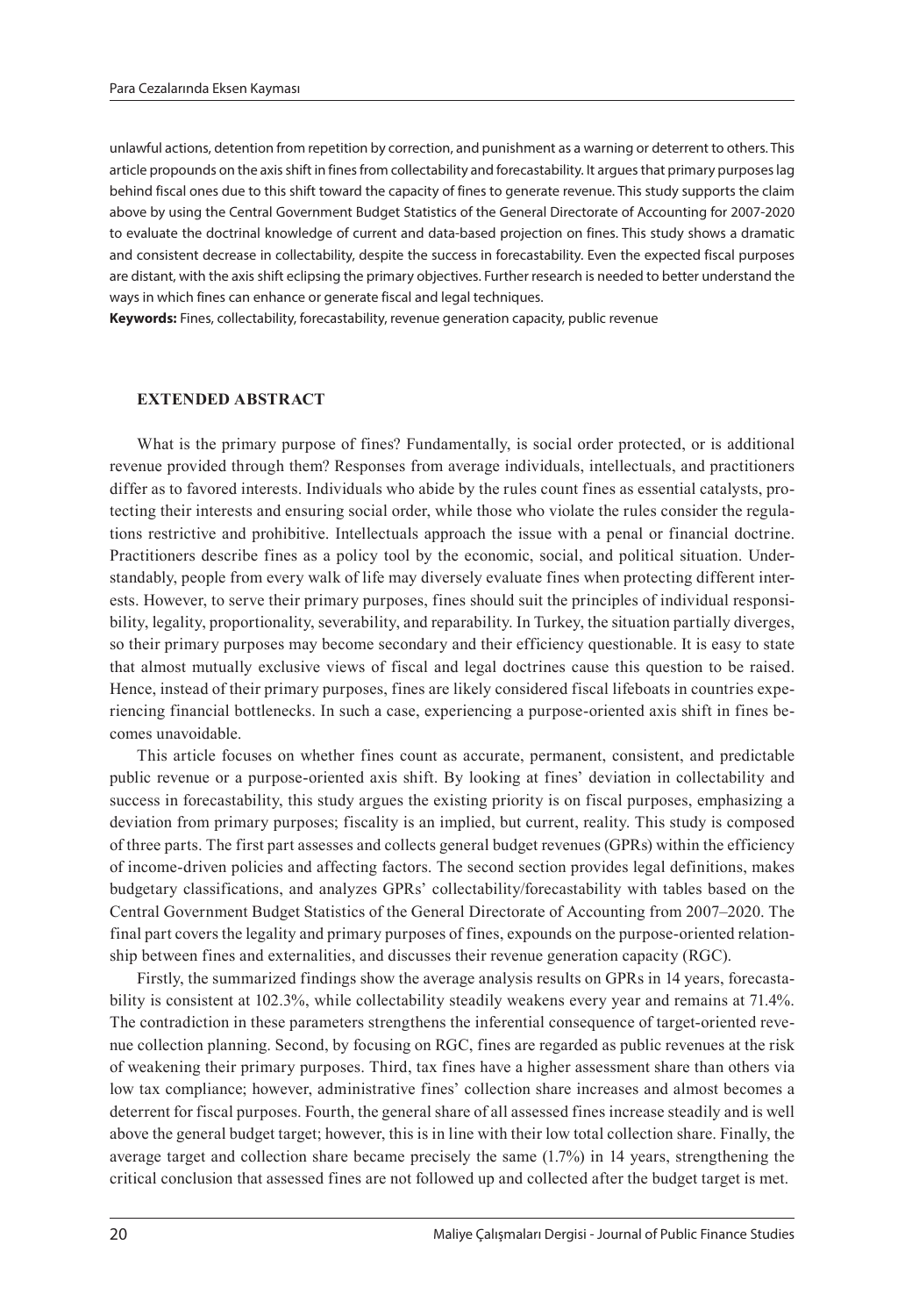Collectability and forecastability provide another perspective for identifying the axis shift. Firstly, collectability is critical for detecting and measuring fines' purpose-oriented aspect, RGC, and deterrence efficiency. The average collectability of total fines in 14 years remained at 11.3%, whereas this average was 52.3% in other fines, 33.5% in administrative fines, 16.4% in judicial fines, and 9.3% in tax fines. This raises the question of how preventive, deterrent, corrective, and regulative fines are mentioned on such an occasion. Secondly, there is an apparent success in forecastability considering the collectability weakness mentioned above. The average forecastability of total fines in 14 years was 108.4%, whereas it reached 126.2% in administrative fines, 110.9% in tax fines, 98.7% in judicial fines, and 98.1% in other fines. It is ironic to encounter a failure in collectability as a dependent variable hinging upon administrative decisions coupled with success in forecastability as an uncontrollable independent variable. This circumstance also confirms that fines collected to meet the budget target emphasize their financial potential and productivity rather than their primary purposes. Therefore, collectability in fines is an essential issue that is easier to access than forecastability. In contrast, the analytical conclusion in the opposite direction indicates that fiscal purposes overtake the primary ones.

Today it is still doctrinally controversial whether fines are regular sources of public revenue. However, unattainable fiscal purposes employing unrealistic target-oriented approaches, weakness in collectability affected with different factors, and focus discrepancy in forecast and collection result in overshadowed legal purposes, creating a purpose-oriented axis shift in fines. Indeed, prioritizing the fiscal purposes of fines to prevent the embodiment of primary ones is essentially an executive decision and policy action. The natural expectation with this choice is to increase public revenues by enhancing collectability. However, the analyzed official data indicates that the axis shift does not contribute to RGC or reinforce their primary purposes.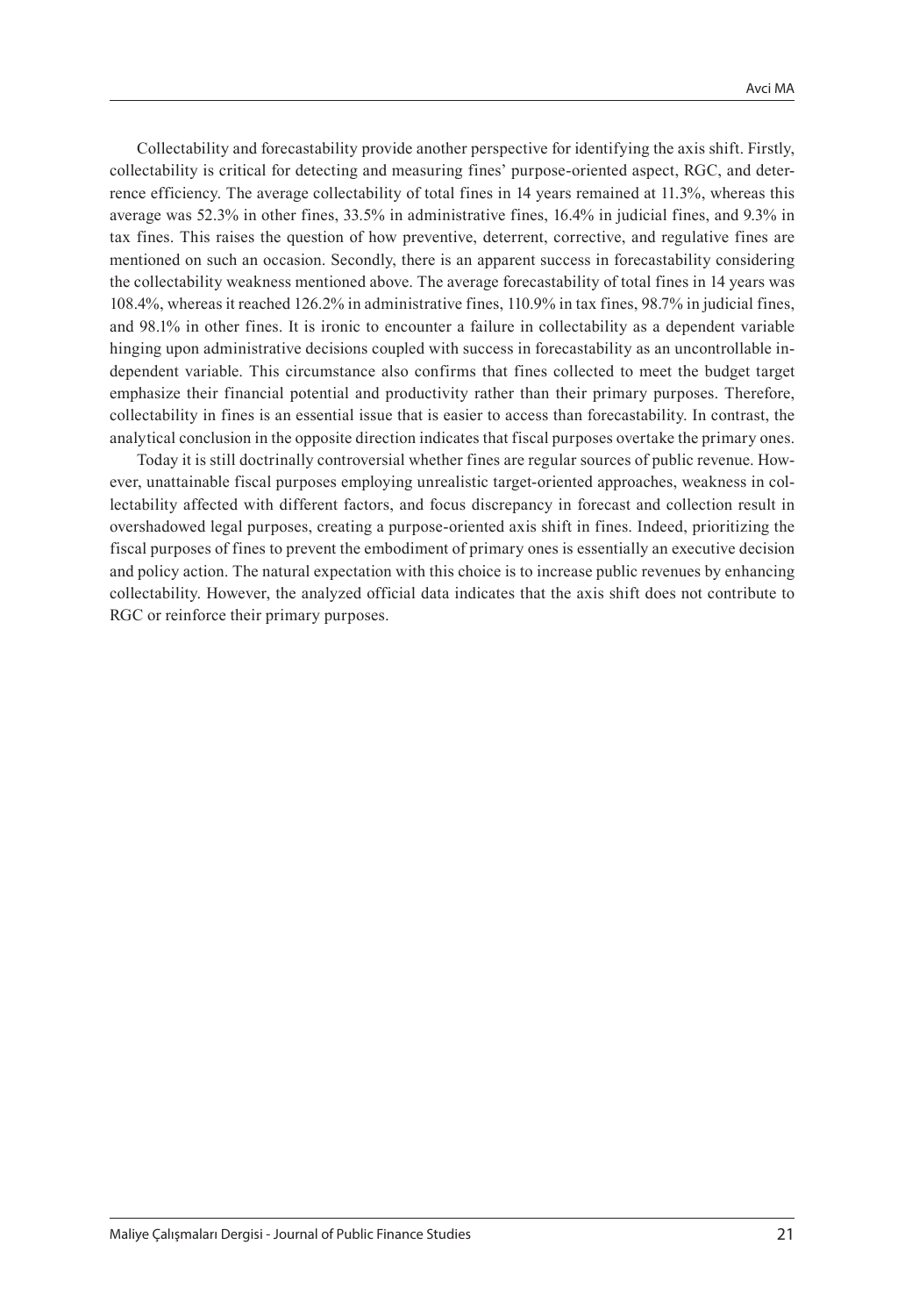#### **1. Giriş**

Gündelik yaşamda farklı tür ve kapsamdaki para cezalarına muhatap olmayanımız yok denecek kadar azdır. Peki acaba, para cezalarına muhatap olanların aklına hiç bu cezaların bir kamu geliri olarak tahsile konu edilip edilmediği gelmiş midir? Para cezaları asli olarak suçları ve/veya kabahatleri önlemek, failleri caydırmak ve ıslah etmek suretiyle toplumu ve toplumsal düzeni koruma amacına yönelik mi uygulanmaktadır, yoksa bu amaçlar normatif değerler olarak kalıp da para cezalarının mali sonucuna mı odaklanılmaktadır? Örneğin cana kastın bir para cezası karşılığı olsaydı, bu durumda yargısal ve mali paradigmalar birbirini tahkim mi edecekti yoksa kamu mali yönetim(ler)i para cezalarının gelir yaratma kapasitesine (mali potansiyeline) mi odaklanacaktı? Her ne kadar Benthamcı bu son soru örneği, abartılı gelse de bu abartının dile getirilmesindeki asıl saik, para cezalarının mali potansiyelinin kimi zaman önleme, caydırma, ıslah etme ve düzenleyici olma amacının önüne geçtiği izlenimi veren görünümüdür. Ünlü Panopticon'un tasarımcısı Jeremy Bentham "*İyi yasalarla hemen hemen tüm suçlar, basit bir para cezası (maddi tazminat) ile onarılabilecek fillere indirgenebilir ve bu durumda suçlardan kaynaklanan kötülükler neredeyse tamamen sona erdirilebilir* (O'Maley, 2013, s. 152)" derken, elbette para cezalarının birer mali kaynak olabileceğine işaret etmemiştir. Ancak bugünün uygulamaları, Bentham'ın bakış açısını mali bir prizmada kırarcasına dönüştürmüşe benzemektedir.

Giriş mahiyetinde olan yukarıdaki açıklamalar kapsamında; bu çalışma tahsil ve tahmin kabiliyeti perspektifinde, güncel resmi veriler ve doktriner bilgiler ışığında; Türk Kamu Mali Yönetiminde para cezalarının kesin, sürekli, istikrarlı ve öngörülebilir bir devlet geliri olarak değerlendirilip değerlendirilmediği ve para cezalarında amaçsal bir eksen kayması olup olmadığı sorunsalına odaklanmaktadır. Bu odak boyutunda çalışma; cezaların infazı şeklinde de değerlendirilebilecek olan tahsil kabiliyetindeki (dolayısıyla cezaların önleyici, caydırıcı, ıslah edici ve düzenleyici olma başarısındaki) sapma ve suç ve kabahatlerin öngörülemezliği ile malul olan tahmin kabiliyetindeki başarı düzeyine bakarak, para cezalarının mali amacına ağırlık verildiği iddiasıyla hazırlanmıştır. Bu iddiayla bağlantılı olarak, para cezalarının asli amaçlarında bir sapma yaşandığı ve "para cezalarında fiskalite" meselesinin zımnen de olsa cari bir gerçek olduğu üzerinde durulmuştur. Tahsil ve tahmin kabiliyeti ise kamu mali yönetim(ler)inin genel bütçe gelirlerine yönelik başarısının tespitine ve ölçümüne imkân verdiği için para cezalarında eksen kayması meselesine bu parametreler perspektifinde yaklaşılmıştır. Bu bilgiler doğrultusunda çalışma; Tahsil ve Tahmin Kabiliyeti Meselesi, Genel Bütçe Gelirlerinde Tahsil ve Tahmin Kabiliyeti ve Para Cezalarında Tahsil ve Tahmin Kabiliyeti şeklinde üç ana başlık halinde hazırlanmıştır.

Çalışmanın "Tahsil ve Tahmin Kabiliyeti Meselesi" adlı *Birinci Ana Başlığı* altında; vergi hukukunda tahakkuk ve tahsil süreçlerine yönelik yapılan tanımlar ışığında genel bütçe gelirlerine yönelik tahakkuk ve tahsil süreçleri açıklanmış ve bu açıklamalarla bağlantılı olarak tahsil kabiliyeti meselesi tanım, hesaplama, gelire esas politikalarda etkinlik ve etki eden faktörler bağlamında anlatılmıştır. Yine aynı bölümde gelir tahmini ve tahmin yöntemleri istikametinde, tahmin kabiliyeti meselesi tahsil kabiliyetinde izlenen yöntemle irdelenip açıklanmıştır.

Kamu sektörüne özgü gelirler açıklanırken; "devlet geliri", "kamu geliri" ve "kamu kaynağı" gibi pek çok kavramın -esasında tanım ve kapsam bakımından birbirinden ayrılması ve farklı olmasına rağmen- birbiri yerine kullanıldığı görülmektedir. Oysa ki; genel çerçevesi ile kamu kaynağının kamu gelirlerini, kamu gelirlerinin ise devlet gelirlerini kapsayan kavramlar olarak değerlendirilmesi gerekir. Doktriner olarak kamu sektörüne özgü gelirlerin tanımlanması ve kapsamının belirlenmesi, halihazırda tartışmalı bir konu olsa da bu çalışmanın bütünlüğü ve odağı açısından genel bütçe gelirleri yani "devlet geliri" kavramı üzerinden açıklamaların yapılması ile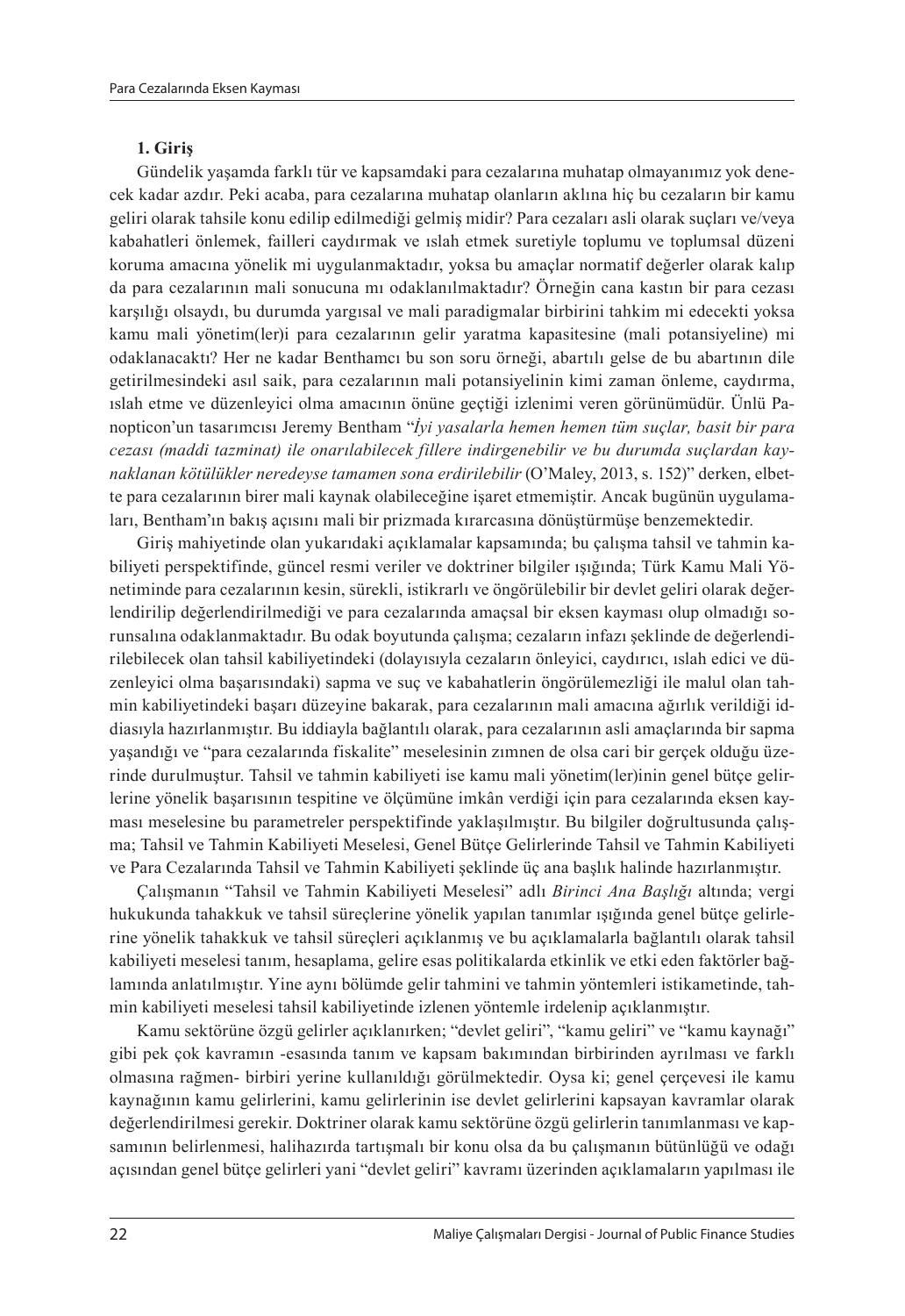yetinilmiştir. Bu bakımdan çalışmanın "Genel Bütçe Gelirlerinde Tahsil ve Tahmin Kabiliyeti" adlı *İkinci Ana Başlığında* öncelikli olarak genel bütçe gelirleri, 6183 Sayılı Amme Alacaklarının Tahsil Usulü Hakkında Kanun ve 5018 Sayılı Kamu Mali Yönetimi ve Kontrol Kanunu'ndaki tanım ve genel bütçe gelirleri ekonomik sınıflandırması ışığında verilmiştir. Sınıflandırma anlamında para cezası gelirlerinin devlet gelirleri içerisindeki yerinin daha iyi anlaşılabilmesi, tahsil ve tahmin kabiliyeti boyutunda para cezaları ile devlet gelirleri arasındaki karşılıklı ilişkinin ve etkileşimin açık bir biçimde görülebilmesi için genel bütçe gelirlerine ağırlık verilmiştir. Çalışmanın ana odağın kopmamak amacıyla; anılan başlığın devamında üçüncü ana başlığa temel teşkil edip karşılaştırma yapılabilecek şekilde -birinci ana başlıktaki teorik bilgiler kullanılarakgenel bütçe gelirlerinde tahsil ve tahmin kabiliyeti, resmi veriler bağlamında analiz edilmiştir. Bu noktada Muhasebat Genel Müdürlüğü'nün "Merkezi Yönetim Bütçe İstatistikleri" kullanılarak hazırlanan tablolarda, 2007-2020 yılları arasındaki döneme ilişkin -ekonomik sınıflandırmaya dayalı- nicel verilere yer verilmiştir. Veriler, ilgili kurumun resmi internet sitesinde yayınlanan ham veriler yorumlanarak ve ilgili oransal hesaplamalar yapılarak türetilmiştir. Çok yıllı bütçeleme anlayışına göre 2006 mali yılından itibaren başlatılan Orta Vadeli Mali Plan (OVMP) ve Orta Vadeli Program (OVP) uygulaması ile uyumlu olunması amacıyla, veri başlangıç yılı olarak 2007 yılı seçilmiştir.

Kamu hukukunun konusuna giren para cezaları; amaç, korunan menfaat, karar veren merci, yaptırımın infaz sureti, yaptırıma bağlanan kanuni neticeler bakımından birbirinden farklılaşmaktadır (Özgenç, 2020, s. 837). Çalışmada anılan farklılıklara ve bu yöndeki doktriner tartışmaya girmeden, genel hatlarıyla para cezaları hakkında bilgi verilmesiyle yetinilmiştir. Ayrıca para cezaları; kendi içerisinde kamu para cezaları, tazminat nitelikli para cezaları, idari para cezaları, medeni para cezaları ve disiplin para cezaları şeklinde türlere (Demirtaş, 2020, s. 643-644) ayrılsa da bu çalışmada genel bütçe gelirleri ekonomik sınıflandırması bağlamında yargı para cezaları, idari para cezaları, vergi cezaları ve diğer para cezaları şeklinde ele alınmıştır. Bu bilgiler ışığında çalışmanın ana odak ve iddiasını takdim eden "Para Cezalarında Tahsil ve Tahmin Kabiliyeti" adlı *Üçüncü Ana Başlığın* altında; öncelikle teorik olarak para cezalarının niteliğine ve asli amaçlarına yönelik hukuk doktrini ve Yüksek Mahkeme Kararları ışığında bilgi verilmiş, kamu ekonomisi doktrini çerçevesinde para cezaları ile dışsallık meselesi arasındaki amaçsal ilişki açıklanmış ve para cezalarının gelir yaratma kapasitesi anlatılmıştır. Devamında ise ekonomik sınıflandırmaya dayalı olarak para cezası gelir türleri verilmiş; vergi uyumu bağlamında para cezası gelirlerinin gerek kendi içerisinde gerekse de genel bütçe gelirleri içerisindeki tahakkuk ve tahsilat payları, para cezası gelirlerinde tahsil ve tahmin kabiliyeti konuları analiz edilerek değerlendirilmiştir.

# **2. Tahsil ve Tahmin Kabiliyeti Meselesi**

### **2.1. Tahsil Kabiliyeti**

Hukuki manada ilgili gelire alacaklı olmayı (Taşkan, 2019, s. 230) ve mali manada devlet gelirlerinin tahsil edilebilir duruma gelmesini (Kardeş, 2009, s. 1397) ifade eden tahakkuk; mali hukuk doktrininde çoğunlukla vergilendirme sürecine özgü bir ara aşama olarak tespit edilmiştir. Vergi hukukundaki anlamından yola çıkarak tahakkuku, tüm devlet gelirlerine şamil olacak şekilde tanımlamak mümkündür. Bu çerçevede *tahakkuk*; tarh ve tebliğ edilen yani hesaplanıp ilgilisine bildirilen devlet gelirinin ödenecek duruma gelmesi, diğer bir ifadeyle kamu borçlusunun devlet alacağını ödemek zorunda olduğu aşamaya gelmesi halini temsil eder (Karakoç, 2019A, s. 231). Bu bakımdan tahakkuk, ödeme durumuna gelen devlet gelirinin ilgili idarece talep edilebi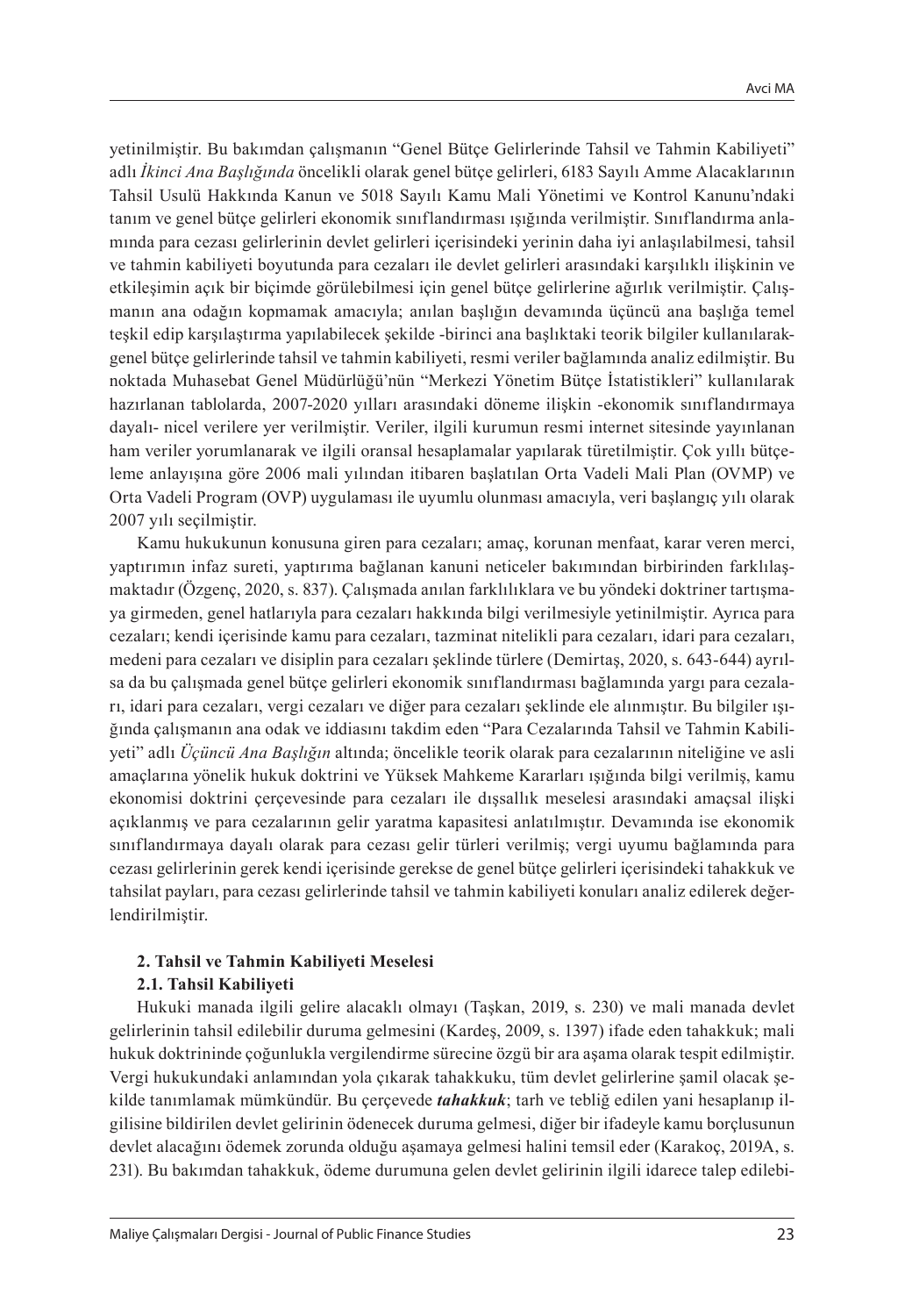lir yani tahsil edilebilir bir alacak haline gelmesini sağlar (Saban, 2015, s. 175; Şenyüz, Yüce ve Gerçek, 2020, s. 212). Vergi hukukunda muacceliyet, tahakkuka bağlı olduğu için tahakkuk etmiş devlet alacağı aynı zamanda muaccel hale de gelmiş olur (Öner, 2017, s. 135). İlgili devlet geliri için tahsilat öncesinde tekemmül ettirilmesi gereken ara bir süreç olarak görülen tahakkuk, nitelik bakımından bir idari işlem olmayıp, bir tespit eylemi olarak değerlendirilir (Karakoç, 2019A, s. 232). Beyana dayalı tarh gibi haller dışında; tahakkuk her zaman alacağın kesinleşmesi anlamına gelmeyip, tahakkuk ile başlayan tahsil süreci, başta dava açma hali olmak üzere çeşitli yollarla durdurulabilir (Taşkan, 2019, s. 230). Bu durumda da tahakkuk, görevli ve yetkili mahkemenin kararına kadar ertelenir (Mutluer, 2011, s. 104). Eğer süresi içerisinde dava açılmamış veya dava açılmış ancak idari işlem hukuka uygun bulunmak suretiyle kanun yolları tüketilmişse, bu durumda ilgili devlet alacağı kesinleşmiş ve tahsil sürecine geçilmiş olur.

Devlet alacaklarının toplanmasına veya vadesinde ve rızaen ödenmeyenlerden de cebren alınmasına (Kardeş, 2009, s. 1399) yönelik idari bir işlem olan tahsil de yine vergi hukukundaki tanımı itibarıyla açıklanabilir. Bu bakımdan *tahsil;* öncül süreçleri tamamlanıp kesinleşen devlet alacaklarının (dolayısıyla devlet gelirlerinin) Hazine'ye nihai intikal safahatıdır. Kamu borçlusu ile alacaklısı arasındaki kamu hukukundan kaynaklanan borç alacak ilişkisi -yerine yenisi kuruluncaya kadar- tahsil ile sona ermiş, bu bakımdan somut borç ve alacak ortadan kalkmış olur (Karakoç, 2019A, s. 241). Tahakkuk ile tahsil arasındaki ilişki, bir sebep-sonuç ilişkisidir. Daha açık bir ifadeyle devlet alacağının tahakkuk etmiş olması, tahsil işleminin hukuki sebebini oluşturur. Ancak tahakkuktan farklı olarak tahsil; nitelik itibarıyla re'sen icra edilebilir, yükümlendirici, takdire dayanmayan, sübjektif karakterli ve bağımsız bir idari işlem olup, kural olarak kamu borçlusunun rızaen ödemesi esasına dayanır (Şenyüz ve ark., 2020, s. 216-217; Taşkan, 2019, s. 236-237). Kamu borçlusunun söz konusu borcu kendi iradesiyle, rızaen ve vadesinde (veya vadesinden sonra) ödememesi halinde, alacak Kamu İcra Hukuku çerçevesinde cebren tahsile konu edilir. Dolayısıyla tahsil, kapsam itibarıyla hem kamu borçlusunun kendi iradesiyle vadesinde (veya vadesinden sonra) rızaen ödeme yapmasını hem de kamu alacaklısının ödeme emrine istinaden cebren almasını kapsamaktadır. Şu hususu da önemle eklemek gerekir ki; kamu borçlusunun rızaen de olsa vadesinden sonra borcunu ödemesi halinde, somut borç ortadan kalkmasına rağmen, gecikilen her gün için ayrıca gecikme zammı da alınacaktır (Karakoç, 2019A, s. 240-242). Son olarak tahsil işleminin konusundan ve amacından bahsedilecek olura; *tahsil işleminin konusu* kamu borçlusunun rızaen ödeme yapması veya cebren tahsil iken, *amacı* kamu alacaklarının Hazine'ye intikalinin sağlanmasıdır (Şenyüz ve ark., 2020, s. 217).

Tahakkuka ve tahsile yönelik yukarıdaki teknik açıklamalar sonrasında, artık tahsil kabiliyeti bahsine geçebiliriz. *Tahsil kabiliyeti*; kamu idarelerinin tahakkuk ettirdikleri gelirlerinin ne kadarını tahsil edip bütçe gelirlerine dönüştürdüklerini gösteren bir başarı veya başarısızlık parametresidir (T.C. Maliye Bakanlığı Muhasebat Genel Müdürlüğü, 2019, s. 31). Aritmetik olarak da tahsil kabiliyeti; tahsilatın tahakkuka oranı şeklinde ifade edilebilir. Tahsil kabiliyeti ile gelire esas politikaların etkinliği doğrudan ilintilidir. Bu bakımdan tahsil kabiliyeti için gelire esas politikalardan; **(1)** aynı durumdaki vergi mükelleflerini benzer şekilde vergilendirmesi, **(2)** ödeme tutarının nasıl belirlendiğini, verginin ne zaman ödenmesi gerektiğini ve ödemenin nasıl yapılacağını açıkça belirten vergi kuralları ihdas etmesi, **(3)** kamu borçlularına en uygun olan zamanda ve şekilde ödeme kolaylığı sağlaması, **(4)** hem kamu alacaklısı hem de kamu borçlusu için gelir tahsil maliyetlerini asgari düzeyde tutması, **(5)** alacaklı tahsil dairesinin kamu borçlusunun bilgilerini koruması ve güvence altına alması, **(6)** kamu borçlularının kuralları anlamalarına ve bunlara doğru ve uygun maliyetle uyabilmelerine imkan veren basit gelir yasalarını yapması, **(7)**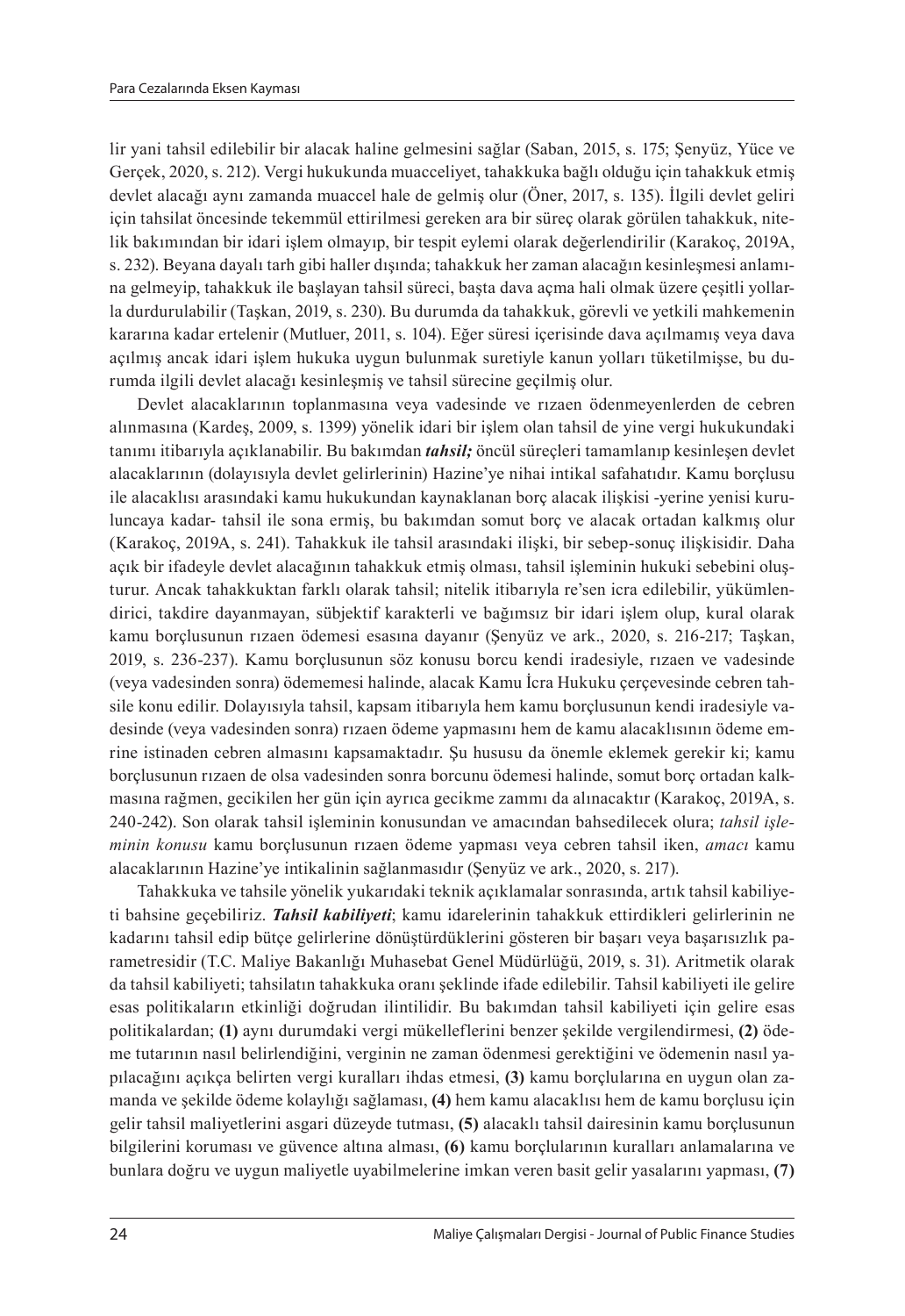başta vergi yasaları olmak üzere kamu gelirlerine yönelik yasal düzenlemelerin kamu borçlularının kararlarını asgari düzeyde etkilemesi, **(8)** ekonominin üretim kapasitesini, dolayısıyla da iktisadi büyümeyi ve verimliliği engellememesi, **(9)** kamu borçlularının kendilerini hangi vergilerin ilgilendirdiğini, bu vergilerin kendilerine ve diğerlerine nasıl ve ne zaman uygulandığını bilmesi, **(10)** mali uyumsuzluk nedeniyle ortaya çıkması muhtemel vergi açıklarını asgariye indirmesi ve dolayısıyla da tahsil kabiliyetini artırması, **(11)** kamu borçlularına karşı hesap verilebilir bir yapıda olması ve **(12)** vergi tahsilatlarının zamanlamasını ve miktarını belirlemesine imkan verecek uygun, öngörülebilir, istikrarlı ve güvenilir bir gelir sistemi kurması beklenir. Sonuç olarak gelire esas politikanın; eşit, adil, belirli, basit, tarafsız, saydam, öngörülebilir ve hesap verebilir olması, ödeme kolaylığı sağlaması, etkili bir gelir idaresine sahip olması, bilgi güvenliğini sağlaması, iktisadi büyüme ve verimliliğini engellememesi, tahsil kabiliyetini artırması, gelir açığını asgariye indirmesi ve devlete en uygun gelir kaynaklarını sağlaması arzulanır (AIC-PA, 2017, s. 3).

Yukarıda sıralanan beklentiler çerçevesinde; *tahsil kabiliyeti ve beraberinde gelirlerin yönetilebirliği*; vergi normlarının pratikte yürütülebilirliğinden (OECD, 2015, s. 31), vergilendirilebilir kaynaklardan ve kapasiteden (Le, Moreno-Dodson and Bayraktar, 2012, s. 3), tahsil dairelerinin etkinliğinden ve alacaklı idareyle kamu borçlusu arasındaki ihtilafların varlığından, vergi kayıp ve kaçak düzeyinden, mükelleflerin vergiye uyumundan, ülkedeki mali ahlaktan, mali af ve borç yapılandırma uygulamalarının sıklığından ve beklenir olmasından doğrudan etkilenmektedir. Bahse konu etkenlerin negatif yönde olduğu ülkelerde, devlet gelirlerinin tahsil kabiliyeti azalırken, aynı zamanda gelirlerin yönetilebilirliği de zayıflayacaktır.

#### **2.2. Tahmin Kabiliyeti**

İktisadi, siyasi, sosyal, teknik ve hukuki amillerin etkisiyle, kamu sektöründen beklentilerin her geçen gün arttığı günümüz dünyasında; devletler, bütçe kısıtı altında varlıklarını sürdürüp farklı nicelik ve nitelikteki kamusal mal ve hizmetleri üretme ve sunma meselesiyle baş etmek zorundadır. Buna karşın bütçe oluşturma sürecinin bir ayağını teşkil eden ve mali disiplin için temel teşkil eden gelir tahmini, devlet harcamalarına bütçe kısıtı altında bir üst sınır getirmektedir (Franklin, Bourdeaux ve Hathaway, 2019, s. 156-169). Bu noktada *gelir tahmini;* hem vergi oranları, ticaret hacmi, toplumun cezalara duyarlılığı, devletin mülkiyetindeki taşınır ve taşınmazların iktisadi değeri gibi geliri yönlendiren faktörler ile elde edilen gelirler arasındaki ilişkiyi *belirleme eylemi*, hem de gelecekte mevcut olan mali kaynakların miktarını kestirmek için analitik tekniklerin kullanıldığı bir *süreç* olarak değerlendirilebilir. Merkezi ve yerel yönetimler açısından esas olacak tek bir gelir tahmin yönteminden söz edilemeyeceği gibi, aksine gelir türüne bağlı olarak farklı yöntemler daha iyi sonuç verme eğilimindedir (Garrett ve Leatherman, 2020, s. 40). Bu bakımdan tahmin kabiliyetinden bahsedebilmek için gelir bütçesi tahminlerinin ne şekilde yapıldığı hakkında kısa bir bilgi vermek faydalı olacaktır.

Bütçe gelirleri tahmin edilirken, iki temel yöntemden istifade edilmektedir. Bunlar otomatik yöntemler ve doğrudan doğruya takdir yöntemidir. *Otomatik yöntemlere* göre bütçe gelirleri tahmin edilirken, uygulaması nihayete ermiş olan son bir veya birkaç yılın kesinleşmiş gelir gerçekleşmelerinden istifade edilir. Kişisel tahmin ve takdirden arındırılmış olan otomatik yöntemler, ülke ekonomisinin gelişimiyle devlet gelirlerinin artışı arasındaki ilişkiye istinat eder ve çoğunlukla siyasal istikrarsızlıkların yoğun ve yaygın olduğu ülkelerde ve dönemlerde kullanılır. *Doğrudan doğruya takdir yönteminde* ise otomatik yöntemden farklı olarak, geçmiş yıl gerçekleşmeleri referans olarak alınsa da bu gerçekleşmelere bağlı kalınmaksızın iktisadi dalgalanmalar,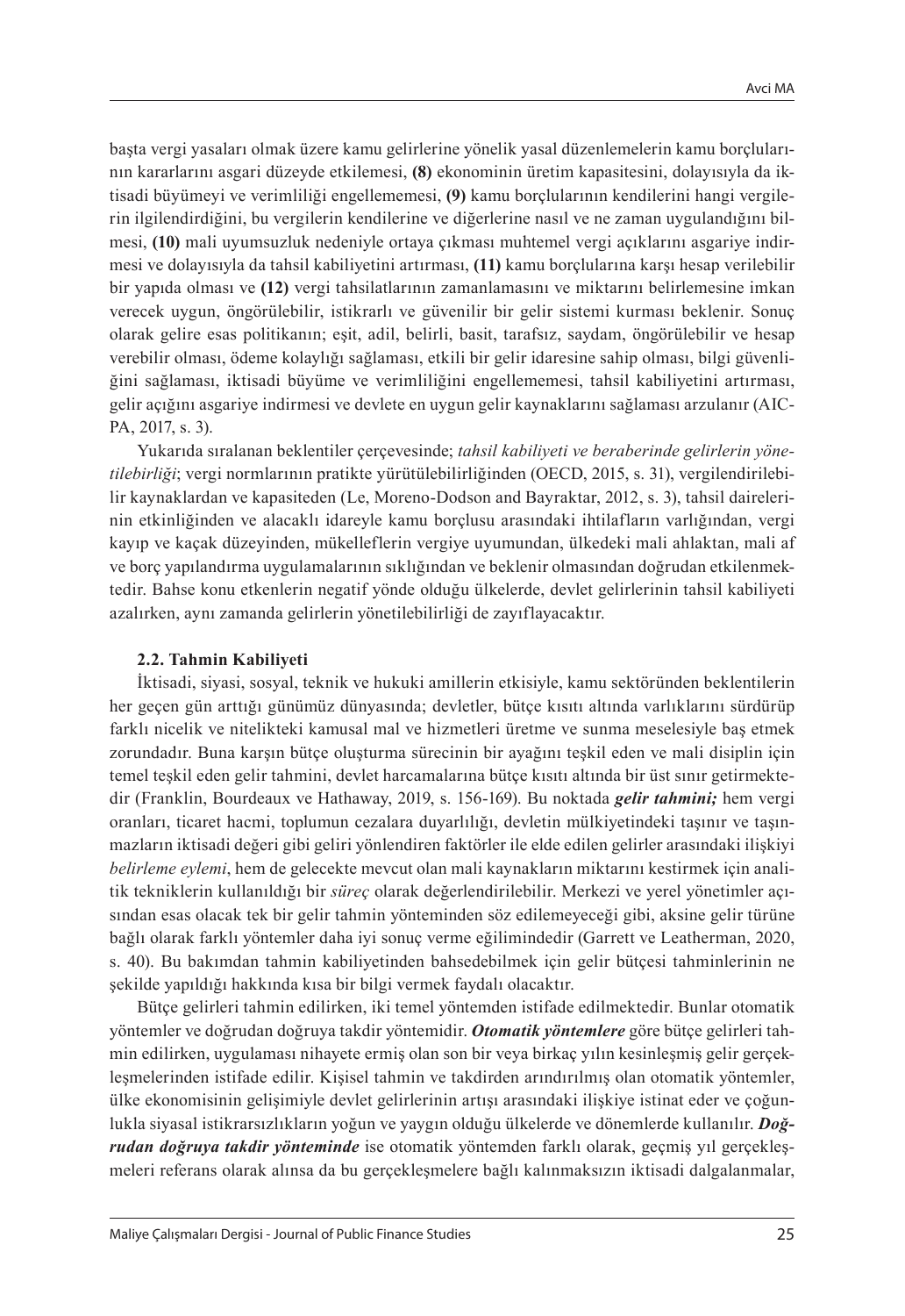yeni ve güncel gelişmeler, i̇çsel ve dışsal faktörler dikkate alınarak gelecek dönem gelir tahminleri yapılır. Türkiye'deyse gelir bütçesi, ilkesel olarak doğrudan doğruya takdir yöntemine göre hazırlanır ve gelir tahminleri bu esasa göre yapılır. Daha açık bir ifadeyle Hazine ve Maliye Bakanlığı bütçe gelir tahminlerini yaparken, içerisinde bulunulan bütçe döneminin ilk sekiz aylık gerçekleşmelerini veri olarak alır ve buna bir önceki yılın son dört aylık gelirlerini ekleyerek yeni yıl bütçesinin gelir tahminini hazırlar (Edizdoğan, Çetinkaya ve Gümüş, 2019, s. 431-432).

Gelir tahminleri ister otomatik yöntemlere isterse de doğrudan doğruya takdir yöntemine göre yapılsın; politikaların başarısı, sürekliliği ve öngörülebilirliği tahmin kabiliyetine bağlıdır. *Tahmin kabiliyeti;* ilgili mali yıl bütçe hedefinde tahmin edilen gelirlerin ne kadarının tahsil edilip bütçe gelirlerine dönüştürdüğünü gösterir bir parametre olarak değerlendirilebilir. Aritmetik olarak da tahmin kabiliyeti; gelir tahsilatının bütçe hedefine oranı şeklinde ifade edilebilir. Gelecekteki kaynakları doğru şekilde projelendirme yeteneği olarak da nitelenebilen tahmin kabiliyeti; başarılı bir yıllık bütçe oluşturmak, bütçe açıklarından kaçınmak veya yeterli gelir tahsil etmek için büyük öneme sahiptir (Garrett ve Leatherman, 2020, s. 40; Freire ve Garzón, 2014, s. 203).

Giderlerin tahminine kıyasla gelirlerin tahmini; yerel, ulusal ve küresel iktisadi koşullardan etkilenmesi nedeniyle son derece güç bir iş olsa da (Franklin ve ark., 2019, s. 169) hükümetlerin ve uygulayıcıların başarısı, tahmin kabiliyetiyle ölçülür (Feyzioğlu, 1981, s. 48). Bu bakımdan kamu bütçe doktrininde doğruluk ilkesiyle açıklanan tahmin kabiliyetinin; objektif ve sübjektif anlamda isabetli, samimi, tutarlı, ölçülü ve gerçekçi olması gerekir. Aşırı iyimser veya kötümser yaklaşımlarla tahmin yürütülmemesi ve beraberinde tecrübelerin, gerçekleşmelerin ve beklentilerin rasyonel şekilde ve bir arada dikkate alınması ise esastır (Feyzioğlu, 1981, s. 47-48; Aksoy, 1983, s. 221-222; Altuğ, 2019, s. 14). Aksi taktirde, yani *aşırı iyimser tahminlerin* hayata geçirilememesi siyasete ve bürokrasiye olan güveni azaltıp gerçekleşme-hedef uyumunu bozarken, *aşırı kötümser tahminler* ise mevcut iktisadi kaynakların kamu ve özel sektör arasında etkin şekilde dağıtılarak kullanılamamasına, iktisadi istikrarın ve istihdamın olumsuz yönde etkilenmesine neden olur. Tahmin, kesin bir ölçüm eylemi olmadığı için sapmaların yaşanması elbette mümkündür. Ancak sapma düzeyinin; yani tahmin ve gerçekleşme düzeyi arasındaki farkın aşağı ve yukarı yönlü olarak ideal sınırın dışına çıkmaması beklenir.

Bir diğer üzerinde durulması gereken husus ise *tahmin kabiliyetini etkileyen faktörlerdir*. Tıpkı tahsil kabiliyetinde olduğu gibi tahmin kabiliyeti de pek çok içsel ve dışsal faktörden etkilenmektedir. Bu etkenleri **(1)** gelirin süreklilik ve öngörülebilirlik düzeyi, **(2)** toplam gelirler içerisinde para cezaları, bağış ve yardımlar, mülk ve teşebbüs gelirleri gibi yüksek derecede belirsizliğe sahip gelir kaynaklarının payı, **(3)** gelir yaratmayı etkileyen koşullardaki değişiklikler, **(4)** yerel-ulusal-küresel iktisadi koşullardaki, politika ve idari düzenlemelerdeki veya tüketici talebindeki beklenmedik değişiklikler (Garrett ve Leatherman, 2020, s. 40-41), **(5)** vergilendirilebilir kaynaktaki değişim, **(6)** tahsil dairesinin etkinlik düzeyi, **(7)** kamu sektörünün kaynak ve değer yaratma kapasitesi, **(8)** iktisadi beklentiler, **(9)** siyasal istikrar ve hukuki güvenlik düzeyi vb. şekilde sayarak çoğaltmak mümkündür.

Yukarıdaki bilgiler ışığında; büyük ölçüde sürekli, istikrarlı ve öngörülebilir gelir kalemleri olan vergi ve benzeri mali mükellefiyetlerin toplam devlet gelirleri içerisindeki payının yüksek olmasının, tahmin kabiliyetini doğrudan ve pozitif yönde etkilemesi beklenir. Ancak anılan gelirler dışında kalan ve süreksiz, istikrarsız ve öngörülemez olan para cezaları, mülk ve teşebbüs gelirleri, bağış ve yardımlar gibi gelirlere güvenilmesi veya bunlara fiskalite vasfı yüklenmesi, tahmin kabiliyetini negatif yönde etkileyecektir. Özellikle para cezaları her ne kadar amaçsal olarak değil de sonuç itibarıyla birer devlet geliri olarak görülse de suç ve kabahatlerin öngörülemezliği, bunlarda tahmin kabiliyetinin doğal olarak zayıf kalması sonucunu doğurur. Bu bakım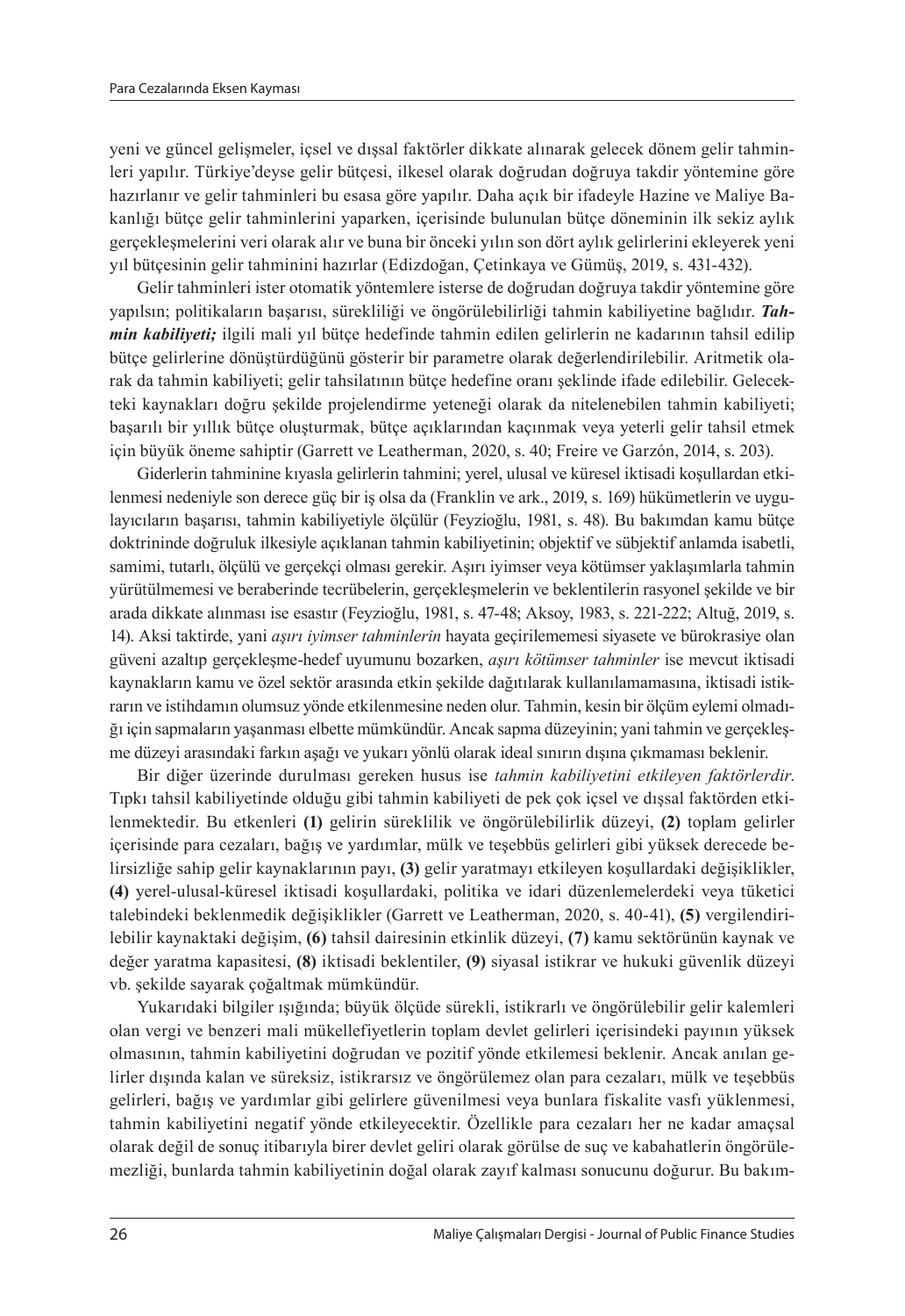dan para cezalarında tahmin kabiliyetinden sapma, bir başarısızlık olarak görülemeyeceği gibi esas beklenti bunlarda asli amaçlarına hizmet edecek tahsil kabiliyetinin yüksek olmasıdır. Eğer ki öngörülemez ve standardize edilemez para cezalarında tahsil kabiliyeti düşük, ancak tahmin kabiliyeti yüksek olursa; bu durum mali amacın ve gelir yaratma kapasitesinin, cezaların asli amaçları olan önleme, caydırma ve ıslah etmenin önüne geçtiği yönündeki kanaati kuvvetlendirecektir. Bu bahse daha sonra detaylı olarak değinileceği için şimdi genel bütçe gelirlerinde tahsil ve tahmin kabiliyeti konusuna geçmek doğru olacaktır.

#### **3. Genel Bütçe Gelirlerinde Tahsil ve Tahmin Kabiliyeti**

#### **3.1. Genel Bütçe Gelir Türleri**

Kamu sektörüne özgü kaynaklar, gelirler ve alacaklar açıklanırken; "kamu kaynağı", "kamu geliri", "kamu alacağı" ve "devlet geliri" gibi pek çok kavramın, yanlış da olsa birbiri yerine kullanılması ne yazık ki çok rastlandık bir durumdur. Bahse konu kaynaklara yönelik doktriner tartışmalar bir kenara bırakılacak olursa; çalışma ve anlam bütünlüğü açısından 6183 sayılı Amme Alacaklarının Tahsil Usulü Hakkında Kanun (AATUHK) ve 5018 sayılı Kamu Mali Yönetimi ve Kontrol Kanunu (KMYKK) yol gösterici olacaktır.

KMYKK'nın 3'üncü maddesinde *kamu kaynağı*, "(…)*borçlanma suretiyle elde edilen imkânlar dahil kamuya ait gelirler, taşınır ve taşınmazlar, hesaplarda bulunan para, alacak ve haklar ile her türlü değerleri (…)*"; *kamu geliri,* "(…) *kanunlarına dayanılarak toplanan vergi, resim, harç, fon kesintisi, pay veya benzeri gelirler, faiz, zam ve ceza gelirleri, taşınır ve taşınmazlardan elde edilen her türlü gelirler ile hizmet karşılığı elde edilen gelirler, borçlanma araçlarının primli satışı suretiyle elde edilen gelirler, sosyal güvenlik primi kesintileri, alınan bağış ve yardımlar ile diğer gelirleri (…)*" ifade edecek şekilde tanımlanmıştır.

AATUHK'nın 1ve 2'nci maddelerine göre *kamu alacağının* kapsamına; devlete, yerel yönetimlere (köyler hariç) ait vergi, resim, harç, ceza tahkik ve takiplerine ait muhakeme masrafı, para ve vergi cezası gibi asli ve gecikme zammı ve faizi gibi fer'i kamu alacakları ve aynı idarelerin sözleşmeden, haksız fiil ve iktisaptan doğanlar dışında kalan ve kamu hizmetlerinin uygulanmasından doğmuş diğer alacaklarıyla bunların takip masrafları ve çeşitli kanunlarda Tahsili Emval Kanununa göre tahsili edileceği bildirilen her çeşit alacaklar girer.

*Genel bütçe geliri (devlet geliri)* ise bütçe tertibi itibarıyla; **(A)** vergi gelirleri, **(B)** faizler, paylar ve cezalar, **(C)** teşebbüs ve mülkiyet gelirleri, **(Ç)** sermaye gelirleri, **(D)** alınan bağışlar ve yardımlar ile özel gelirler ve **(E)** alacaklardan tahsilat şeklindeki ana kalemlerden müteşekkildir. Bu bakımdan kamu kaynağının kamu gelirini ve kamu alacağını, kamu gelirinin de genel bütçe gelirini içeren kavramlar olarak değerlendirilmesi yerinde olacaktır. Diğer bir anlatımla her genel bütçe geliri bir kamu kaynağı iken, her kamu kaynağı bir genel bütçe geliri değildir.

Genel bütçe gelirlerinde pay itibarıyla ilk sırayı vergi gelirlerinin aldığı görülmektedir (Bkz. Grafik 1). Bütçe tertibinde *vergi gelirleri*; **(1)** gelir ve kazanç üzerinden alınan vergiler (gelir vergisi ve kurumlar vergisi), **(2)** mülkiyet üzerinden alınan vergiler (veraset ve intikal vergisi ve motorlu taşıtlar vergisi), **(3)** dahilde alınan mal ve hizmet vergileri (dahilde alınan KDV, özel tüketim vergisi, banka ve sigorta muameleleri vergisi, özel iletişim vergisi, dijital hizmet vergisi vd.), **(4)** uluslararası ticaret ve muamelelerden alınan vergiler (gümrük vergileri, ithalde alınan KDV vd.), **(5)** damga vergisi, **(6)** harçlar (yargı, noter, vergi yargısı, tapu, pasaport ve konsolosluk, gemi ve liman, imtiyazname, ruhsatname ve diploma, trafik ve diğer harçlar) ve **(7)** başka yerde sınıflandırılmayan diğer vergiler (kaldırılan vergi artıkları vd.) şeklinde *yedi alt başlık halinde sınıflandırılmaktadır*.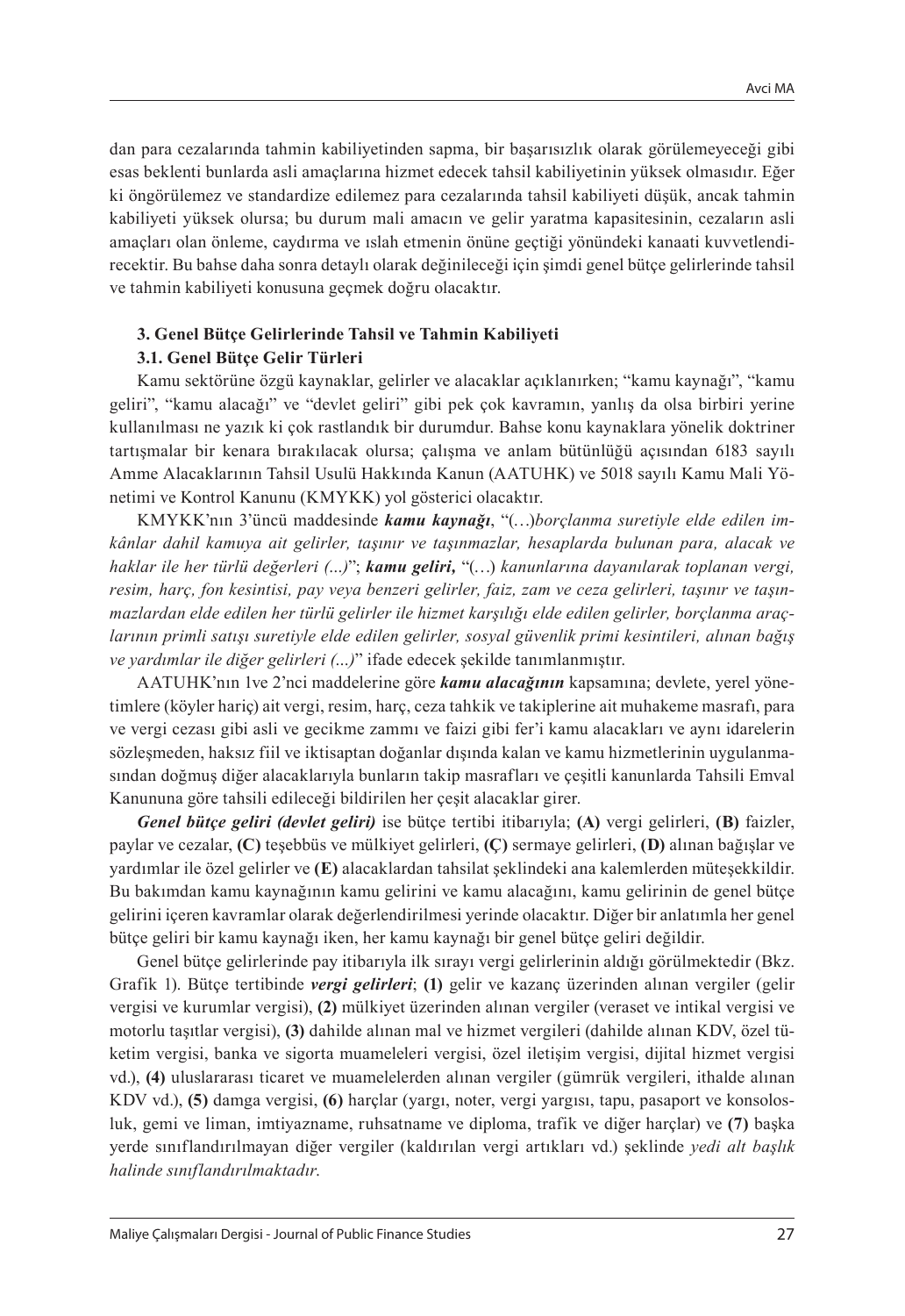*Faizler, paylar ve cezalar;* **(1)** faiz gelirleri (muhtelif şekillerdeki alacakları faizleri, menkul kıymet ve gecikmiş ödeme faizleri, borçlanma senedi geçmiş gün faizleri ve primli satış geliri, vergi, resim ve harç gecikme faizleri ve diğer faizler), **(2)** kişi ve kurumlardan alınan paylar (devlet payları, vergi ve harç gelirlerinden alınan paylar, genel bütçeli idarelere ait paylar, mahalli idarelere ait paylar ve diğer paylar) ve **(3)** para cezalarından (yargı para cezaları, idari para cezaları, pay ayrılan idari para cezaları, vergi cezaları ve diğer para cezaları) oluşmaktadır.

*Teşebbüs ve mülkiyet gelirleri* **(1)** mal ve hizmet satış gelirleri (banka çekleri ve değerli kâğıt bedelleri gibi mal satış gelirleri, avukatlık ücret gelirleri ve yol, köprü ve tünel ücret gelirleri gibi hizmet satış gelirleri ve lisans ücretleri ve izin ücretleri gibi malların kullanılma ve faaliyette bulunma izni gelirleri), **(2)** KİT ve kamu bankaları gelirleri (iştirak gelirleri, KİT'lerden elde edilen gelirler ve kamu bankalarından elde edilen temettü gelirleri gibi Hazine portföyü ve iştirak gelirleri ve DHM, DMO ve TPAO gibi KİT'lerden sağlanan gelirler, resmi basımevleri, okullardan sağlanan kurumlar hasılatı), **(3)** kurumlar kârları (döner sermayeler ve diğer kurumlar kârları), **(4)** kira gelirleri (taşınmaz kiraları ve taşınır kiraları ve ön izin, irtifak hakkı ve kullanma izni gelirleri) ve **(5)** diğer teşebbüs ve mülkiyet gelirlerinden (para basımı gelirleri, yurt dışı dövizli askerlik gelirleri vb.) oluşmaktadır.

*Sermaye gelirleri*; **(1)** taşınmaz satış gelirleri (lojman, bina, arazi vb. satış gelirleri), **(2)** taşınır satış gelirleri (taşınır, taşıt ve stok satış gelirleri), **(3)** menkul kıymet ve varlık satış gelirleri (tahvil, senet, bono, altın, altın dışı kıymetli maden, konvertibl olmayan yabancı para satış geliri) ve **(4)** diğer sermaye satış gelirlerinden oluşur.

*Alınan bağışlar ve yardımlar ile özel gelirler;* **(1)** yurtdışından alınan bağış ve yardımlar (Avrupa Birliğinden, Dünya Bankasından alınan bağış ve yardımlar vd.), **(2)** yurt içinden alınan bağış ve yardımlar (Hazine yardımları, sosyal güvenlik kurumlarından ve mahalli idarelerden alınan bağış ve yardımlar, kurum ve kişilerden alınan bağış ve yardımlar vd.) ve **(3)** özel gelirlerden (mesleki ve teknik eğitim gelirleri, iç ve dış tanıtım gelirleri, harita ve kadastro bedeli, saray, köşk ve kasır gelirleri, Türk Silahlı Kuvvetleri mal ve hizmet satış geliri, iletişim lisans ve ruhsat bedeli, gayrimenkul satış ve kira gelirleri, gümrük idarelerince tahsil edilen TRT bandrol ücretlerinden ayrılan gelirler, öğrenim kredisi geri ödeme gelirleri, spor toto-loto pay gelirleri vd.) müteşekkildir.

*Alacaklardan tahsilat* ise **(1)** yurtiçi alacaklardan tahsilat (sosyal güvenlik kurumlarından, belediyelerden, KİT'lerden, döner sermayelerden, özel teşebbüslerden ve hane halklarından tahsilat) ve **(2)** yurtdışı alacaklardan tahsilat (dış ülkelere yapılan yardımlardan ve dışarıya verilen diğer borçlardan tahsilat) kalemlerinden oluşur.

Genel bütçeye dahil olan gelirlerin tahsilattaki payları itibarıyla vergi gelirlerinin ilk sırayı alması; kamu hizmetlerinin sürekliliği için kesin, istikrarlı ve öngörülebilir bir gelir kaynağı olma özelliğinden kaynaklanır. Ancak yukarıda da sayıldığı üzere gelir kaynakları vergi gelirleriyle sınırlı değildir. Vergi gelirlerini, tahsilattaki payları itibarıyla sırasıyla faizler, paylar ve cezalar, teşebbüs ve mülkiyet gelirleri, sermaye gelirleri, alınan bağışlar ve yardımlar ile özel gelirler ve alacaklardan tahsilat takip eder (Bkz. Grafik 1). Çalışma çerçevesinde bu gelirlere yaklaşılacak olursa; kesin, öngörülebilir ve sürekli birer gelir kaynağı olarak değerlendirilmemesine ve amaç boyutunda devlete gelir yaratma saikiyle ihdas edilmemiş olmasına rağmen; tahsilattaki payı bakımından "faizler, paylar ve cezalar" içerisinde para cezası gelirlerinin ön plana çıkması dikkate değerdir.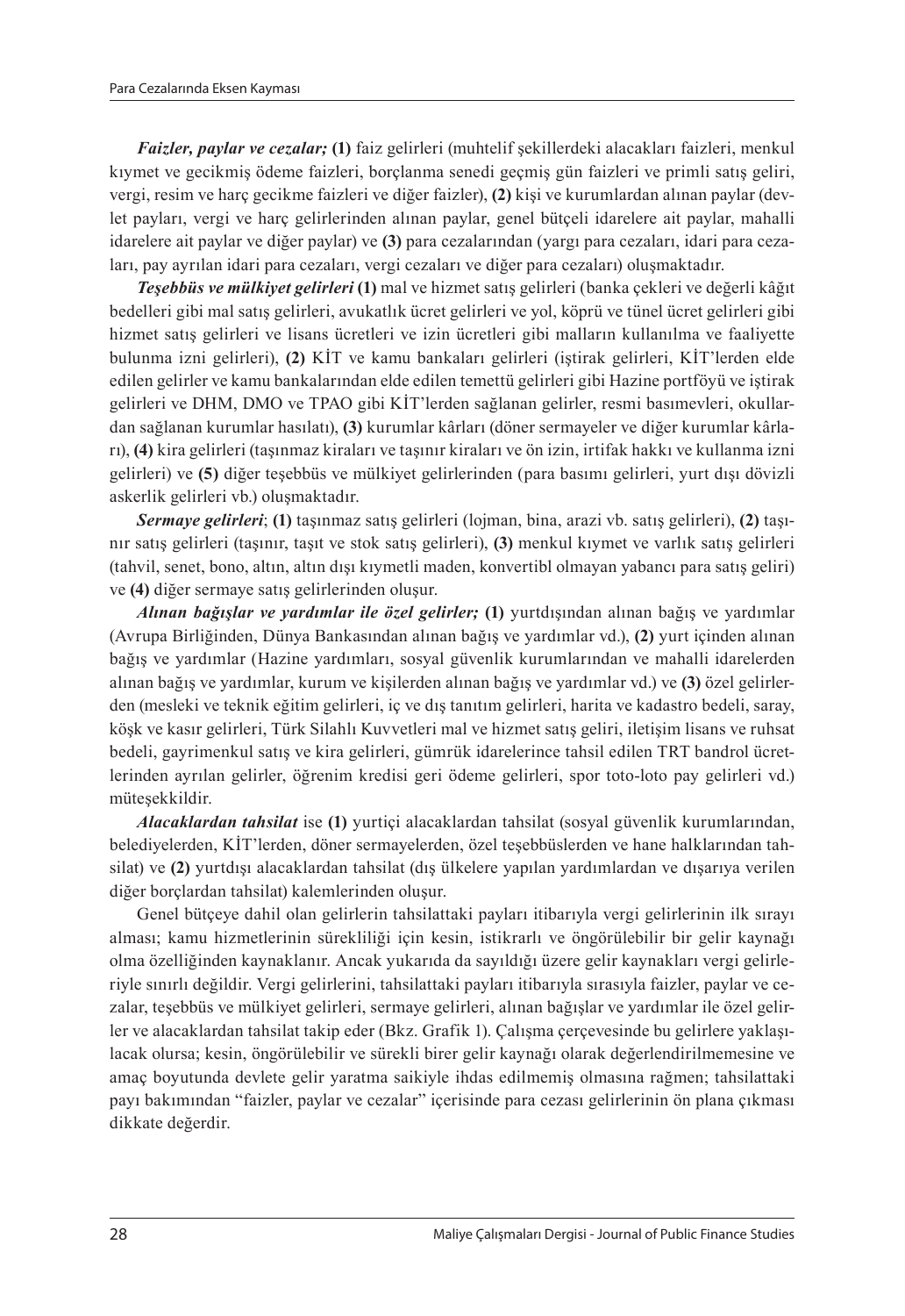

**Grafik 1: Genel Bütçe İçerisinde Tahsil Edilen Gelir Türlerinin Yıllara Göre Paylı Dağılımı (%)**

**Kaynak**: T.C. Hazine ve Maliye Bakanlığı Muhasebat Genel Müdürlüğü, Merkezi Yönetim Bütçe İstatistikleri.

#### **3.2. Genel Bütçe Gelirlerinde Tahsil Kabiliyeti**

"Tahsil Kabiliyeti" bahsindeki açıklamalar çerçevesinde; genel bütçe gelirlerindeki tahsil kabiliyeti hakkında Tablo 1'deki 2007-2020 tarih aralığına yönelik 14 senelik veri oldukça aydınlatıcı niteliktedir. Bu noktada 2007 yılından itibaren genel bütçe gelirlerinde tahsil kabiliyetinin gitgide zayıfladığı dikkati çekmektedir. 2007 yılında %85 düzeyinde olan tahsil kabiliyetinin, 2020 yılına gelindiğinde %63,9'a kadar gerilediği görülmektedir. Daha açıklayıcı bir ifadeyle; 2007 yılında tahakkuk eden her 100 TL'den 85 TL'si tahsil edilebilirken, 2020 yılında tahakkuk eden her 100 TL'den ancak 63,9 TL'si tahsil edilebilir hale gelmiştir. 2020'nin başlarında görülen Covid-19 Salgını 2020 yılı tahsil kabiliyetini 14 senenin en düşük seviyesine getiren önemli bir neden olsa da önceki senelerdeki süreklilik arz eden zayıflama, bu durumun yalnızca bir salgına indirgenecek ve geçici bir durum olmadığını ortaya koymaktadır. Nitekim tahsil kabiliyetindeki zayıflama, 14 senelik bir süreçte istikrarlı bir seyir izlemiş ve ortalaması %71,4 düzeyinde kalmış; yani tahakkuk ettirilen her 100 TL'den ancak 71.4 TL'si tahsil edilebilmiştir. Bu duruma yol açması muhtemel etkenlere tahsil kabiliyeti bahsinde ana hatlarıyla değinildiği için şimdi *tahsil kabiliyetindeki zayıflamanın kuvvetle muhtelif sonuçlarına* değinmek faydalı olacaktır.

Tahsil kabiliyetinde zayıflamanın en doğal sonucu; kamu sektörünün, kamu hizmet finansmanı için ihtiyaç duyduğu mali kaynaktan mahrum kalarak, harcama ile gelir arasındaki açığın *borçlanma ile finansmanı* yoluna gidilmesidir. Kamu borç stokunda artış sorununu tetikleyecek bu yol; bir taraftan bütçedeki faiz yükünün artmasına ve faiz dışı fazla meselesinin gündeme gelmesine diğer taraftan da özel sektörün ihtiyaç duyduğu finansal kaynaktan mahrum kalarak *dışlama etkisine* ve özel sektör *yatırımlarının azalmasına* neden olacaktır. Özel sektör yatırımlarındaki azalma; *iktisadi büyümeyi olumsuz yönde etkilerken*, aynı zamanda özel sektörün istihdamdaki payını düşürecek, artan işsizlik *kamu sektörü istihdamına olan talebi* ve nihayetinde de kamu harcamalarını artıracaktır. Artan kamu harcamalarının, zayıflayan tahsil kabiliyeti nedeniyle temel devlet gelirleriyle karşılanamaması, tekrar borçlanmayı gündeme getirecek; yurtiçi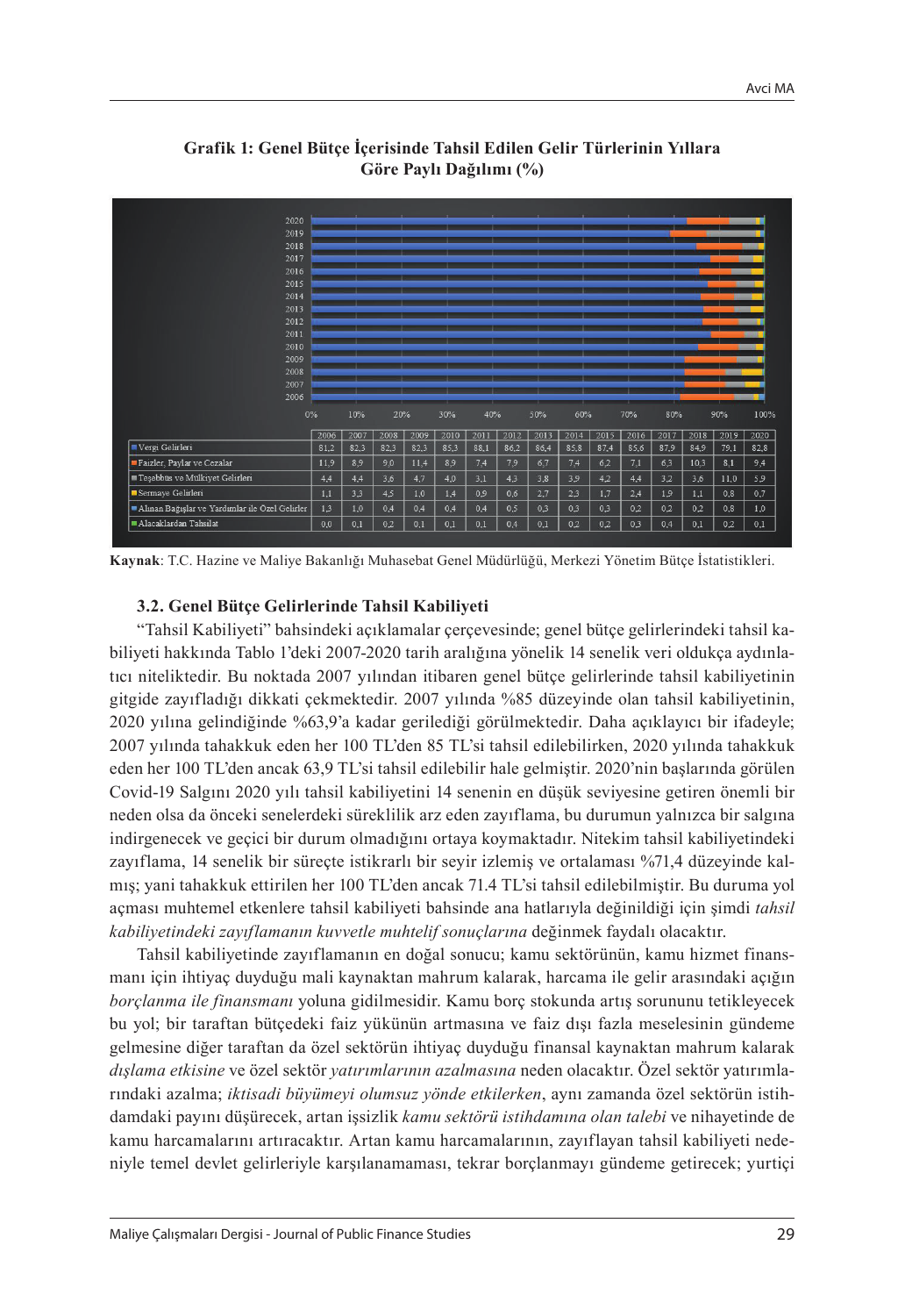tasarrufların kamunun ödünç verilebilir fon talebini karşılayamaması halinde yurtdışı yerleşiklerin tasarruflarına yani *dış borçlanmaya* yönelmek zorunda kalınacaktır. Nihayetinde tahsil kabiliyetindeki zayıflama; kamu hizmetlerinin nicel ve nitel anlamda azalması, kendi kendini besleyen iktisadi istikrarsızlıkları ve borcun borçla çevrilmesi sorununu gündeme getirecektir.

Tahsil kabiliyetindeki zayıflamanın bir diğer olası sonucu da *mali aflardır*. Tahakkuk eden gelirler ile tahsil edilen gelirler arasındaki uçurumun artması neticesinde daralan ve zayıflayan gelir tabanının konsolide edilebilmesi amacı ve "Bazı Kamu Alacaklarının Yeniden Yapılandırılması Hakkında Kanun" düzenlemeleri ile af yoluna gidilmesi, Türk Kamu Mali Yönetiminde oldukça bilindik ve ne yazık ki çok da beklendik bir durumdur. Gündelik kullanımda "borç yapılandırması" adıyla da anılan bu aflar; çoğunlukla ceza, faiz ve zamlara yönelik iken çok sınırlı da olsa bazı hallerde alacakların aslına yönelik de yapılabilmektedir. Son on yıllık dönemde; 2011 tarihli 6111 sayılı Kanun, 2014 tarihli 6552 sayılı Kanun, 2016 tarihli 6736 sayılı Kanun, 2017 tarihli 7020 sayılı Kanun ve 2018 tarihli 7143 sayılı Kanun ile borç yapılandırmasına gidilmiş; ancak Tablo 1'den de görüldüğü üzere borç yapılandırmalarının yapıldığı sene ve ertesi senesinde, tahsil kabiliyetinde dikkat çekici bir değişiklik olmamış; hatta anılan kabiliyetteki zayıflama istikrarlı şekilde devam etmiştir. Son on yıllık dönemde yapılan beş adet borç yapılandırmasının ardından tahsil kabiliyetinin artmayıp zayıflamaya devam etmesi, 2021 Haziran itibarıyla kabul edilen 7326 sayılı Kanunun da aynı akıbete muhatap olacağının ampirik bir göstergesidir.

Tahsil kabiliyetini artırmak ve tahsil imkânı düşük olan kamu alacaklarının Hazineye intikalini sağlamak amacıyla yapılan borç yapılandırmaları, bu amaca ulaşmada başarısız kaldığı gibi aynı zamanda bu yola sıklıkla gidilmesi *kamu borçlularının mali uyumunu*, yani borçlarını vadesinde ödeme motivasyonlarını zayıflatmaktadır. Bu durum, uyum düzeyi yüksek kamu borçlularına dahi sirayet ettiğindeyse tahsil kabiliyeti daha da azalmakta ve tahsil düzeyinde negatif yönlü sapma artmaktadır. Sonuç olarak uygulama kolaylıkları nedeniyle borç yapılandırmalarının sıklıkla tercih edilmesi, kamu borçlularının uyumunu olumsuz yönde etkilediği için hem tahsil kabiliyetini zayıflatan bir nedendir hem de tahsil kabiliyetindeki zayıflamanın olası bir sonucudur.

#### **3.3. Genel Bütçe Gelirlerinde Tahmin Kabiliyeti**

Tıpkı tahsil kabiliyetinde olduğu gibi; Türk Kamu Mali Yönetiminde genel bütçe gelirlerine Tablo 1'deki veriler çerçevesinde bakarak, tahmin kabiliyeti hakkında yorum yapmak mümkündür. 2007-2020 yılları arasında tahmin kabiliyeti ortalamasının %102,3 ve sapma düzeyinin de +2,3 şeklinde olduğu; bu bakımdan 14 senelik dönemde gelir tahsilatı ile tahmini arasında uyumun olduğu görülmektedir. Bu durum Türkiye'de genel bütçe gelirlerinde tahmin kabiliyet düzeyinin oldukça yüksek ve başarılı olduğu söylenebilir. 2009 yılındaki -14,2 puanlık sapmanın, özellikle 2008 yılında ABD'deki mortgage kaynaklı küresel mali krizinden kaynaklandığını eklemek gerekir. Kaynakta kesilen vergiler ve ertesi sene hesaplanan vergiden mahsuba konu olan geçici vergiler bir kenara bırakılacak olursa; bilindiği üzere vergiye konu kaynak, takip eden hesap döneminde (yani ertesi sene) vergilendirilir. Bu kapsamdaki 2008 yılı gelir, kazanç ve iratlarının 2009 yılında vergilendirildiği hesaba katıldığında, 2008 Krizi'nin 2009 yılı tahmin kabiliyetini olumsuz yönde etkilediği doğal sonucuna ulaşılabilir. Son olarak -2009 ve 2019 yıllarındaki negatif yönlü sapmalar haricinde- 14 senelik dönem içerisinde diğer tüm senelerde tahmin kabiliyetindeki sapmanın yukarı yönlü yani pozitif karakterli olduğu açıktır.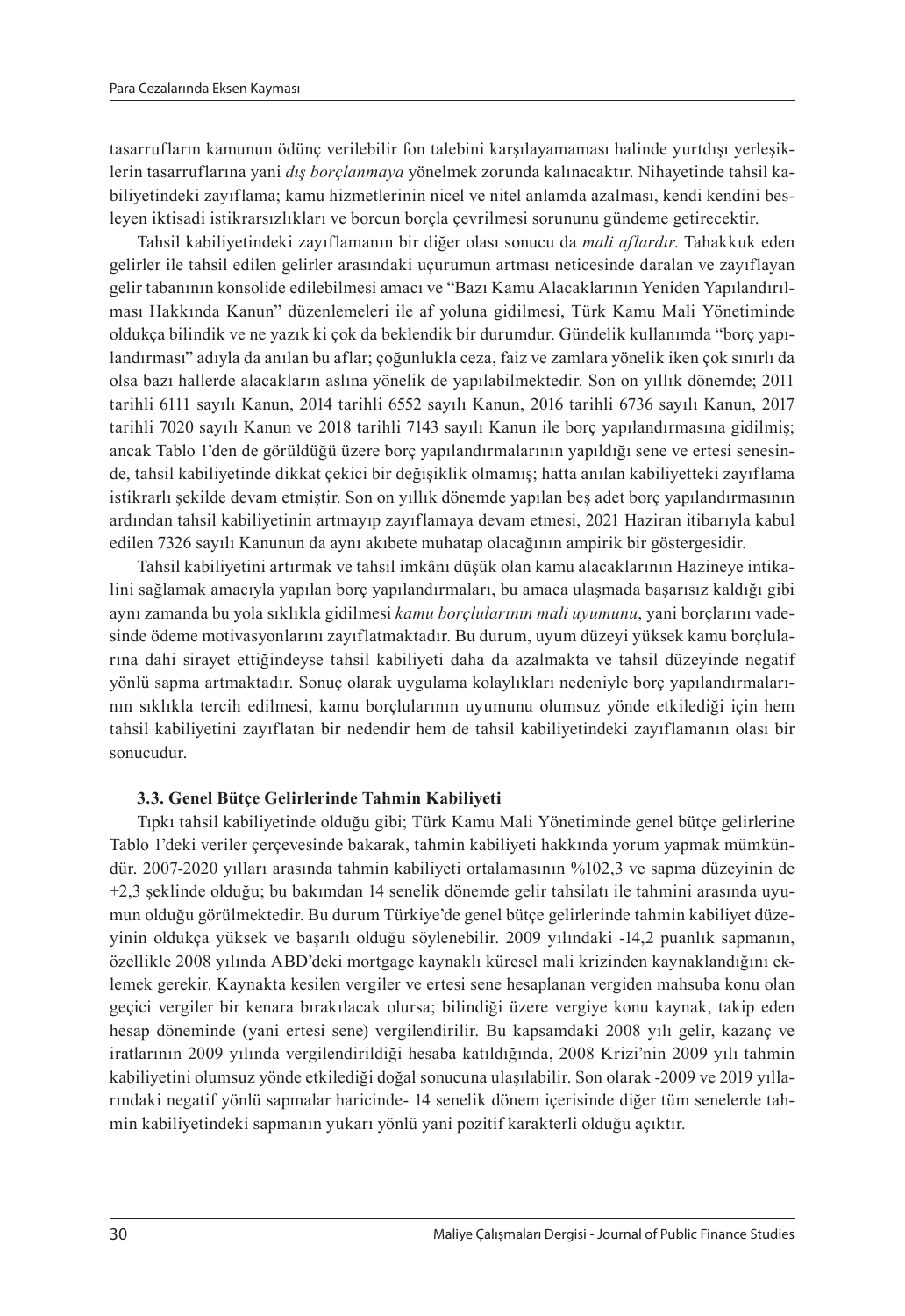|          |                            | <b>Tahsil Kabiliveti</b>            |                                                             |                        | Tahmin Kabiliyeti                   |                                             |                                        |
|----------|----------------------------|-------------------------------------|-------------------------------------------------------------|------------------------|-------------------------------------|---------------------------------------------|----------------------------------------|
| Yıl      | $(A)$ (Bin TL)<br>Tahakkuk | (Bin TL)<br>Tahsilat<br>$\tilde{a}$ | Kabiliyeti<br>$\mathcal{S}_{\mathbf{0}}$<br>Tahsil<br>(B/A) | SAPMA<br>DÜZEYİ<br>(9) | ں<br>Bütçe<br>⊨<br>Hedefi<br>(Bin T | Kabiliyeti<br>$\delta_0$<br>Tahmin<br>(B/C) | SAPMA<br>DÜZEYİ<br>$\mathcal{O}^{(0)}$ |
| 2007     | 218.592.972                | 185.715.245                         | 85,0                                                        | $-15,0$                | 184.242.515                         | 100,8                                       | 0,8                                    |
| 2008     | 245.448.402                | 204.183.681                         | 83,2                                                        | $-16,8$                | 200.393.419                         | 101,9                                       | 1,9                                    |
| 2009     | 260.645.106                | 209.484.498                         | 80,4                                                        | $-19,6$                | 244.170.907                         | 85,8                                        | $-14,2$                                |
| 2010     | 321.571.293                | 246.869.333                         | 76,8                                                        | $-23,2$                | 231.235.584                         | 106,8                                       | 6,8                                    |
| 2011     | 387.208.286                | 288.103.108                         | 74,4                                                        | $-25,6$                | 272.750.926                         | 105,6                                       | 5,6                                    |
| 2012     | 460.968.248                | 323.229.597                         | 70,1                                                        | $-29,9$                | 322.884.924                         | 100,1                                       | 0,1                                    |
| 2013     | 535.088.806                | 377.342.211                         | 70,5                                                        | $-29,5$                | 362.960.518                         | 104,0                                       | 4,0                                    |
| 2014     | 593.732.671                | 410.959.776                         | 69,2                                                        | $-30,8$                | 394.634.401                         | 104,1                                       | 4,1                                    |
| 2015     | 687.385.872                | 466.679.075                         | 67,9                                                        | $-32,1$                | 442.586.345                         | 105,4                                       | 5,4                                    |
| 2016     | 829.919.425                | 536.262.725                         | 64,6                                                        | $-35,4$                | 530.402.940                         | 101,1                                       | 1,1                                    |
| 2017     | 933.141.327                | 610.259.005                         | 65,4                                                        | $-34,6$                | 586.696.152                         | 104,0                                       | 4,0                                    |
| 2018     | 1.142.422.362              | 732.401.404                         | 64,1                                                        | $-35,9$                | 684.402.835                         | 107,0                                       | 7,0                                    |
| 2019     | 1.321.751.406              | 852.407.710                         | 64,5                                                        | $-35,5$                | 867.296.403                         | 98,3                                        | $-1,7$                                 |
| 2020     | 1.575.328.778              | 1.005.910.088                       | 63,9                                                        | $-36,1$                | 941.944.001                         | 106,8                                       | 6,8                                    |
| Ortalama |                            |                                     | 71,4                                                        | $-28,6$                |                                     | 102,3                                       | 2,3                                    |
| Toplam   | 9.513.204.954              | 6.449.807.456                       |                                                             |                        | 6.266.601.870                       |                                             |                                        |

**Tablo 1: Genel Bütçe Gelirlerinde Tahsil ve Tahmin Kabiliyeti**

**Kaynak**: T.C. Hazine ve Maliye Bakanlığı Muhasebat Genel Müdürlüğü, Merkezi Yönetim Bütçe İstatistikleri*.*

#### **4. Para Cezalarında Tahsil ve Tahmin Kabiliyeti**

### **4.1. Genel Hatlarıyla Para Cezaları**

Topluma belirli ölçüde zarar veren eylemler karşılığında ve/veya belirli kurallara aykırılıklar nedeniyle kişinin malvarlığına yönelik ve malvarlığını azaltan bir yaptırım türü olan para cezaları; failin kusuru ve ekonomik durumuyla orantılı olarak belirlenir, cezanın niteliğine (türüne) göre ya tek başına ya hapis cezasına ek ya da hapis cezasına seçenek olarak idare tarafından ve/ veya adlî bir organ aracılığıyla uygulanır (Özgenç, 2020, s. 837; Koca ve Üzülmez, 2020, s. 640; Demirtaş, 2020, s. 643; Çolak ve Altun, s. 2007, s. 241-243-245-266-267-271). Diğer tüm ceza türleri için geçerli olan cezanın şahsiliği, kanuniliği, orantılılığı, bölünebilirliği, tamir edilebilirliği ve insaniliği ilkeleri (özellikleri) aynı zamanda para cezaları için de geçerlidir. Ancak para cezalarının nitelik bakımından hapis cezasından (elbette ölüm cezasından) bazı farklar gösterdiği de açıktır. Nitekim para cezası, hapis cezasında olduğu gibi kişiye sıkı bağlı olan hak ve yararlarına yönelik bir ceza türü olmayıp, kişinin daima yerine koyması mümkün olan malına yönelik uygulanan bir cezadır. Aynı zamanda para cezası hapis cezasından yine farklı olarak -her ne kadar engel olunmak istense de- suçlu yerine üçüncü kişi tarafından ödenmesi mümkün olan bir ceza olma özelliğine de sahiptir (Önder, 1992, s. 511).

Tarihin ilkel dönemlerinden beri farklı amaç ve şekillerde uygulanagelen bir yaptırım türü olan para cezalarının, lehinde ve aleyhinde muhtelif görüşler söz konusudur (Akbulut, 2019, s. 871). Bu noktada hapis cezasının neden olduğu olumsuz etkileri önlemesi, bölünebilir ve etkili olması, devlet açısından ekonomik nitelik taşıması, failin sosyal durumu ile ekonomik faaliyetlerini bozmaması ve hatanın giderilmesi olanağına sahip olması para cezalarının *lehinde*; eşitlik ve cezaların bireyselliği ilkelerine aykırı olması, cezanın etkisinin az olması ve suçlunun ıslahına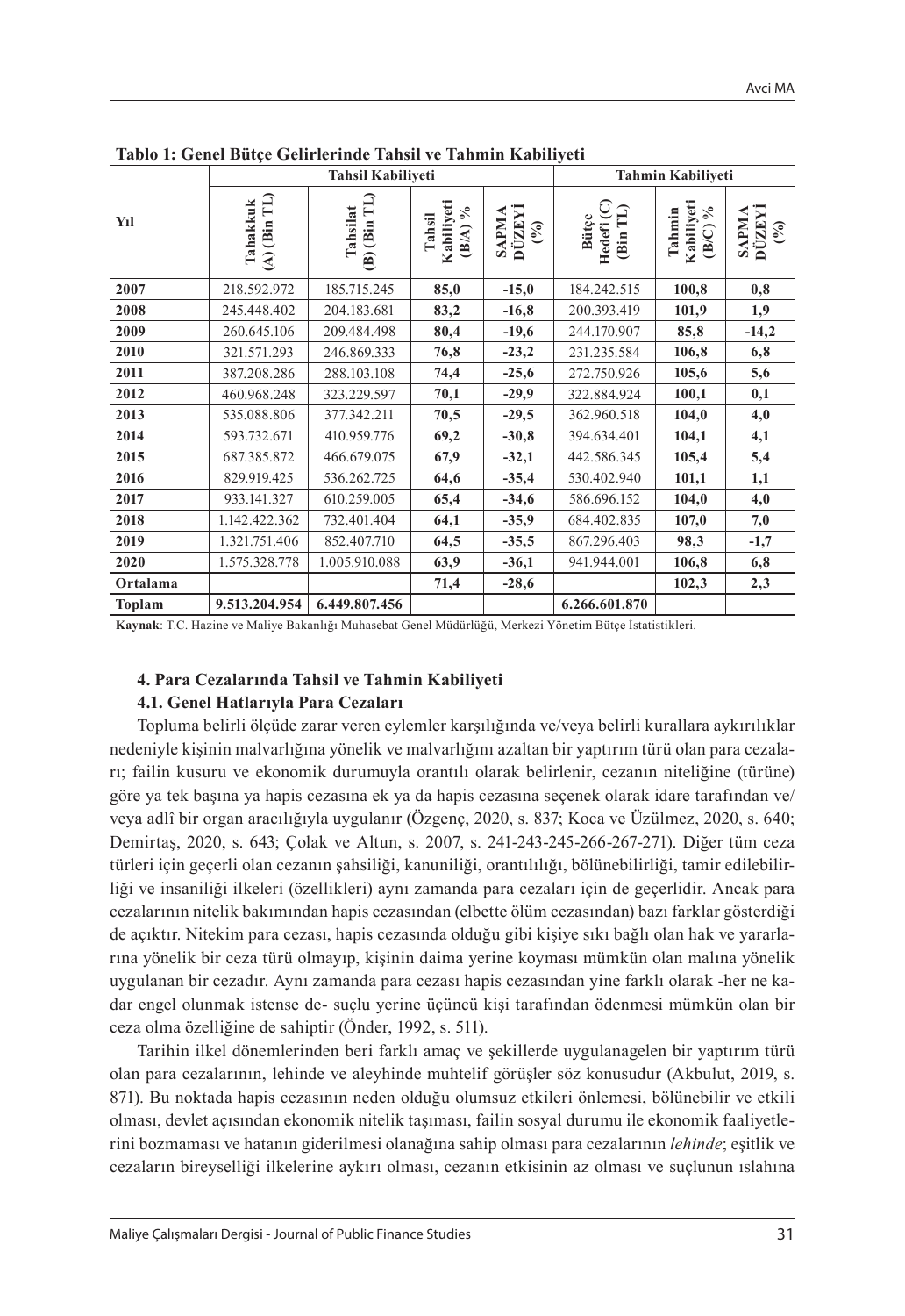yaramaması, infazının güç olması ve devleti suçluluktan yarar sağlama eğilimine sürüklemesi ise *aleyhinde* ileri sürülen görüşlerdir. Ancak dikkat çekici şekilde, para cezalarının lehindeki görüşlerin doktrinde ağır bastığını da söylemekte fayda var (Demirtaş, 2020, s. 642-643; Özbek, Doğan ve Bacaksız, 2020, s. 607).

Cezaların amacının ne olduğu noktasında da muhtelif görüşler bulunmaktadır. Bunlar mutlak teoriler (kefaret ve adalet teorileri), nispi teoriler (özel önleme ve genel önleme teorileri) ve karma (bağdaştırıcı) teoridir. Cezanın uygulanmasını başlı başına bir amaç olarak gören *mutlak teorilerde;* ceza toplumsal düzen bozulduğu için uygulanır ve cezanın verilmesiyle amacının da gerçekleştiği kabul edilir. *Nispi teorilere* göre ise cezanın amacı suçu önlemektir. Bu noktada nispi teorilerden *özel önleme teorisine* göre cezanın amacı faili gelecekteki suçlardan alıkoymak iken *genel önleme teorisine* göre potansiyel suçluları korkutmak suretiyle toplumu suçtan korumaktır. *Karma teoriye* göreyse ceza hem geçmişe hem de geleceğe yöneliktir ve ceza kusur ile orantılı olmalıdır. Cezanın amacı ise toplumu suçtan korumak, ıslah suretiyle faili tekrar suç işlemekten korumak ve başkalarına ibret tekil etmesidir (Centel, 2001, s. 337-340-345-347). Muhtelif eleştirilere konu olan bu teorilerden yola çıkarak cezaların amacının ana hatlarıyla; önlemek, caydırmak ve ıslah etmek (uslandırmak) suretiyle toplumu ve toplumsal düzeni korumak olduğunu söylemek mümkündür. Elbette para cezalarının amaçları da genel anlamda cezaların amaçlarından ayrı veya onun dışında değildir. Fakat şu da açık bir gerçektir ki en etkili para cezası ödenebilen para cezasıdır. Bu bakımdan para cezası ödenemez tutarlara çıkarılacak olur ve/veya ülkenin iktisadi şartlarına uydurulamaz ise para cezalarından beklenen amaca ulaşılması da güçleşecektir (Donay ve Kaşıkçı, 2005, s. 81).

Adli para cezaları dışında kalan, para cezaları nitelik itibariyle idari birer işlemdir. Bu bakımdan para cezaları da tıpkı diğer idari işlemlerin tabi olduğu usullere göre kesilir (tahakkuk ettirilir) ve uygulanır (tahsil edilir). Bu idari işlemin temel özellikleriyse; belirli kuralların ihlali neticesinde üretilmesi, cezanın muhatabı açısından bireysel sonuç doğurması ve maddi anlamda somut bir borcu ifade etmesi, müeyyidenin para cezasının ödenmesini ihtiva etmesi ve zorunlu hale getirmesi, ihbarname ile ilgilisine bildirilmesi, kesilen cezanın ilgilisine bildirilmesi ile birlikte kendiliğinden yürümesi ve hukuka uygunluk karinesinden faydalanmasıdır. Bu bakımdan para cezaları genel çerçevede sübjektif, olumlu, emredici, açık ve re'sen icra edilebilir birer idari işlemdir (Şenyüz, 2020, s. 80).

## **4.2. Dışsallık ve Para Cezalarının Gelir Yaratma Kapasitesi**

Para cezalarının niteliğine ve gelir yaratma kapasitesine ilkesel olarak *negatif dışsallıklar* ve *bu dışsallıkların azaltılması* kapsamında da yaklaşmak faydalı olacaktır. Ünlü İngiliz İktisatçı Alfred Marshall tarafından geliştirilen dışsallık; toplumun belirli bir kesiminin aldığı kararların, giriştiği eylemlerin veya gerçekleştirdiği üretim ve tüketimin toplumun diğer kesimlerinin kararlarını, eylemlerini, üretim ve tüketimlerini etkileme düzeyi şeklinde tanımlanabilir (Edizdoğan ve ark., 2019, s. 30). Bu etki düzeyi olumsuz yönde ise yani karar ve eylemin diğer tarafının durumunu kötüleştirmesi halinde negatif dışsallıktan (dışsal zarardan veya dışsal maliyetten), olumlu yönde ise yani karar ve eylemin diğer tarafının durumunu daha iyi hale getirmesi halinde pozitif dışsallıktan (dışsal faydadan veya dışsal kazançtan) söz edilir (Gruber, 2019, s. 182).

*Negatif dışsallık halinde*; dışsallığa neden olanların özel (bireysel) faydası topluma sağlanan (sosyal) faydadan yüksek iken, özel maliyet topluma yüklenen maliyetten düşüktür. Diğer bir ifadeyle; negatif dışsallığa sebep olan kesim(ler) bu dışsallıktan toplumun geneline kıyasla yüksek bir fayda elde etmekte, ancak bu dışsallığın getirdiği maliyete toplumun geneli katlanmakta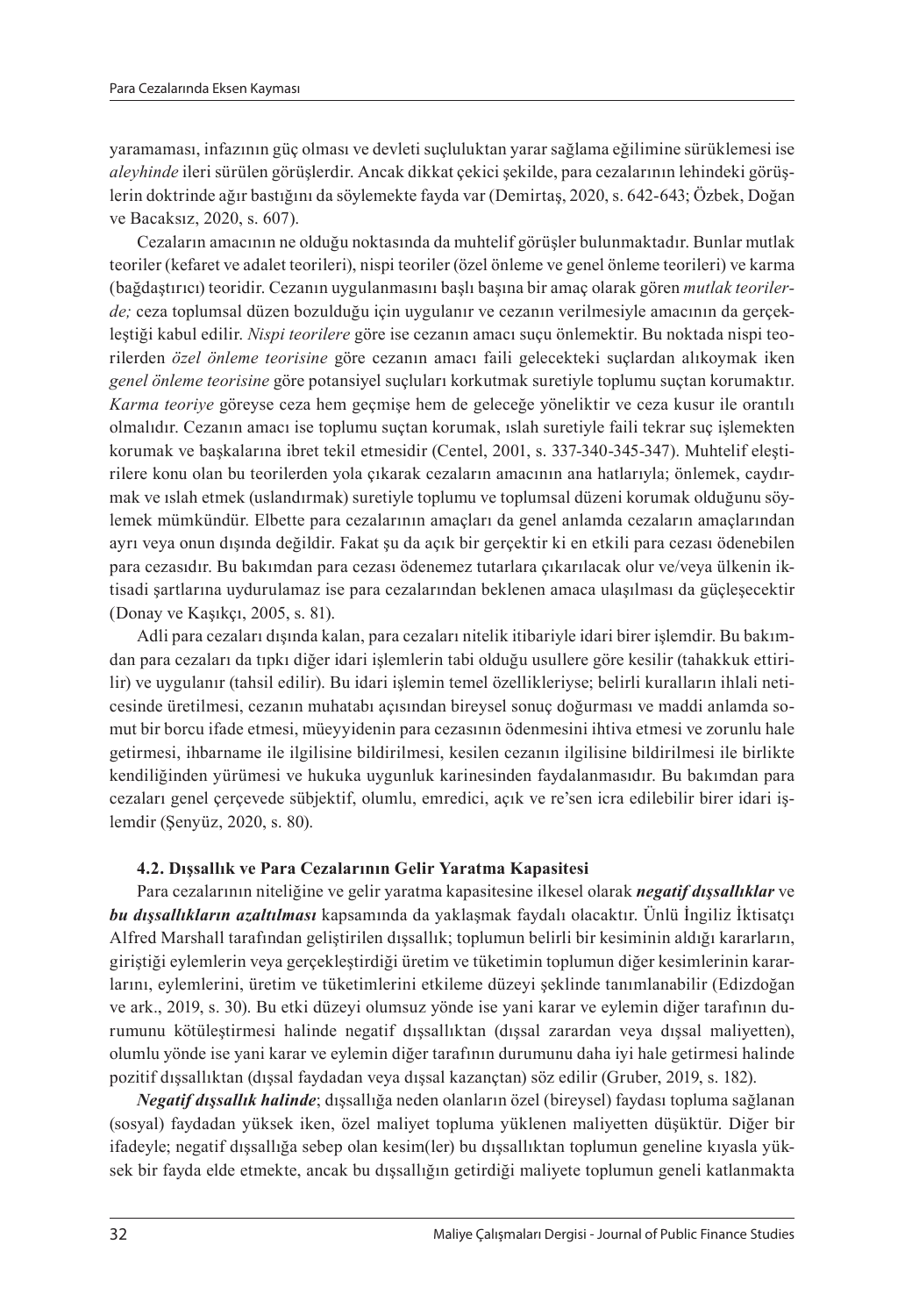ve sebep olan kesim(ler) bu maliyetin çok düşük bir kısmını üstlenmektedir. *Pozitif dışsallık halinde* ise dışsallığa neden olanların özel faydası topluma sağlanan faydadan düşük iken, özel maliyeti topluma yüklenen maliyetten yüksektir. Yine diğer bir ifadeyle; pozitif dışsallık yaratan kesim(ler) bu dışsallıktan toplumun geneline kıyasla düşük bir fayda elde etmekte, ancak dışsallığın getirdiği maliyete sebep olan kesim(ler) katlanmakta ve toplumun genelinin katlanmak zorunda olduğu maliyet nispeten düşük kalmaktadır.

Gerek pozitif gerekse de negatif dışsallık halinde; devletin elindeki muhtelif mali araçları kullanmak suretiyle, kimi zaman teşvik edici kimi zaman da caydırıcı, yasaklayıcı veya sınırlandırıcı müdahalesi gündeme gelir. Düzenleyicilik fonksiyonunun gereği olarak devlet; pozitif dışsallıkları desteklenip ödüllendirirken, negatif dışsallıkları düzetici (Pigoucu) vergiler başta olmak üzere muhtelif mali düzenlemelerle sınırlandırır veya şiddet ve büyüklüğüne göre yasaklar, yasaklara uymayanları da cezalandırır (Savaşan, 2016, s. 233-234; Şener, 2014, s. 100- 103; Kirmanoğlu, 2014, s. 164). Bu cezalar ise çoğunlukla mali sonuçlu para cezaları şeklinde kendini gösterir. Dolayısıyla para cezaları, müsebbipleri açısından negatif dışsallıkların içselleştirilmesini sağlayan düzenlemeler şeklinde de değerlendirilebilir. Bir diğer anlatımla; para cezaları hukuk doktrinindeki asli amaçlarına ek olarak, kamu ekonomisi perspektifinde devletin düzenleyicilik fonksiyonunu yerine getirmesini sağlayan bir tür *regülatör* olma özelliğine de sahiptir. Örneğin alkollü araç kullanan sürücülerin diğer kişilere zarar vermesi veya bu yöndeki risk, bir tür negatif dışsallık olduğu için söz konusu eylem yüksek oranlı/maktu para cezalarının hedefi olabilmektedir (Gruber, 2019, s. 236). Negatif dışsallıklara yönelik en yaygın bir diğer örnek de kimyasal atıklarını derelere boşaltan fabrikaların o çevrede tarımla iştigal eden çiftçilerin üretimini olumsuz yönde etkilemesi ve yine aynı çevrede ikamet edenlerin sağlığını tehdit etmesidir. Bu durumda da yine negatif dışsallığa neden olan fabrika sahibinin; sebep olduğu sosyal maliyete, cezalar veya ilgili diğer sınırlandırmalar marifetiyle katlanması yani yarattığı dışsallığı içselleştirmesi söz konusu olmaktadır. Son bir örnek de vergi cezalarına yönelik verilebilir. Usul ve esasları vergi kanunlarında belirtilmiş olan mükellefiyetlerin, vergi ödevlileri tarafından zamanında veya hiç yerine getirilmemesi veya eksik, usulsüz veya yanıltıcı şekilde yerine getirilmesi nedeniyle Hazine zararı veya zarar tehlikesi ortaya çıkacak, hatta vergi kaçakçılığı suçunda olduğu gibi bir de kamu düzeni ve menfaati ihlal edilmiş olacaktır. Bunun neticesinde de kamu hizmet sunumu için ihtiyaç duyulan gelirler ya zamanında tahsil edilemeyecek ya eksik tahsil edilecek ya da hiç tahsil edilemeyecektir. Aynı zamanda toplumun genelinde vergiye uyum azalacak, vergi kayıp ve kaçakları daha da artacaktır. Bu durum vergi ödevlilerince topluma yayılan bir negatif dışsallık olarak değerlendirileceği için söz konusu eylemelerde bulunan kişilerin yarattıkları dışsallığı içselleştirmesi gerekeceği için vergi cezaları gündeme gelecektir.

Dışsallıkların ardından mali anlamda üzerinde durulması gereken bir diğer husus da para cezalarının tali fonksiyonu şeklinde de değerlendirilebilecek olan *gelir yaratma kapasitesidir*. Esasında bu husus doktriner anlamda tartışmalı bir konudur. Daha açıklayıcı bir ifadeyle; asli olarak para cezaları, kimi zaman kamu menfaatinin kimi zaman Hazine menfaatinin kimi zaman da her iki menfaatin birlikte korunmasını hedefler. Ancak söz konusu menfaatler korunurken, bir taraftan da Hazineye ilave ancak öngörülebilirliği son derece düşük olan bir gelir kaynağı da sağlanmış olur. Sağlanan bu kaynak, esasında mali bir amaca yönelik olmayıp, mali bir sonuçtur. Bir diğer anlatımla ister idari ister yargısal isterse de vergisel boyutlu olsun, para cezasının tahsili devlet açısından bir kazancın ortaya çıkması sonucunu doğurmasına rağmen, varılan bu sonuç tek başına bir mali araç̧ olarak değerlendirilemeyecektir (Çolak ve Altun, 2007, s. 245). Bu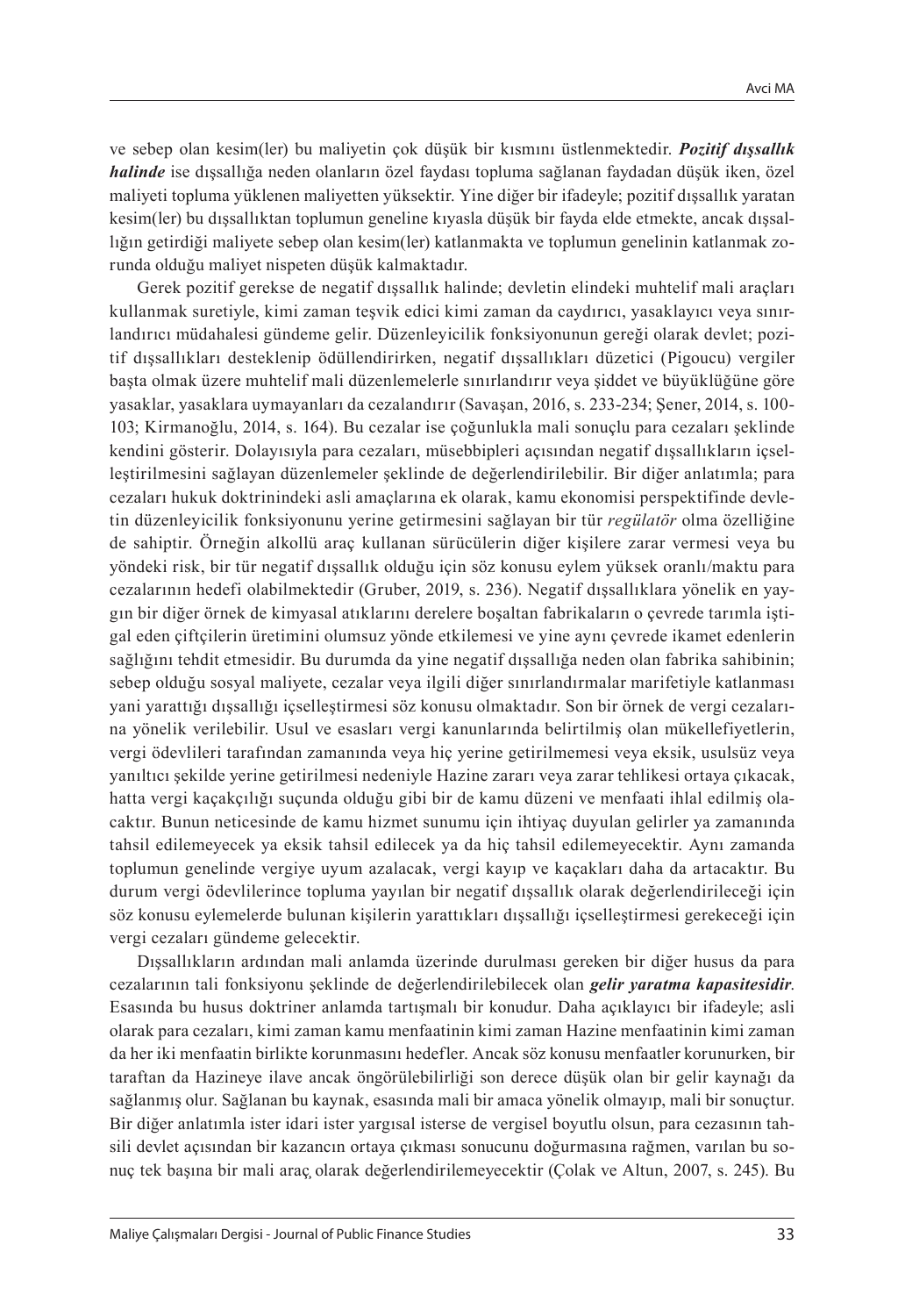yönüyle para cezaları gelir yaratma kapasitesine sahip düzenleyiciler ve ıslah ediciler olsa da mali amacının asla asli amacının önüne geçmemesi temel bir prensip olmalıdır. Aksi taktirde kişilere -zımnen de olsa- belirli bir bedel karşılığında topluma zarar verici eylemlerde bulunma ve/veya belirli kurallara aykırı hareket etme serbestisi verilmiş olur. Bu tip bir durumda da toplumsal düzenin ne şekilde etkileneceğini öngörmek zor olmasa gerektir.

## **4.3. Genel Bütçe Gelirleri İçerisinde Para Cezası Türleri**

Genel bütçe gelirleri ekonomik sınıflandırmasına göre para cezaları tahsilat payları itibarıyla; vergi cezaları, idari para cezaları, yargı para cezaları ve diğer para cezaları şeklinde sıralı olarak sayılabilir. *Vergi cezaları*; **(1)** vergi ve diğer amme alacakları gecikme zamları, **(2)** vergi barışı TEFE tutarı, **(3)** vergi barışı geç ödeme zammı, **(4)** vergi barışı kıymetli maden ve ziynet eşyası beyanı, **(5)** Bazı Kamu Alacaklarının Yeniden Yapılandırılmasına Dair Kanun(lar) kapsamında tahsile konu olan geç ödeme zammı, yeniden yapılandırma TEFE tutarı, TÜFE/ÜFE tutarı, Yİ/ ÜFE tutarı ve katsayı tutarı **(6)** Gelir Vergisi Kanunu Geçici Madde 90'a göre tahsil edilen gelirler, **(7)** usulsüzlük, vergi zıyaı ve kaçakçılık cezaları ve **(8)** diğer vergi cezalarından oluşmaktadır. Genel bütçe gelirlerinde "İdari Para Cezaları" ve "Pay Ayrılan İdari Para Cezaları" şeklinde sınıflandırmaya tabi tutulan *idari para cezaları*; **(1)** trafik para cezaları, **(2)** Şeker Kanununu uyarınca alınan idari para cezaları, **(3)** Elektrik Piyasası Kanunu uyarınca alınan idari para cezaları, **(4)**  Karayolu Taşıma Kanununa uyarınca alınan idari para cezaları, **(5)** çevre idari para cezaları ve **(6)**  diğer idari para cezalarından oluşmaktadır. *Yargı para cezaları* tek kalem ve bir ana hesaptan oluşmakta; *diğer para cezaları* ise **(1)** düşük olan değerleme tutarları, **(2)** zamanında ödenmeyen ücret gelirlerinden alınan gelirler, **(3)** cezai faizler (kaynak kullanımını destekleme fonu kesintileri), **(4)** Hazine alacağına dönüşen tohumluk kredilerine ait gecikme zammı, **(5)** trafik muayenesi para cezaları ve diğer para cezaları şeklindedir.

Diğer başlığa geçmeden önce para cezalarının kamu alacakları içerisindeki yer ve niteliğine değinmek faydalı olacaktır. Bu noktada göz atılması gereken iki temel husus bulunmaktadır. Bunlardan ilki genel bütçe gelirleri içerisinde para cezaları için sınıflandırması yapılan bazı kamu alacaklarının yeri, ikincisi ise asli ve fer'i kamu alacakları kapsamında para cezalarının niteliğidir.

Genel bütçe gelirleri ekonomik sınıflandırmasına göz atıldığında; para cezaları altında idari, yargısal ve vergi cezalarına ek olarak muhtelif gecikme zamlarının ve cezai faizlerinin de yer aldığı görülmektedir. Bu noktada para cezalarının kapsamı bakımdan; ekonomik sınıflandırma ile mevzuata dair ve doktriner bilgi arasında kısmi bir uyuşmazlığın olduğu söylenebilir. Şöyle ki; genel bütçe gelirleri ekonomik sınıflandırmasında (özellikle vergi cezalarında) gecikme zamları, vergi barışı tutarları, geç ödeme zamları, yeniden yapılandırma tutarları, (diğer para cezalarında) gecikme faizi gibi kalemler, para cezaları olarak yer alsa da mali doktrinde bunların birer ceza mı yoksa tazminat mı olduğu konusu tartışmalıdır. Bir görüşe göre gecikme zammı, gecikme faizi ve pişmanlık zammı gibi fer'i alacaklar; kamunun, alacağına geç kavuşması halinde uygulanan ve alacağın değerinin korunmasına ve ödemesinin hızlandırılmasına yönelik birer medenî müeyyidedir (Karakoç, 2019A, s. 553-555; Karakoç, 2019B, s. 18). Cezaların şahsiliği ilkesi gereğince de müeyyideye yani cezaya muhatap olan kimsenin cezayı ödemesi gerekecektir. Anılan ilke gereğince de failin ölümü halinde, ceza her hal ve şartta düşmüş olacaktır (Karakoç, 2019C, s. 215). Bu noktada eğer gecikme zammı ve gecikme faizi gibi alacaklar nitelik bakımından birer ceza olarak kabul edilecek olursa, bu durumda gerçek kişiler açısından ölümle birlikte sona ermesi de gerekecektir. Ancak Yüksek Mahkeme Kararları ile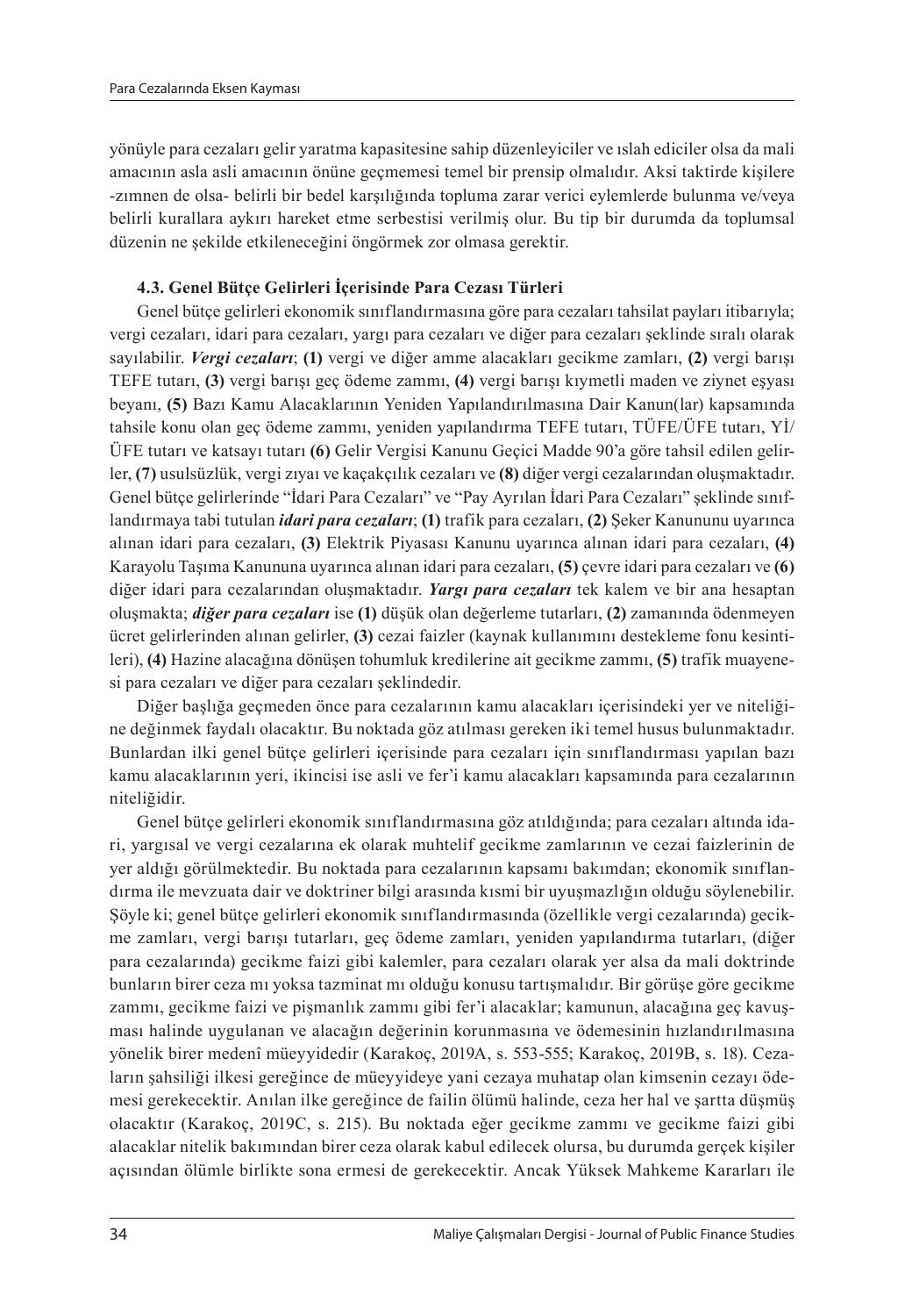desteklenen bir diğer görüşe göre ise vergi aslına ilişkin gecikme zammı ve gecikme faizi bir ceza değildir. Ölüm halinde ise borç, mirasçılar nezdinde varlığını sürdürecektir (Şenyüz, 2020, s. 273; Taşkan, 2019, s. 321; Saban, 2015, s. 539). Bu görüşün gerek 1988 tarihli Anayasa Mahkemesi Kararı gerekse de 2008 tarihli Danıştay Vergi Dava Daireleri Kurulu Kararı ile desteklendiği ise açıktır. Nitekim Anayasa Mahkemesi Kararı *"(…) Vergisini ödemek yerine, bu parayı kendi işlerinin finansmanında kullanan veya başkasına ödünç veren veya mevduat olarak bankaya yatıran yükümlü, enflasyon oranı üzerinde veya en azından bu orana eşit bir yarar sağlamaktadır. Gecikme faizi ile yapılan, bu yararı paranın asıl sahibi olan devlete geri vermektir. Bu açıdan değerlendirildiğinde gecikme faizini, ek bir mali ceza olarak nitelemek de olanaksızdır (…) (AYMGKK, 1988)*." şeklindedir. Anılan Kararı esas alan Danıştay Vergi Dava Daireleri Genel Kurulu Kararı ise "*Gecikme zammı (…), Devlete ait paranın mükellef tarafından kullanılması sonucu, enflasyonun üzerinde veya en az o oranda sağlanan yararın asıl sahibi olan Devlete geri verilmesi niteliğinde bulunduğu, (…), bu şekilde kamu borçlusundan tahsil edilen faiz veya gecikme zammı, ceza niteliği taşımadığından; tahsilinin, borçlunun kusurlu iradesinin varlığı koşuluna da bağlı olmadığı (…)* (DVDDKK, 2008)" şeklindedir. Fakat şu hususu da eklemek gerekir ki; ölen faile ait cezaların fer'isi olan gecikme zammı ve faizi, yine cezaların şahsiliği ilkesi gereğince mirasçılara intikal etmeyip düşmüş olacaktır (Şenyüz, 2020, s. 273; Taşkan, 2019, s. 321; Saban, 2015, s. 539). Bu noktada tarafımızca benimsenen görüş; gecikme zammı ve gecikme faizinin birer ceza olmadığı ve nitelik bakımından paranın zaman değerini korumaya yönelik birer tazminat olduğu yönünde olsa da anılan bu alacaklar genel bütçe gelirleri ekonomik sınıflandırmasında para cezaları altında düzenlenmiştir. Dolayısıyla çalışmada para cezalarına yönelik analizler de bu sınıflandırma dikkate alınarak yapılmıştır.

Üzerinde durulması gereken bir diğer konu ise asli ve fer'i kamu alacağı ayrımı noktasında para cezalarının niteliğidir. 6183 Sayılı Kanun kapsamında "**(1)** *asli kamu alacakları* vergi, resim, harç, para cezaları, vergi cezaları ve yargılama giderlerinden; **(2)** *fer'i kamu alacakları* gecikme zammı, gecikme faizi, pişmanlık zammı, tecil faizi, haksız çıkma zammı ve izahat zammından; **(3)** *kamu hizmeti yapılmasından doğan alacaklar* harcamalara katılma payı, su kullanım bedeli, imha bedeli ve madenlerde devlet hakkından; **(4)** *kamu alacaklarının takip giderleri* ilan giderleri, haciz giderleri, taşıma giderleri, muhafaza giderleri ve satış giderlerinden; **(5)** *özel kanunlarında 6183 Sayılı Kanuna göre tahsili öngörülen alacaklar* ise oda aidatları, SGK primleri, ecrimisiller ve trafik cezalarından (Gerçek, 2020, s. 6)" oluşmaktadır. Bu yönüyle mali öğretide idari, yargısal ve vergi cezaları *asli birer kamu alacağı*, gecikme ve faizleri *fer'i kamu alacakları* ve trafik cezaları da *özel kanunlarında 6183 sayılı Amme Alacaklarının Tahsil Usulü Hakkındaki Kanuna göre tahsili öngörülen alacaklar* içerisinde değerlendirilmektedir (Gerçek, 2020, s. 6-7). Ancak çalışmada yine yukarıda belirtilen gerekçe gereğince; para cezalarında asli ve fer'i alacak ayrımına gidilmeksizin, ekonomik sınıflandırma kapsamında vergi cezaları, idari para cezaları, yargı para cezaları ve diğer para cezaları ana başlıkları itibariyle tablolar hazırlanıp analiz edilmiştir.

#### **4.4. Para Cezası Gelirlerinde Tahakkuk ve Tahsilat Payları**

Tablo 2'den görüldüğü üzere; 2007-2020 tarih aralığında 14 senelik süre içerisinde -ortalama olarak- toplam tahakkuk ettirilen para cezaları içerisinde vergi cezalarının payı %65,2, yargı para cezalarının payı %22,8, idari para cezalarının payı %11,5 ve diğer para cezalarının payı ise %0,5 şeklinde gerçekleşmiştir. Bu bağlamda genel bütçe gelirleri içerisinde tahakkuk ettirilen para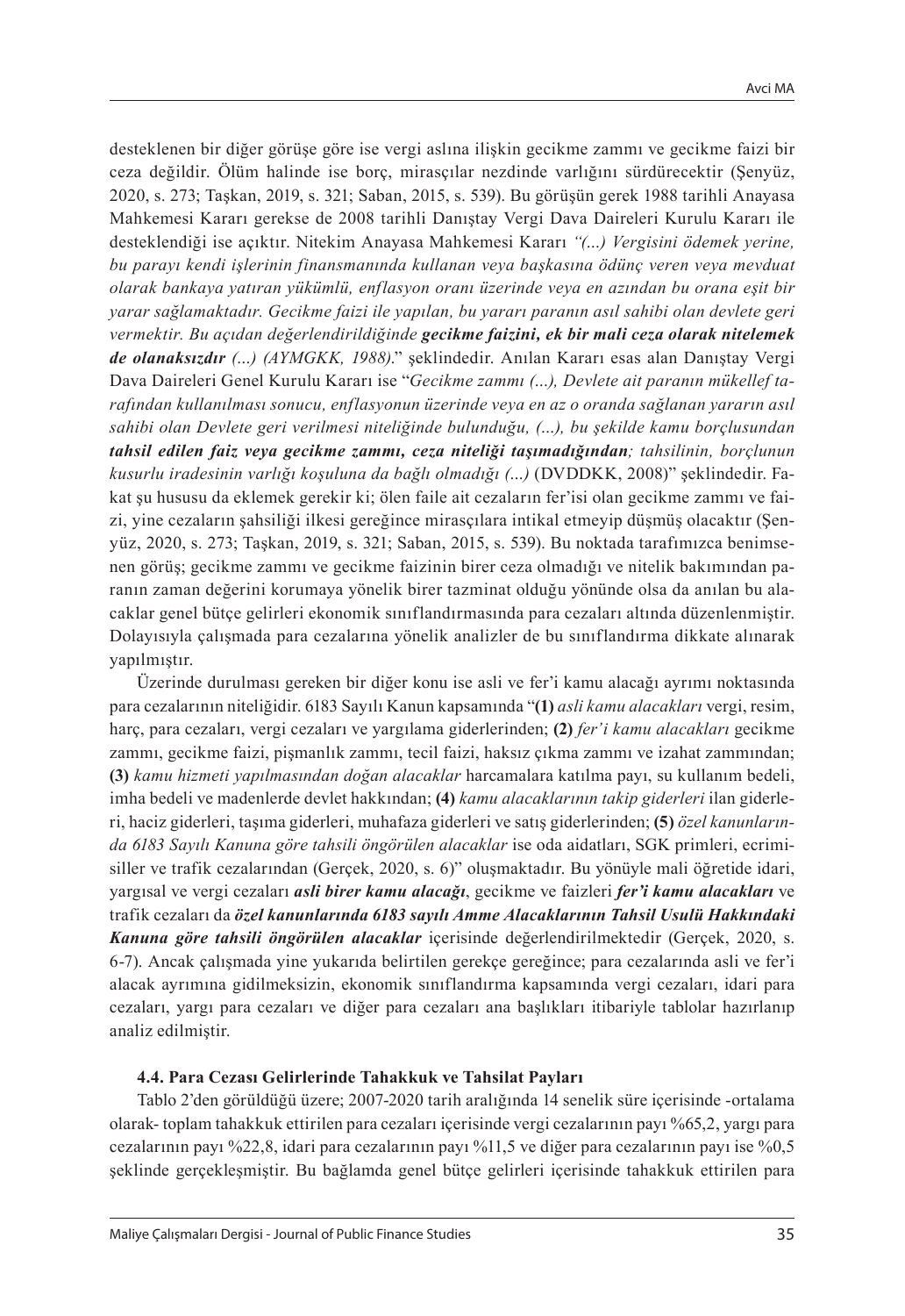cezaları içerisinde -gerek ortalama gerekse de yıllık veriler çerçevesinde- en yüksek paya, vergi cezalarının sahip olduğu açıkça anlaşılmaktadır. Başta vergi ziyaı, özel ve genel usulsüzlük cezaları olmak üzere, vergi cezalarının toplam tahakkuk ettirilen para cezaları içerisindeki payının açık ara farkla yüksek olması; Türkiye'de vergi uyumunun düşük olduğu yönündeki değerlendirmeyi veya vargıyı güçlendirmektedir. Bu noktada kısaca vergi uyumu meselesine göz atmak faydalı olacaktır.

*Vergi uyumu*; "*gerekli vergisel bilgilerin zamanında açıklanması, vergi borçlularının yü kümlülüklerini kendiliğinden yapması ve yaptırım olmaksızın vergilerini zamanında ödemeleri şeklinde tanımlanabilir* (Uyanık, 2019, s. 362)". Vergi bilinç ve ahlakının doğal sonucu olan vergiye uyumu; ülkenin gelişmişlik düzeyinden, cezaların caydırıcılığından, vergi oranlarından, vergi denetiminin etkinliğinden, toplumun vergiye bakışından, yurttaşlık bilincinden, devlet yönetimine duyulan güvenden, hükümetin icraatlarıyla ilgili memnuniyetten, kayıt dışı ekonominin varlık ve büyüklüğünden, ülkeler arası vergi rekabetinden, vergi affı uygulamalarının sıklığından etkilenir (Uyanık, 2019, s. 362-365; Çelikkaya ve Gürbüz, 2006, s. 122-124). Bu etkenler negatif yöndeyse kişilerin vergiye gönüllü uyumu azalır ve vergi cezalarına konu olan vergi kaçırma eğilimleri artar. Bu da nihayetinde vergi tahsilatlarını azaltıp, düşük uyum nedeniyle tahakkuk ettirilen para cezalarını artırır.

Tekrar diğer para cezası türleri bahsine geri dönülecek olursa; vergi cezalarını sırasıyla yargı para, idari para ve diğer para cezalarının izlediği görülecektir (Tablo 2). Tahakkuk ettirilen para cezalarına yönelik olarak son olarak değinilmesi gereken bir diğer konu da yargı para cezalarındaki 2012 yılı sonrasında meydana gelen dramatik artıştır. Bu kapsamda 2012 yılından itibaren tahakkuk ettirilen yargı para cezalarının toplam tahakkuk ettirilen para cezaları içerisindeki payı diğerlerine kıyasla kayda değer bir artış göstermiştir. Hatta 2012 ve 2013 senelerinde yargı para cezalarının toplam içerisindeki payı, vergi cezalarını dahi aşmıştır.

| Yıl      | Vergi Cezaları | Yargı Para Cezaları | Idari Para Cezaları | Diğer Para Cezaları |
|----------|----------------|---------------------|---------------------|---------------------|
| 2007     | 81,5           | 3,1                 | 14,3                | 1,0                 |
| 2008     | 79,2           | 3,3                 | 16,6                | 0.9                 |
| 2009     | 80,2           | 2,2                 | 16,6                | 1,0                 |
| 2010     | 82,5           | 1,5                 | 15,0                | 1,0                 |
| 2011     | 86,1           | 1,1                 | 12,1                | 0,7                 |
| 2012     | 41,5           | 50,2                | 8,0                 | 0,3                 |
| 2013     | 43,9           | 45,3                | 10,5                | 0,3                 |
| 2014     | 47,7           | 41,6                | 10,4                | 0,3                 |
| 2015     | 53,9           | 36,2                | 9,8                 | 0,2                 |
| 2016     | 62,3           | 28,2                | 9,2                 | 0,3                 |
| 2017     | 64,4           | 25,9                | 9,4                 | 0,3                 |
| 2018     | 60,7           | 31,1                | 8,0                 | 0,2                 |
| 2019     | 64,1           | 27,0                | 8,7                 | 0,2                 |
| 2020     | 64,5           | 23,2                | 12,1                | 0,2                 |
| Ortalama | 65,2           | 22,8                | 11,5                | 0,5                 |

**Tablo 2: Toplam Para Cezası Gelirleri İçerisinde Ceza Türlerinin Tahakkuk Payları (%)**

**Kaynak**: T.C. Hazine ve Maliye Bakanlığı Muhasebat Genel Müdürlüğü, Merkezi Yönetim Bütçe İstatistikleri.

Tahakkuk ettirilen cezalardaki nispi dağılım görünümü, tahsilattaki payları itibarıyla büyük ölçüde değişmiştir. Bu noktada Tablo 3'e göz atıldığında, her ne kadar toplam tahsil edilen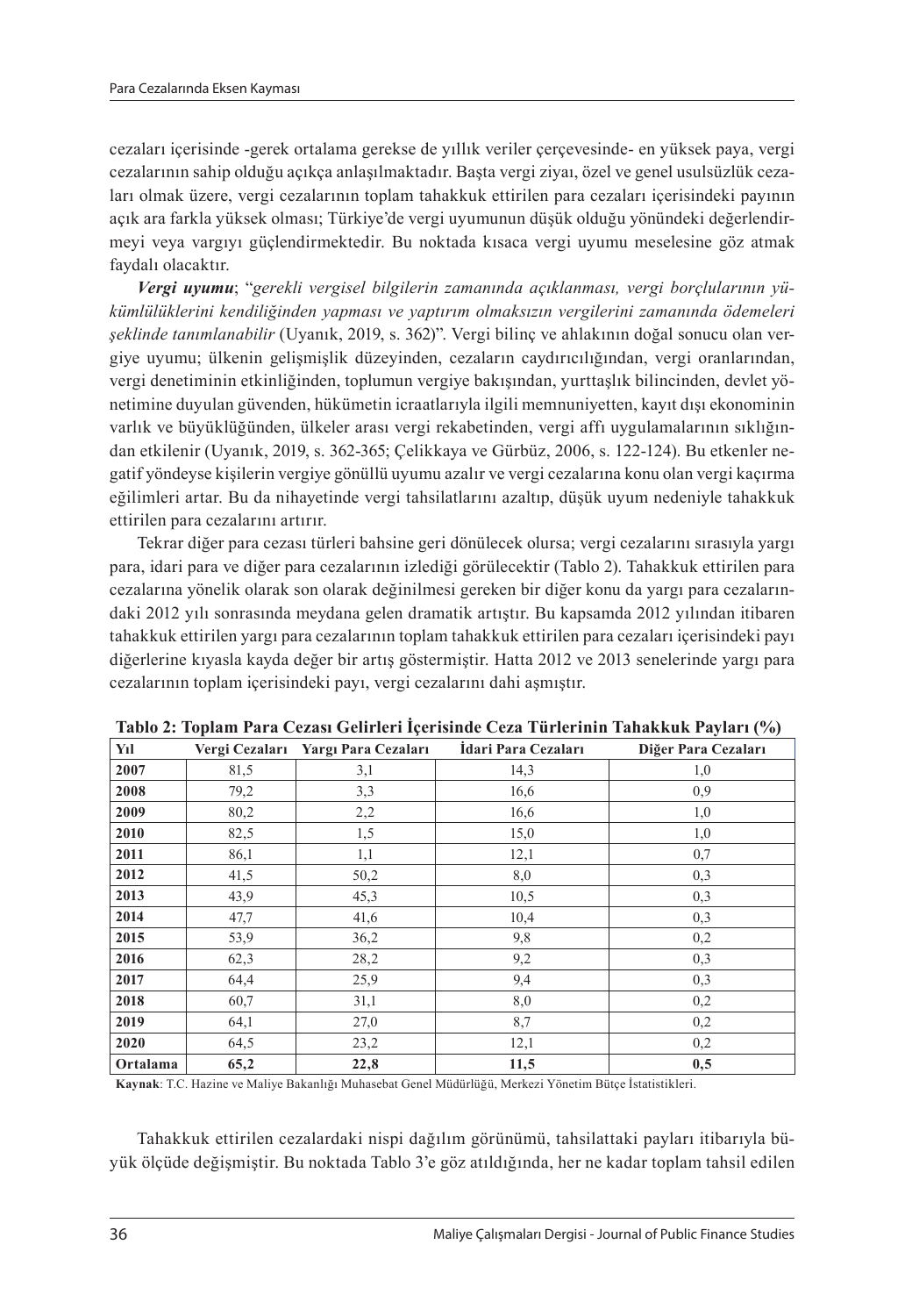para cezaları içerisinde, vergi cezaları hala en yüksek paya sahip olsa da bu pay 14 senelik dönemde gitgide düşmüştür. Nitekim 14 senelik ortalamada tahakkuk ettirilen vergi cezalarının payı %65,2 iken, tahsilattaki payı ortalama olarak %52,8 seviyesinde kalmıştır. Aynı zamanda bazı yıllarda tahsil edilen vergi cezalarının toplam içerisindeki payı tahsil edilen idari para cezalarının ya altında kalmış (2013, 2014 ve 2020 yılları) ya da ona yakın seyretmiştir (2017 ve 2018 yılları). Bu da vergi cezalarının tahsilat kabiliyetinin 2012 yılında itibaren gitgide düştüğünü göstermektedir. Bu durum bir sonraki başlıkta tahsil kabiliyeti bahsinde daha detaylı olarak açıklanacağı için burada yalnızca tahsilattaki payların irdelenmesiyle yetinilecektir. Asıl konuya tekrar geri dönülecek olursa; yargı para cezalarının tahakkuktaki yerini, tahsilat anlamında idari para cezalarının aldığı görülecektir. Hatta idari para cezalarının payı istikrarlı bir biçimde artış göstererek, neredeyse asli amacı Hazine yararı ilkesi olan vergi cezalarını yakalamıştır. Nitekim idari para cezalarıyla vergi cezalarının amaç boyutu itibarıyla farklılaşmış olmasına rağmen, bir anlamıyla idari para cezaları *mali amaçlı caydırıcılar* halini almaya başlamıştır. Devletin asli gelir kaynağı olan vergilerin verimliliğinin, sürekliliğinin ve Hazine yararı ilkesinin korunmasına yönelik mali amaçlı caydırıcılar olan vergi cezalarının, idari para cezaları gibi asli amacı kamu düzenine yönelik olan caydırıcıların gerisinde kalması, devlet gelirlerinin amaçsal esaslarında bir sapma olduğu yönündeki yorumu da kuvvetlendirmektedir. Bu noktada bahsedilmesi gereken bir diğer husus da hiç şüphesiz yargı para cezalarının realize edilme düzeyindeki düşüklüktür. Nitekim yargı para cezalarının tahakkuk ettirilen para cezaları içerisindeki payı ikinci sırada iken (Tablo 2: 14 senelik ortalama pay %22,8); tahsil edilen para cezaları içerisinde geriye düşmesi (Tablo 3: 14 senelik ortalama pay %4,8) ve geriye düşerken de tahsilatın aşınması, yargı para cezalarının caydırıcılığını ve ıslah ediciliğini de sorgulanır hale getirmektedir.

| Yıl      | Vergi Cezaları | İdari Para Cezaları | Yargı Para Cezaları | Diğer Para Cezaları |
|----------|----------------|---------------------|---------------------|---------------------|
| 2007     | 73,1           | 21,5                | 4,3                 | 1,0                 |
| 2008     | 59,5           | 32,8                | 6,3                 | 1,4                 |
| 2009     | 63,5           | 29,1                | 5,2                 | 2,3                 |
| 2010     | 59,3           | 33,3                | 4,5                 | 2,8                 |
| 2011     | 62,2           | 31,6                | 3,6                 | 2,6                 |
| 2012     | 56,7           | 36,3                | 4,6                 | 2,4                 |
| 2013     | 44,6           | 48,0                | 5,1                 | 2,3                 |
| 2014     | 39,6           | 52,2                | 5,9                 | 2,3                 |
| 2015     | 50,0           | 43,3                | 5,2                 | 1,6                 |
| 2016     | 51,8           | 41,8                | 4,6                 | 1,9                 |
| 2017     | 47,9           | 45,2                | 4,6                 | 2,3                 |
| 2018     | 46,3           | 46,3                | 5,2                 | 2,3                 |
| 2019     | 49,6           | 44,0                | 4,5                 | 1,9                 |
| 2020     | 35,9           | 58,0                | 3,4                 | 2,7                 |
| Ortalama | 52,8           | 40,2                | 4,8                 | 2,1                 |

#### **Tablo 3: Toplam Para Cezası Gelirleri İçerisinde Ceza Türlerinin Tahsilat Payları (%)**

**Kaynak**: T.C. Hazine ve Maliye Bakanlığı Muhasebat Genel Müdürlüğü, Merkezi Yönetim Bütçe İstatistikleri*.*

Para cezalarının kendi içerisindeki dağılımına bakıp da bu cezaların tahakkuk ve tahsilat itibarıyla genel bütçe gelirleri içerisindeki payına göz atmamak, genel bir değerlendirme yapılmasını güçleştirecektir. Bu bağlamda 2007-2020 yılları arasında tahakkuk ettirilen genel bütçe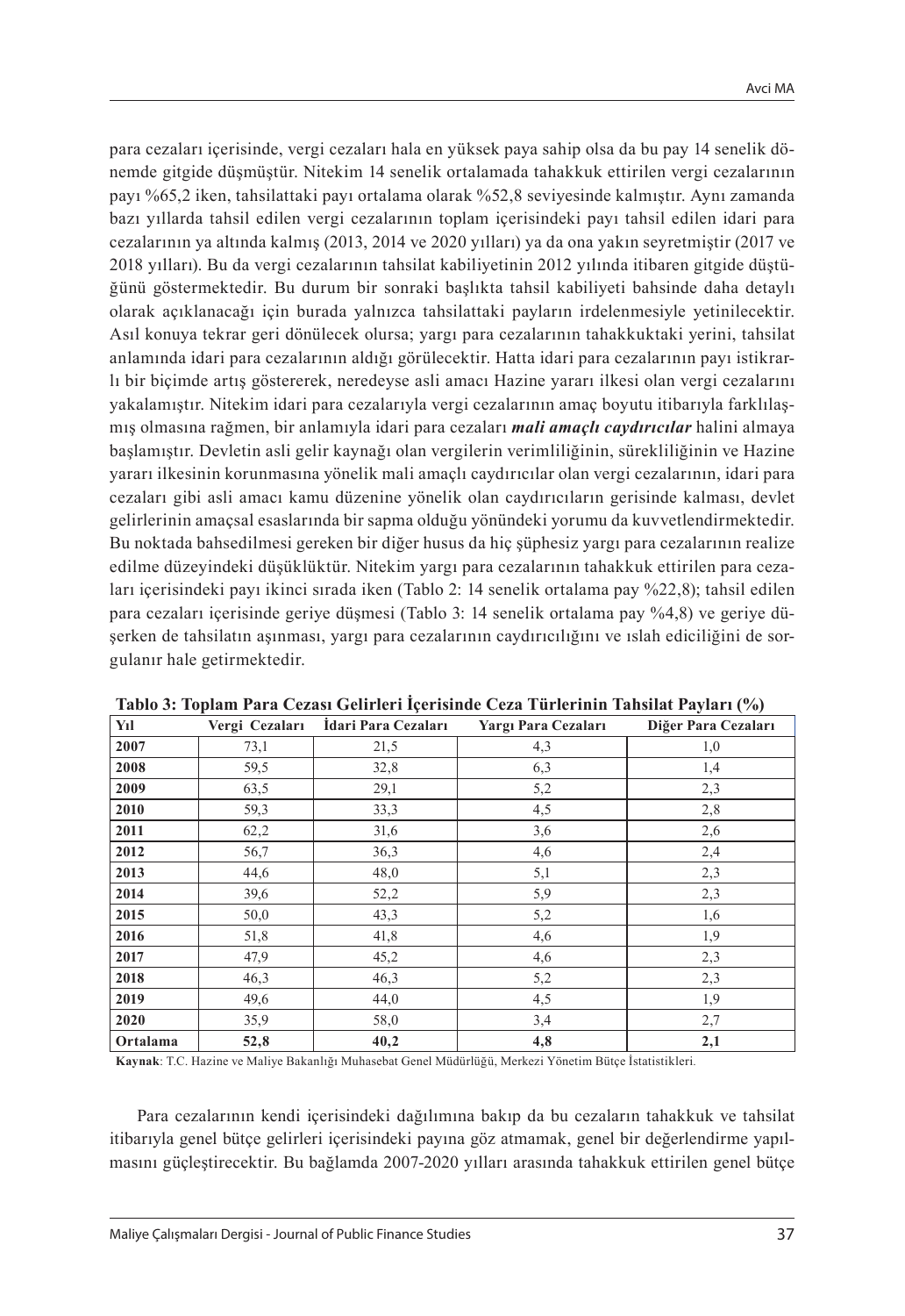gelirleri içerisinde para cezalarının ortalama %14'lük paya sahip olduğu; bu payın 14 senelik bir süreçte sürekli bir artış kat ettiği, hatta 2010 yılından itibaren bu artışın hızlandığı açıkça görülebilmektedir (Tablo 4). Nitekim bütçe hedefi aynı dönemde ortalama %1,7 düzeyinde iken, tahakkukun hedeften 12,3 puan daha fazla olması; *para cezalarının gelir yaratma kapasitesinin* harekete geçirilmeye çalışıldığı izlenimi uyandırmaktadır. Bu noktada bahsedilmesi gereken bir diğer konu da *cezaların caydırıcılığındaki zayıflamadır*. Zira aynı dönem itibarıyla, genel bütçe gelirleri içerisinde tahsil edilen para cezalarının ortalama payı ancak %1,7 düzeyinde kalmıştır. Tahakkuk ortalaması %14 iken tahsilat ortalamasının %1,7 düzeyinde olması; yani 100 TL'lik genel bütçe gelirlerinde tahakkuk para cezalarının payı 14 TL iken, tahsil edilen para cezalarının payının 1,4 TL düzeyinde kalması; tahakkuk ettirilen para cezalarının tahsil kabiliyetinin son derece zayıf olduğunu göstermektedir. Bu noktada varılabilecek bir diğer sonuç da *hedef tutturma kaygısı* ile hareket edildiğidir. Nitekim 14 senelik dönemde neredeyse cetvelle çizilmişçesine, hedef ve tahsilatın aynı oranda olması (%1,7); bütçe hedefinin tutturulduktan sonra tahakkuk ettirilen para cezalarının takip ve tahsiline gidilmediği yönündeki eleştiriyi haklı hale getirmektedir. Bu da para cezalarının ne kadar caydırıcı olduğu veya caydırıcılığının ne denli dikkate alındığı sorularını akla getirmektedir.

| Yıl      | Toplam Tahakkuktaki Payı | Toplam Tahsilattaki Payı | Genel Bütce Hedefindeki Pavı |
|----------|--------------------------|--------------------------|------------------------------|
| 2007     | 5,9                      | 2,0                      | 1,7                          |
| 2008     | 6,0                      | 1,4                      | 1,7                          |
| 2009     | 7,0                      | 1,9                      | 1,4                          |
| 2010     | 8,4                      | 1,7                      | 1,4                          |
| 2011     | 10,4                     | 2,0                      | 2,0                          |
| 2012     | 17,0                     | 1,8                      | 2,0                          |
| 2013     | 17,1                     | 2,0                      | 1,8                          |
| 2014     | 16,8                     | 1,6                      | 1,8                          |
| 2015     | 16,7                     | 1,7                      | 1,8                          |
| 2016     | 17,8                     | 1,9                      | 1,7                          |
| 2017     | 17,3                     | 1,5                      | 1,7                          |
| 2018     | 18,6                     | 1,4                      | 1,6                          |
| 2019     | 18,6                     | 1,7                      | 1,3                          |
| 2020     | 18,2                     | 1,6                      | 1,3                          |
| Ortalama | 14,0                     | 1,7                      | 1,7                          |

**Tablo 4: Para Cezası Gelirlerinin Tahakkuk, Tahsilat ve Gerçekleşme Düzeylerinin Genel Bütçe Gelirleri İçerisindeki Payı (%)**

**Kaynak**: T.C. Hazine ve Maliye Bakanlığı Muhasebat Genel Müdürlüğü, Merkezi Yönetim Bütçe İstatistikleri

Bu başlık altında üzerinde durulması gereken son bir husus da genel bütçe gelirleri ile para cezalarında meydana gelen değişim karşılaştırmasıdır (Tablo 5). 14 senelik dönemde tahakkuk ettirilen para cezalarındaki değişim son derece istikrarsız ve dalgalı bir seyir izlemiştir. Bu da elbette para cezalarına konu eylemlerin önceden öngörülememesinden ve standart bir seyir izlememesinden kaynaklanmaktadır. Ancak yine de 14 senelik dönemde tahakkuk ettirilen para cezalarının ortalama değişim oranı %26,5 düzeyinde gerçekleşirken, aynı dönemde genel bütçe gelirlerinin ortalama değişim oranı %16,1 düzeyinde kalmıştır. Bu resim tahsilat boyutu itibarıyla değişmiştir. Nitekim 14 senelik dönemde cezaya konu eylemlerin önceden öngörülemezliğinin doğal bir sonucu olarak, tahsil edilen para cezaları da -tıpkı tahakkukta olduğu gibi- istikrarsız bir seyir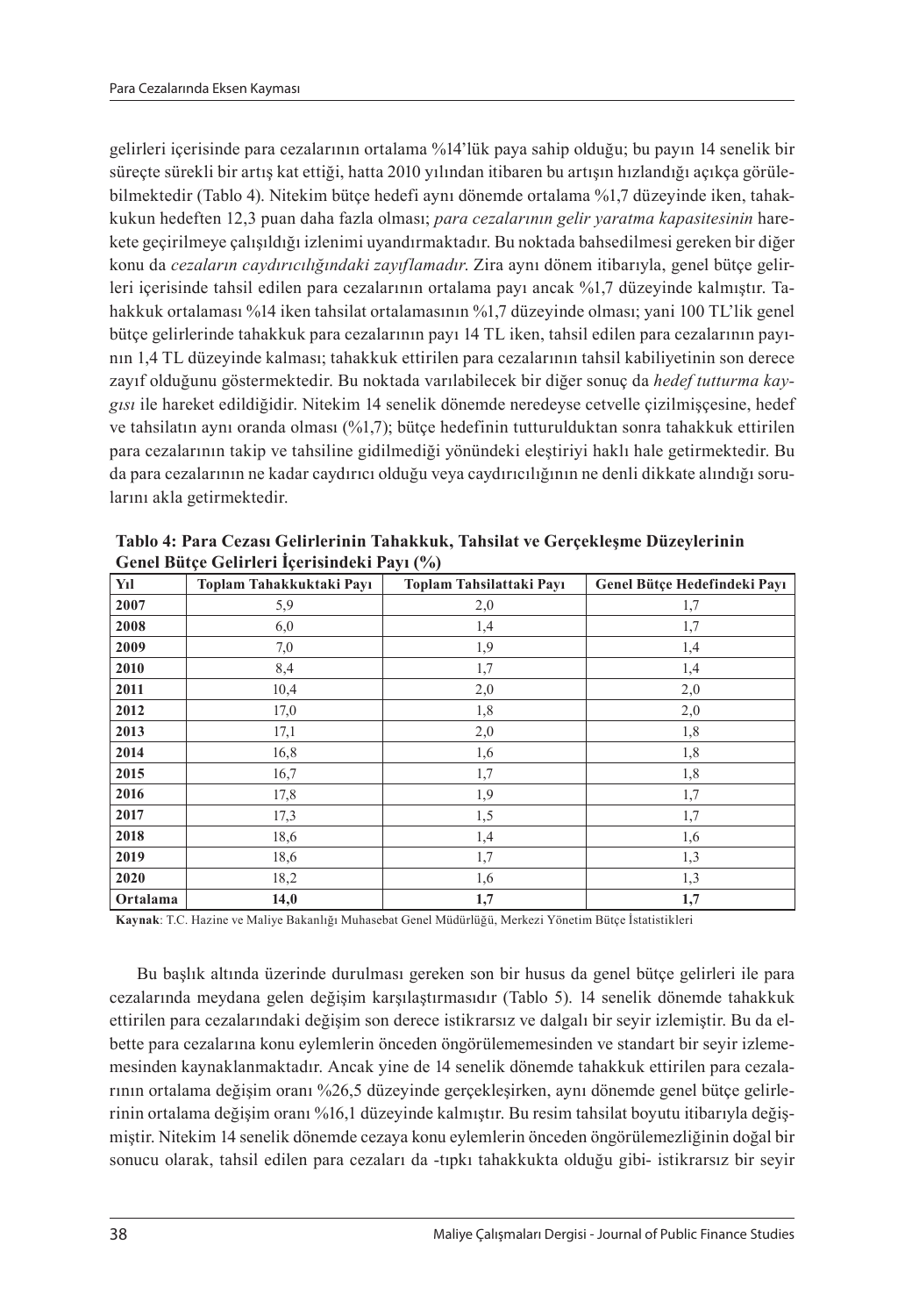izlerken; tahsil edilen genel bütçe gelirindeki değişim nispeten daha istikrarlı olmuştur. Ancak tahsilattaki 14 senelik dönemdeki ortalama değişim, tahsil edilen genel bütçe gelirine yönsemiştir. Daha açık bir ifadeyle; tahsil edilen genel bütçe gelirinin ortalama değişim oranı %13,7 düzeyinde gerçekleşirken, tahsil edilen para cezalarının ortalama değişim oranı %11,4 düzeyinde kalmıştır. Son olarak bütçe hedefine bakılacak olursa; aynı dönemde hem para cezalarına yönelik hem de genel bütçe gelirlerine yönelik hedeflerdeki değişimin dalgalandığı, ancak yine de iki parametrenin ortalama değişim oranlarının birbirine yakın gerçekleştiği görülmektedir.

| Yıl      | <b>Tahakkuk</b><br><b>Eden Para</b><br>Cezalarındaki<br>Değişim | Tahakkuk<br><b>Eden Genel</b><br>Bütçe<br>Gelirlerindeki<br>Değişim | Tahsil<br><b>Edilen Para</b><br>Cezalarındaki<br>Değişim | $\sim$<br><b>Tahsil Edilen</b><br><b>Genel Bütce</b><br>Gelirlerindeki<br>Değişim | Para<br>Cezalarının<br>Bütçe<br>Hedefindeki<br>Değişim | <b>Genel Bütce</b><br>Gelirlerinin<br>Bütçe<br>Hedefindeki<br>Değişim |
|----------|-----------------------------------------------------------------|---------------------------------------------------------------------|----------------------------------------------------------|-----------------------------------------------------------------------------------|--------------------------------------------------------|-----------------------------------------------------------------------|
| 2007     | $-0.8$                                                          | 11,0                                                                | $-15,7$                                                  | 9,7                                                                               |                                                        | 17,9                                                                  |
| 2008     | 13,1                                                            | 12,3                                                                | $-20,4$                                                  | 9.9                                                                               | 8,6                                                    | 8.8                                                                   |
| 2009     | 23,8                                                            | 6,2                                                                 | 33,6                                                     | 2,6                                                                               | 1,7                                                    | 21,8                                                                  |
| 2010     | 48,7                                                            | 23,4                                                                | 9,6                                                      | 17,8                                                                              | $-8,5$                                                 | $-5,3$                                                                |
| 2011     | 48,4                                                            | 20,4                                                                | 34,7                                                     | 16,7                                                                              | 71,1                                                   | 18,0                                                                  |
| 2012     | 95,7                                                            | 19,0                                                                | 1.9                                                      | 12,2                                                                              | 16,6                                                   | 18,4                                                                  |
| 2013     | 16,4                                                            | 16,1                                                                | 26,4                                                     | 16,7                                                                              | 5,1                                                    | 12,4                                                                  |
| 2014     | 9,2                                                             | 11,0                                                                | $-11,3$                                                  | 8.9                                                                               | 9.8                                                    | 8,7                                                                   |
| 2015     | 15,3                                                            | 15,8                                                                | 21,6                                                     | 13,6                                                                              | 9,4                                                    | 12,2                                                                  |
| 2016     | 28,6                                                            | 20,7                                                                | 26,1                                                     | 14,9                                                                              | 10,9                                                   | 19,8                                                                  |
| 2017     | 9,2                                                             | 12,4                                                                | $-9,8$                                                   | 13,8                                                                              | 14,5                                                   | 10,6                                                                  |
| 2018     | 31,4                                                            | 22,4                                                                | 11,6                                                     | 20,0                                                                              | 9,0                                                    | 16,7                                                                  |
| 2019     | 15,8                                                            | 15,7                                                                | 41,2                                                     | 16,4                                                                              | $-1,7$                                                 | 26,7                                                                  |
| 2020     | 16,3                                                            | 19,2                                                                | 9,8                                                      | 18,0                                                                              | 9,1                                                    | 8,6                                                                   |
| Ortalama | 26,5                                                            | 16,1                                                                | 11,4                                                     | 13,7                                                                              | 12,0                                                   | 14,0                                                                  |

**Tablo 5: Genel Bütçe Gelirleri ve Para Cezası Gelirlerinde Değişim Karşılaştırması (%)**

**Kaynak**: T.C. Hazine ve Maliye Bakanlığı Muhasebat Genel Müdürlüğü, Merkezi Yönetim Bütçe İstatistikleri*.* 

#### **4.5. Para Cezası Gelirlerinde Tahsil Kabiliyeti**

Para cezalarının geniş anlamıyla kamu geliri, dar anlamıyla devlet geliri olarak değerlendirilip değerlendirilemeyeceği noktasında bakılması gereken en önemli parametrelerden biri hiç şüphesiz, tahakkuk ettirilen para cezası gelirlerinin ne kadarının tahsil edilip bütçe gelirlerine dönüştürdüğünü gösteren tahsil kabiliyetidir. Bu noktada öncelikli olarak Tablo 6'daki veriler ışığında her bir para cezası geliri itibarıyla tahsil kabiliyetine bakmak faydalı olacaktır.

Para cezası gelirleri içerisinde en yüksek tahsil kabiliyetine -hem tahakkuktaki hem de tahsilattaki payı diğerlerine kıyasla en düşük olan- *diğer para cezalarının* sahip olduğu görülmektedir. Tahsil kabiliyeti bakımından diğer para cezalarının ardından gelen ve trafik para cezaları, çevre idari para cezaları gibi alt kalemlerden oluşan *idari para cezalarının*, tahsilattaki payının yüksekliği nedeniyle hem vergi cezalarının hem de yargı para cezalarının üzerinde olduğu tespit edilebilmektedir (Tablo 6). Buna karşın hem tahakkuktaki hem de tahsilattaki payı en yüksek olan *vergi cezalarının* en düşük tahsil kabiliyetine sahip para cezası türü olması, vergi güvenliğinin sağlaması noktasında son derece zayıf kaldığı sonucuna bizleri ulaştırmaktadır. Bu durumun ortaya çıkışına mali uyumu düşük kesimlerin borç yapılandırmasına yönelik yüksek beklentisinin, kamu mali yönetiminin 10 yıllık dönemde 6 borç yapılandırması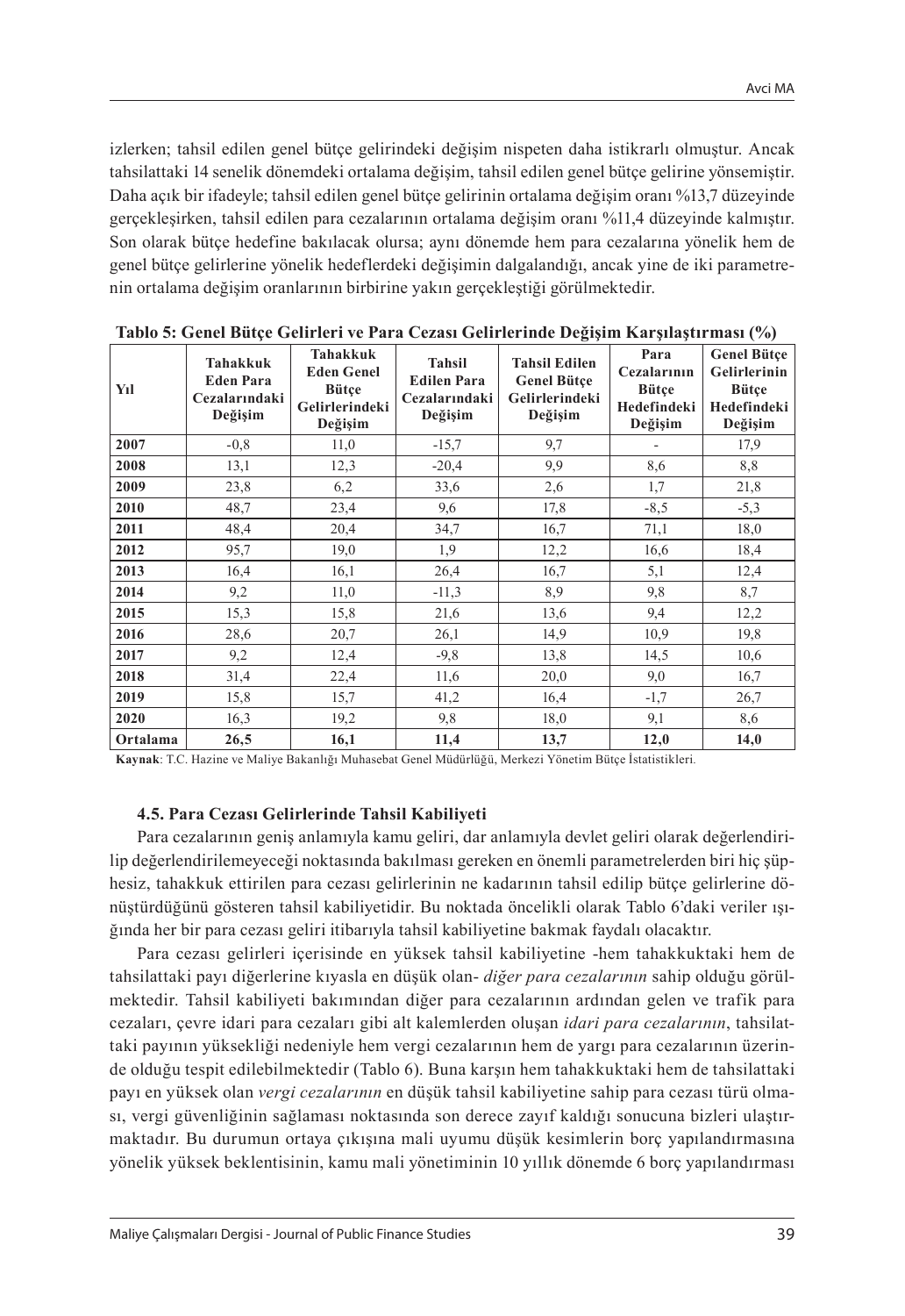ile bu beklentiyi cevapsız bırakmamasının ve mali uyumu yüksek kesimlerin ise borç yapılandırmaları nedeniyle uyumlarının azalmasının doğrudan etki ettiğini söylemek çok da yanlış olmayacaktır. Dolayısıyla borç yapılandırması beklentisinin neredeyse her iki senede bir karşılanması ve bu nedenle de kamu borçlularının mali uyumunun gitgide aşınması cezaların tahsil kabiliyetini zayıflatırken, mali yönetim de tahsil kabiliyeti zayıflayan para cezaları (özelde vergi cezaları) için yeni borç yapılandırmalarına gitme yolunu izlemek zorunda kalmaktadır. İki sürecin birbirini beslemesi neticesinde de para cezalarının ekseni asli amacından her geçen gün daha da kaymaktadır. Ancak eksen para cezalarının asli amacından kayarken, anılan nedenlerin de etkisiyle kamu maliyesi açısından bu cezaların gelir yaratma kapasitesi daha da zayıflamaktadır. Bu noktada borç yapılandırmalarının gerçek ve kalıcı birer çözüm olup olmadığı sorusuna esaslı cevap aranması gerekmektedir.

Vergi cezalarının hem yıllar itibarıyla tahsil kabiliyetinin dramatik şekilde zayıflaması hem de 14 senelik dönemde ortalama tahsil kabiliyetinin %9,3 oranla en düşük düzeyde olması yukarıdaki tespiti haklı çıkarmaktadır. Böyle bir durumda da borç yapılandırması adıyla vergi aflarının gündeme gelmesi şaşılacak bir durum değildir. Eğer bir gelir idaresi 14 senelik dönemde tahakkuk ettirdiği 100 TL'lik para cezalarının yalnızca 9,3 TL'sini tahsil edebiliyorsa; ne vergi cezalarının caydırıcılığından ne idarenin etkinliğinden ne de mükelleflerin mali (vergiye gönüllü) uyumunda bahsedilemeyecektir. 2020 yılı itibarıyla konuya bakıldığında durumun endişe verici boyutu daha da net anlaşılacaktır. Nitekim 2020 yılında vergi cezalarının tahsil kabiliyeti %3,1 düzeyinde kalmış; yani tahakkuk ettirilen para cezalarının neredeyse tamama yakını tahsil edilememiştir. Böyle bir durumda ise mükelleflerin vergiye gönüllü uyumunu sağlamanın ne kadar mümkün olduğu okuyucunun yorumuna ve takdirine bırakılmıştır.

Konuya *yargı para cezalarının* tahsil kabiliyeti itibarıyla yaklaşıldığında durumun daha da ağır olduğu görülmektedir. Tahakkuk ettirilen para cezaları içerisindeki pay bakımından vergi cezalarının ardından gelen yargı para cezalarının tahsil kabiliyeti; 2012 yılından itibaren neredeyse %0'a yaklaşmıştır. Nitekim Tablo 6'dan açıkça görüldüğü üzere; 2012-2020 yılları arasındaki 9 senelik dönemde tahakkuk ettirilen yargı para cezaları neredeyse hiç tahsil edilememiştir. O halde nasıl olur da cezaların caydırıcılığından veya ıslah ediciliğinden bahsedilebilir?

Vergi ve yargı para cezalarında tahsil kabiliyetinin zayıflığı, genel anlamda toplam para cezalarının tahsil kabiliyetini de olumsuz yönde etkilemiş ve 14 senelik dönem itibarıyla ortalama tahsil kabiliyeti %11,3 düzeyinde kalmıştır. Gündelik dilde "para cezası kesilmesi" şeklinde dile getirilen tahakkuk ettirilen para cezalarının tahsile konu edilen kısmının zayıf kalması, genel anlamda para cezalarının caydırıcılığını ve ıslah ediciliğini de sorgulanır hale getirmektedir. Nitekim tahsil edilemediği sürece para cezasını tahakkuk ettirmenin pratik yönden bir anlamı da kalmamaktadır. Bu durum "Toplam Para Cezası Gelirlerinde Tahsil ve Tahmin Kabiliyeti" bahsinde detaylı olarak ve genel bütçe gelirlerinde tahsil kabiliyeti konusu ile karşılaştırma yapılarak irdelenecektir.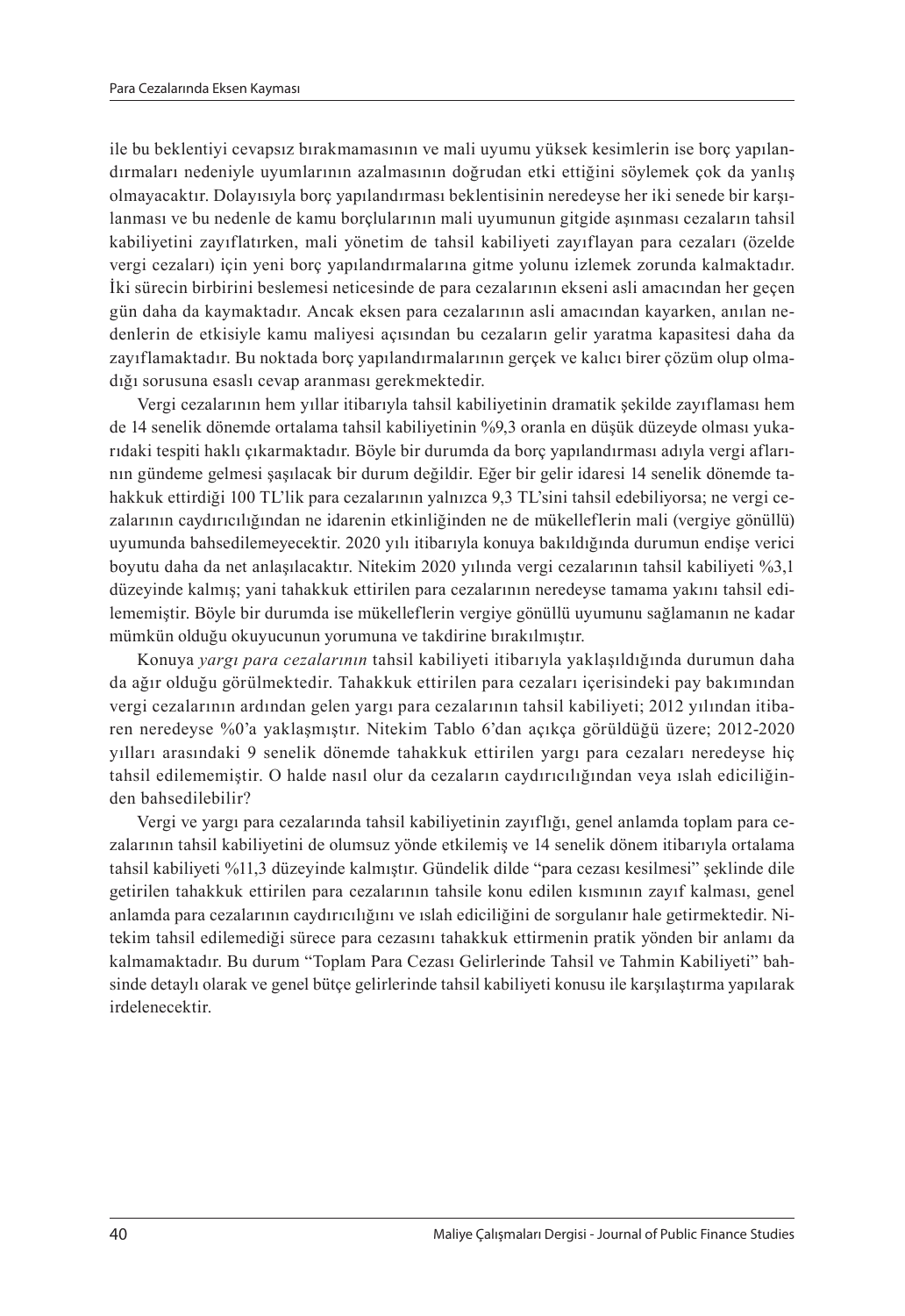|          |                        |                           |                           | Para Cezası Gelirlerinde Tahsil Kabiliyeti |                                | <b>Genel Bütce</b>                       |  |
|----------|------------------------|---------------------------|---------------------------|--------------------------------------------|--------------------------------|------------------------------------------|--|
| Yıl      | Diğer Para<br>Cezaları | İdari<br>Para<br>Cezaları | Yargı<br>Para<br>Cezaları | Vergi<br>Cezaları                          | <b>Toplam Para</b><br>Cezaları | <b>Gelirlerinde Tahsil</b><br>Kabiliyeti |  |
| 2007     | 28,3                   | 42,5                      | 39,5                      | 25,4                                       | 28,3                           | 85,0                                     |  |
| 2008     | 30,5                   | 39,4                      | 38,0                      | 15,0                                       | 19,9                           | 83,2                                     |  |
| 2009     | 47,8                   | 37,8                      | 49,7                      | 17,0                                       | 21,5                           | 80,4                                     |  |
| 2010     | 45,6                   | 35,2                      | 47,3                      | 11,4                                       | 15,9                           | 76,8                                     |  |
| 2011     | 53,0                   | 37,6                      | 47,0                      | 10,4                                       | 14,4                           | 74,4                                     |  |
| 2012     | 53,9                   | 33,8                      | 0,7                       | 10,2                                       | 7,5                            | 70,1                                     |  |
| 2013     | 59,4                   | 37,2                      | 0.9                       | 8,3                                        | 8,1                            | 70,5                                     |  |
| 2014     | 56,4                   | 33,1                      | 0.9                       | 5,5                                        | 6,6                            | 69,2                                     |  |
| 2015     | 48,2                   | 30,9                      | 1,0                       | 6,5                                        | 7,0                            | 67,9                                     |  |
| 2016     | 48,9                   | 31,0                      | 1,1                       | 5,7                                        | 6,8                            | 64,6                                     |  |
| 2017     | 47,1                   | 27,1                      | 1,0                       | 4,2                                        | 5,6                            | 65,4                                     |  |
| 2018     | 67,3                   | 27,8                      | 0,8                       | 3,7                                        | 4,8                            | 64,1                                     |  |
| 2019     | 68,6                   | 29,4                      | 1,0                       | 4,5                                        | 5,8                            | 64,5                                     |  |
| 2020     | 77,4                   | 26,4                      | 0,8                       | 3,1                                        | 5,5                            | 63,9                                     |  |
| Ortalama | 52,3                   | 33,5                      | 16,4                      | 9,3                                        | 11,3                           | 71,4                                     |  |

**Tablo 6: Genel Bütçe Gelirleri ve Para Cezası Gelirleri Tahsil Kabiliyeti Karşılaştırması (%)**

**Kaynak**: T.C. Hazine ve Maliye Bakanlığı Muhasebat Genel Müdürlüğü, Merkezi Yönetim Bütçe İstatistikleri*.* 

#### **4.6. Para Cezası Gelirlerinde Tahmin Kabiliyeti**

Para cezalarına yönelik bakılması gereken bir diğer parametre de tahmin kabiliyetidir. Tahsil kabiliyeti büyük ölçüde yönetilebilir kriterlere bağlı olsa da para cezalarının tahmini, suç ve kabahatlerin ve dolayısıyla da bunlara yönelik cezaların öngörülebilirliğinin güç olması nedeniyle elbette son derece güçtür. Fakat burada esas önemli olan; tahsil kabiliyetindeki zayıflığın, tahmin kabiliyetinde de söz konusu olup olmadığının tespitidir. Bu bağlamda her bir para cezası türü itibarıyla bir değerlendirme yapılacak olursa; tahsil kabiliyetindeki resmin, tahmin kabiliyetinde neredeyse ters yönde değiştiği söylenebilir. Nitekim Tablo 7'den de görüldüğü üzere; münferit olarak birkaç yıldaki negatif yönlü değişimler -yani tahmin kabiliyetindeki zayıflık- ve senelik doğal dalgalanmalar ihmal edilecek olursa; 14 senelik dönemde ortalama olarak idari para cezalarının (%126,2) ve vergi cezalarının tahmininde (%110,9) pozitif yönde, yargı para cezalarında (%98,7) ve diğer para cezalarında (%98,1) ise çok düşük oranda negatif yönde bir sapma meydana geldiği anlaşılmaktadır. Bu durumda yapılacak yorum ise bütçe hedefinin tutturulabilmesi amacıyla para cezalarının tahsiline gidildiği, yani cezaların caydırıcılığından ve ıslah ediciliğinden ziyade gelir yaratma kapasitesine ve mali verimliliğine ağırlık verildiğidir. Yönetilebilir karakterde olan tahsil kabiliyetinin zayıf iken; yönetilebilirliği büyük ölçüde öngörülebilirlik düzeyine bağlı olan tahmin kabiliyetinin güçlü olması, bu yöndeki yorumu haklı hale getirmektedir. Daha açık bir ifadeyle tahakkuk eden (kesilen) cezanın tahsil edilmesi meselesi, bu cezaların önceden tahmin edilmesinden daha kolay iken; veriler itibarıyla varılan sonucun tam tersi yönde olması, para cezalarında mali amacın asli amacın önüne geçtiğini anlatmaktadır.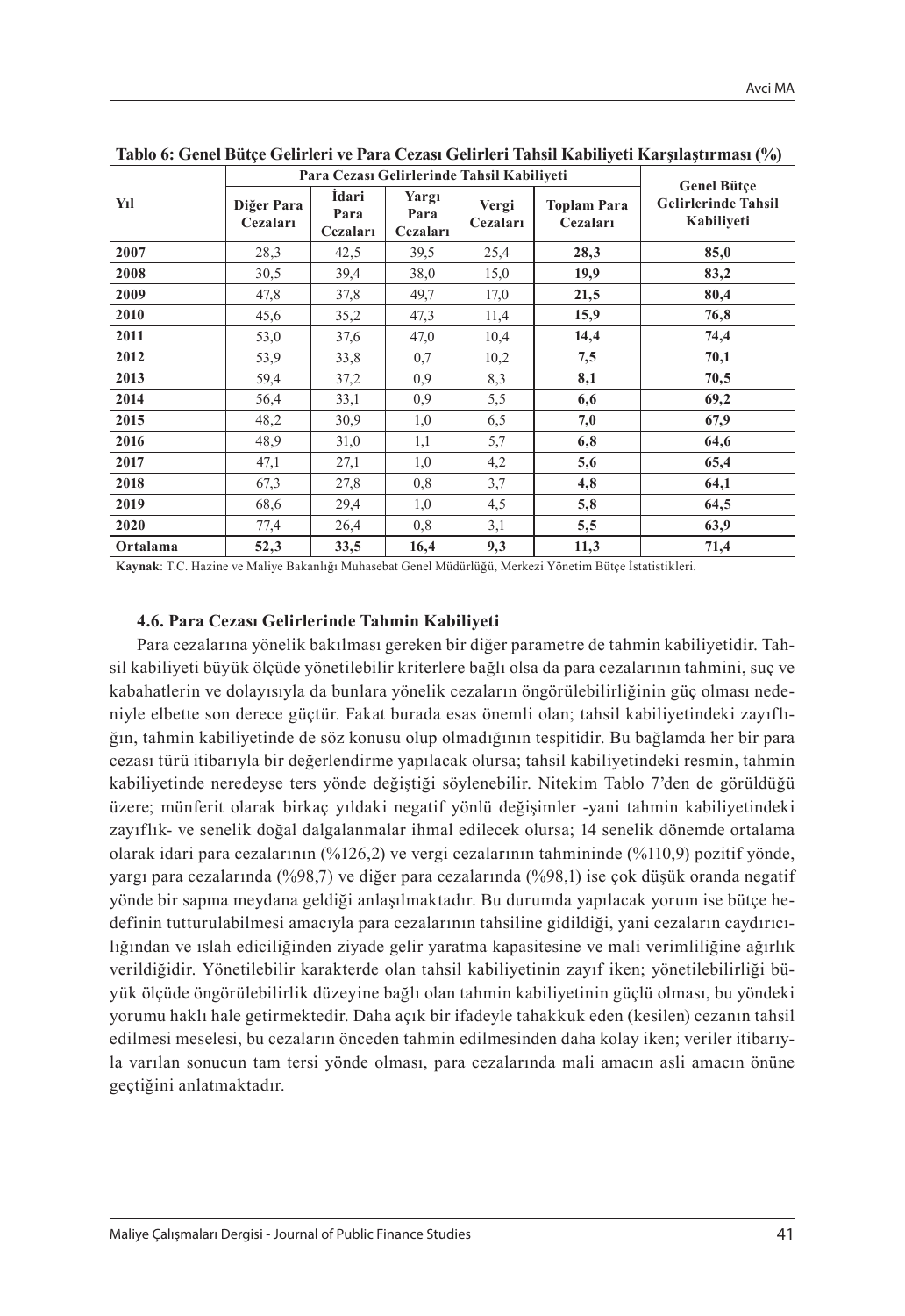|          |                        | Para Cezası Gelirlerinde Tahmin Kabiliyeti | <b>Genel Bütce</b>        |                           |                                |                                          |  |
|----------|------------------------|--------------------------------------------|---------------------------|---------------------------|--------------------------------|------------------------------------------|--|
| Yıl      | İdari Para<br>Cezaları | Vergi<br>Cezaları                          | Yargı<br>Para<br>Cezaları | Diğer<br>Para<br>Cezaları | <b>Toplam Para</b><br>Cezaları | <b>Gelirlerinde Tahmin</b><br>Kabiliveti |  |
| 2007     | 199,7                  | 127,0                                      | 138,5                     | 7,6                       | 117,5                          | 100,8                                    |  |
| 2008     | 146,0                  | 68,1                                       | 113,2                     | 178,7                     | 86,0                           | 101,9                                    |  |
| 2009     | 108,6                  | 118,6                                      | 94,9                      | 84,2                      | 113,1                          | 85,8                                     |  |
| 2010     | 163,9                  | 125,5                                      | 112,1                     | 127,8                     | 135,4                          | 106,8                                    |  |
| 2011     | 123,5                  | 100,9                                      | 90,9                      | 99.3                      | 106,6                          | 105,6                                    |  |
| 2012     | 108,3                  | 84,3                                       | 121,0                     | 88,4                      | 93,2                           | 100,1                                    |  |
| 2013     | 164,0                  | 82,8                                       | 131,5                     | 104,2                     | 112,1                          | 104,0                                    |  |
| 2014     | 118,3                  | 68,5                                       | 99,2                      | 87,5                      | 90,5                           | 104,1                                    |  |
| 2015     | 86,3                   | 123,7                                      | 80,5                      | 63,2                      | 100,6                          | 105,4                                    |  |
| 2016     | 110,4                  | 118,5                                      | 100,5                     | 139,4                     | 114,4                          | 101,1                                    |  |
| 2017     | 92,4                   | 91,0                                       | 69,4                      | 83,2                      | 90,1                           | 104,0                                    |  |
| 2018     | 69,2                   | 170,8                                      | 54,7                      | 46,5                      | 92,3                           | 107,0                                    |  |
| 2019     | 118,6                  | 164,7                                      | 79,2                      | 75,6                      | 132,6                          | 98,3                                     |  |
| 2020     | 157,3                  | 108,4                                      | 96,9                      | 187,6                     | 133,4                          | 106,8                                    |  |
| Ortalama | 126,2                  | 110,9                                      | 98,7                      | 98,1                      | 108,4                          | 102,3                                    |  |

**Tablo 7: Genel Bütçe Gelirleri ve Para Cezası Gelirleri Tahmin Kabiliyeti Karşılaştırması (%)**

**Kaynak**: T.C. Hazine ve Maliye Bakanlığı Muhasebat Genel Müdürlüğü, Merkezi Yönetim Bütçe İstatistikleri*.* 

#### **4.7. Toplam Para Cezası Gelirlerinde Tahsil ve Tahmin Kabiliyeti**

"Para Cezası Gelirlerinde Tahsil Kabiliyeti" bahsinde de anlatıldığı üzere, genel anlamda para cezalarında tahsil kabiliyetinin son derece düşük olduğuna hiç şüphe yoktur. Nitekim Tablo 8'den de görüldüğü üzere; 2007 yılından itibaren toplam para cezalarında tahsil kabiliyeti yıllar itibarıyla gitgide erirken, 14 senelik dönemde ortalama olarak 100 TL'lik tahakkuk ettirilen para cezalarının yalnızca 11,3 TL'sinin tahsile konu edilmesi, bu gelir türünde tahsil kabiliyetinin zayıflığını açıkça ortaya koymaktadır. Devletin asli nitelikteki ancak sürekli ve istikrarlı bir gelir kaynağı olmayan para cezaları açısından tahsil kabiliyetinin zayıf olması; hem para cezaları ile ulaşılmak istenen amacı zayıflatmakta hem de tahakkuktaki birikmeyi eritmek amacıyla muhtelif şekil ve kapsamlardaki borç yapılandırmalarını gündeme getirmektedir. Borç yapılandırmaları da bir taraftan cezaların caydırıcılığını zayıflatırken, diğer taraftan vergiye gönüllü uyumu yüksek kamu borçlularının uyum düzeylerinin aşınmasına neden olabilmektedir. Yani tahakkuk eden para cezaları ile tahsilat arasındaki uçurum arttıkça, alacakların Hazineye intikalini hızlandırmak için gidilen borç yapılandırmaları, daha önceden düzenli olarak borçlarını ödeyen kişilerde adalet ilkesinin zedelendiği yönünde algının güçlenmesine ve buna bağlı olarak da bu kişilerin uyumlarının azalmasına neden olabilmektedir.

Tahsil kabiliyetinin zayıflamasının sonuçları bağlamında değinilmesi gereken bir diğer nokta da -"Genel Bütçe Gelirlerinde Tahsil Kabiliyeti" başlıklı bahiste değinilen- iyi bir gelir politikasının taşıması gereken temel özelliklerle, mevcut durumun ne kadar örtüştüğüdür. Bu noktada para cezası gelirlerinin tahsil kabiliyetindeki zayıflama; kamu borçluları arasında eşitliğin, belirliliğin ve adaletin bozulması nedeniyle kamu yönetimine olan güvenin sarsılması, kamu borçlularının borçlarını ifa etme noktasında rıza düzeylerinin düşmesi, gelir idaresinin etkinlikten uzaklaşması, devletin uygun gelir kaynaklarından mahrum kalması nedeniyle kamu sektöründe gelir açıklarının artması, iktisadi büyüme ve kalkınmanın olumsuz yönde etkilenmesi, para cezalarının caydırıcılığının ve ıslah ediciliğinin zayıflaması sonuçlarını gündeme getirmektedir. Dolayısıyla tahsil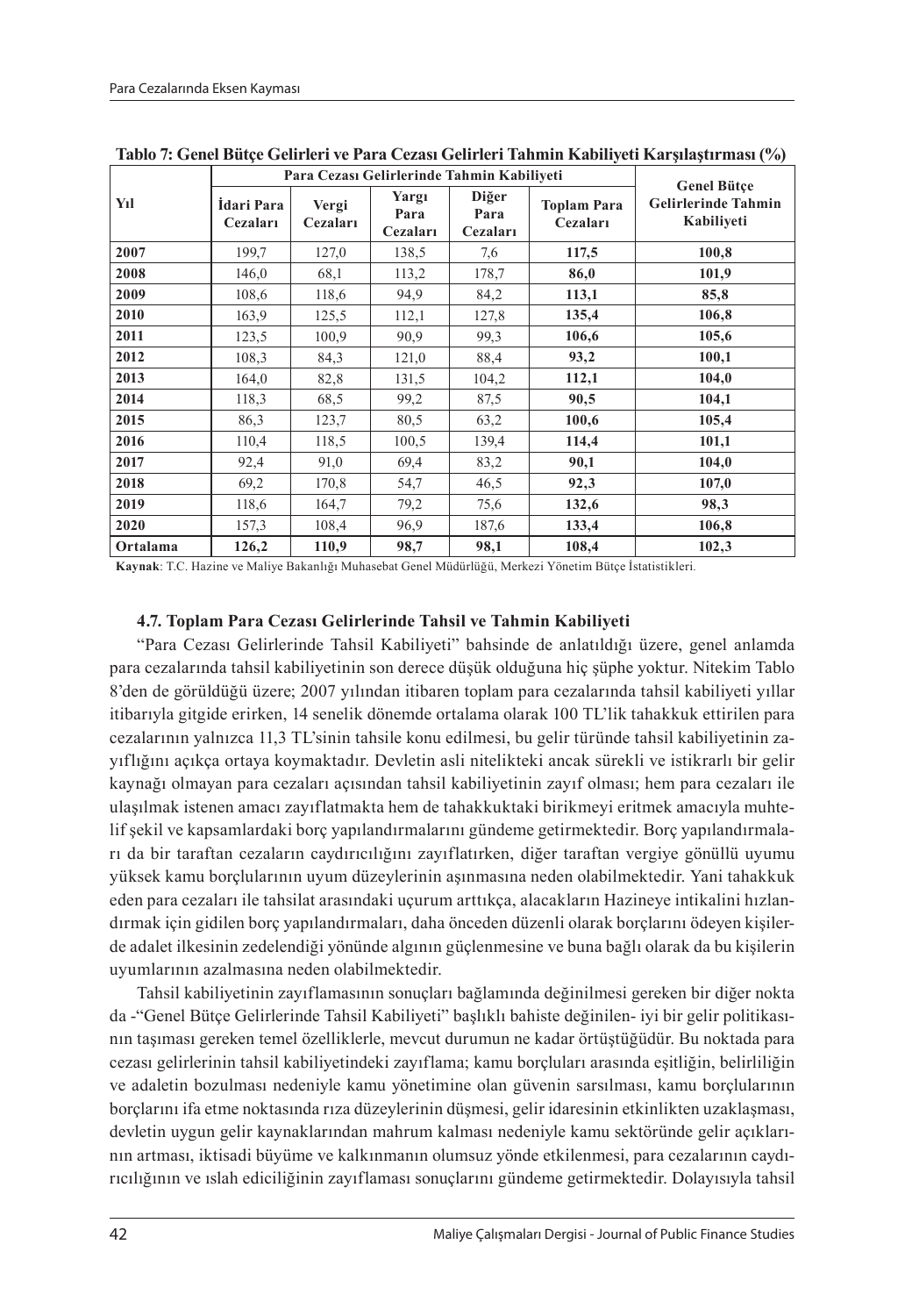kabiliyetindeki zayıflamaya yalnızca Hazineci bakış açısıyla yaklaşılması doğru olmayıp, bu fenomenin hukuki ve sosyo-ekonomik sonuçlarının da olduğu ihmal edilmemelidir.

|          |                                                   | <b>Tahsil Kabiliveti</b>       |                                       |                     | <b>Tahmin Kabiliveti</b>                                        |                                       |                        |  |
|----------|---------------------------------------------------|--------------------------------|---------------------------------------|---------------------|-----------------------------------------------------------------|---------------------------------------|------------------------|--|
| Yıl      | (Bin TL)<br>Tahakkuk<br>$\widetilde{\mathcal{E}}$ | $(B)$ $(Bin$ $TL)$<br>Tahsilat | Kabiliyeti<br>$\%$<br>Tahsil<br>(B/A) | Düzeyi (%)<br>Sapma | Hedefi <sub>(C)</sub><br>ุุุุุุุุุุุ<br><b>Bütce</b><br>(Bin T) | Kabiliyeti<br>$\%$<br>Tahmin<br>(B/C) | Düzeyi $(°0)$<br>Sapma |  |
| 2007     | 12.976.100                                        | 3.676.656                      | 28,3                                  | $-71,7$             | 3.129.396                                                       | 117,5                                 | $+17,5$                |  |
| 2008     | 14.681.672                                        | 2.925.353                      | 19,9                                  | $-80,1$             | 3.399.900                                                       | 86,0                                  | $-14,0$                |  |
| 2009     | 18.173.332                                        | 3.908.374                      | 21,5                                  | $-78,5$             | 3.457.012                                                       | 113,1                                 | $+13,1$                |  |
| 2010     | 27.026.510                                        | 4.284.177                      | 15,9                                  | $-84,1$             | 3.163.975                                                       | 135,4                                 | $+35,4$                |  |
| 2011     | 40.119.944                                        | 5.772.319                      | 14,4                                  | $-85,6$             | 5.414.705                                                       | 106,6                                 | $+6,6$                 |  |
| 2012     | 78.513.681                                        | 5.883.506                      | 7,5                                   | $-92,5$             | 6.313.806                                                       | 93,2                                  | $-6,8$                 |  |
| 2013     | 91.362.164                                        | 7.434.964                      | 8,1                                   | $-91,9$             | 6.634.524                                                       | 112,1                                 | $+12,1$                |  |
| 2014     | 99.757.052                                        | 6.594.247                      | 6,6                                   | $-93,4$             | 7.285.627                                                       | 90,5                                  | $-9,5$                 |  |
| 2015     | 115.052.595                                       | 8.016.613                      | 7,0                                   | $-93,0$             | 7.972.282                                                       | 100,6                                 | $+0,6$                 |  |
| 2016     | 147.913.040                                       | 10.108.704                     | 6,8                                   | $-93,2$             | 8.839.078                                                       | 114,4                                 | $+14,4$                |  |
| 2017     | 161.583.237                                       | 9.122.440                      | 5,6                                   | $-94,4$             | 10.119.619                                                      | 90,1                                  | $-9,9$                 |  |
| 2018     | 212.303.504                                       | 10.184.242                     | 4,8                                   | $-95,2$             | 11.030.729                                                      | 92,3                                  | $-7,7$                 |  |
| 2019     | 245.923.874                                       | 14.377.508                     | 5,8                                   | $-94,2$             | 10.843.635                                                      | 132,6                                 | $+32,6$                |  |
| 2020     | 285.967.524                                       | 15.792.327                     | 5,5                                   | $-94,5$             | 11.835.213                                                      | 133,4                                 | $+33,4$                |  |
| Ortalama |                                                   |                                | 11,3                                  | $-88,7$             |                                                                 | 108,4                                 | $+8,4$                 |  |
| Toplam   | 1.551.354.229                                     | 108.081.430                    |                                       |                     | 99.439.501                                                      |                                       |                        |  |

**Tablo 8: Para Cezası Gelirlerinde Tahsil ve Tahmin Kabiliyeti (Toplu Gösterim)**

**Kaynak**: T.C. Hazine ve Maliye Bakanlığı Muhasebat Genel Müdürlüğü, Merkezi Yönetim Bütçe İstatistikleri*.*

Tahsil kabiliyeti noktasında, büyük resimde yani genel bütçe gelirlerinde de ne yazık ki durum pek farklı değildir. "Genel Bütçe Gelirlerinde Tahsil Kabiliyeti" başlıklı bahiste tafsilatı ile anlatıldığı üzere; tahsil kabiliyeti, her sene gitgide zayıflamıştır. Bu durum genel bütçe gelirleri ve para cezası gelirleri tahsil kabiliyeti karşılaştırmasının yapıldığı Tablo 6 ve Tablo 9'da açıkça görülmektedir. Bir gelirin tahakkuk ettirilmesi, onun Hazineye intikali için yeterli olmayıp, aynı zamanda tahakkuk-tahsilat uyumunun birlikte gerçekleşmesi beklenir. Ancak Türk Kamu Mali Yönetiminde ne genel bütçe gelirleri ne de para cezası gelirleri itibarıyla bu beklentinin karşılandığını söylemek çok da mümkün değildir. Zira 14 senelik dönemde ortalama olarak tahsil kabiliyeti anlamında genel bütçe gelirlerinde sapma -28,6 puan iken; para cezası gelirlerinde sapma -88,7 şeklinde olmuştur.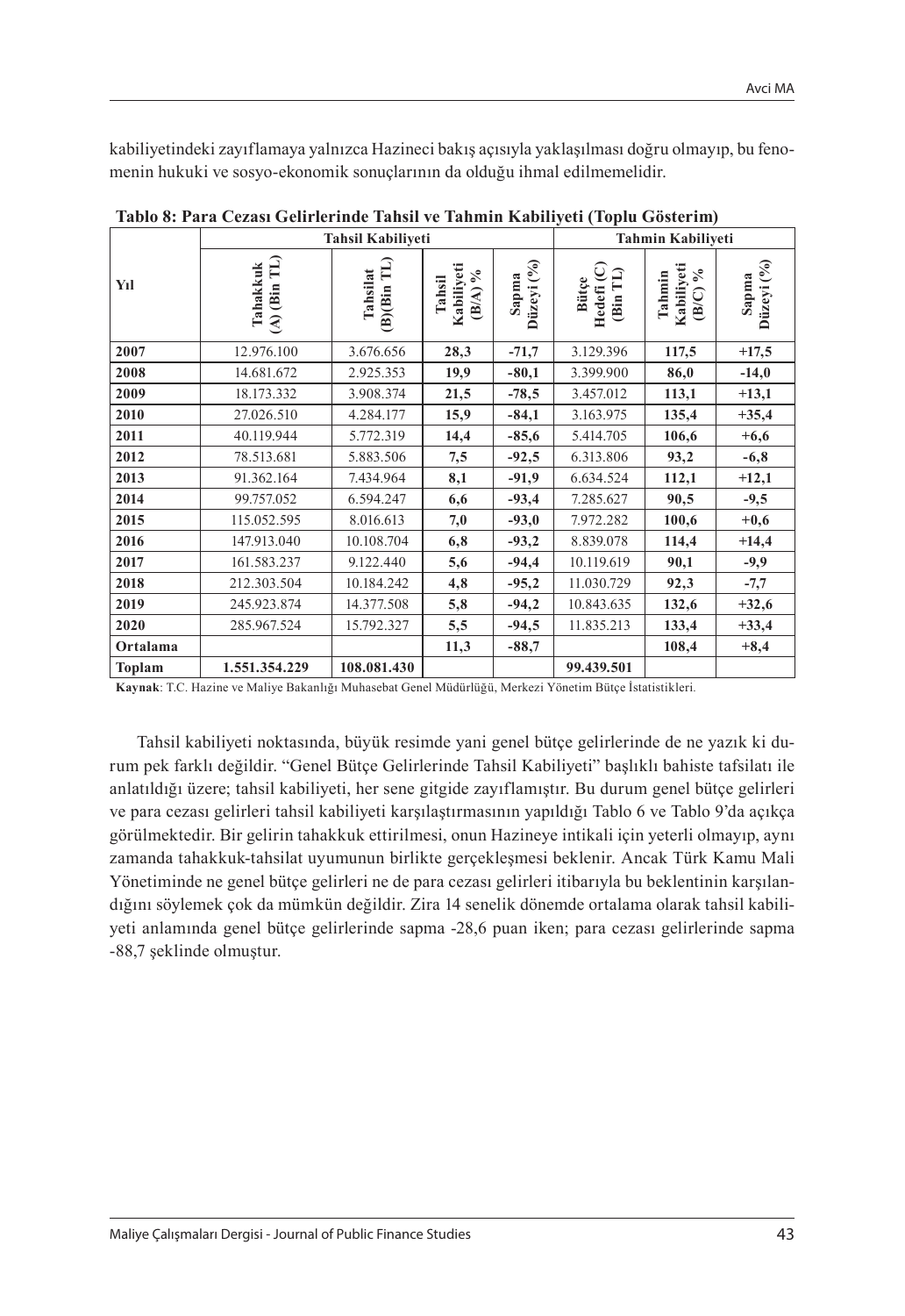|          |                             | Tahsil Kabiliyetinde Sapma Düzeyi  | Tahmin Kabiliyetinde Sapma Düzeyi |                                    |  |
|----------|-----------------------------|------------------------------------|-----------------------------------|------------------------------------|--|
| Yıl      | Para Cezasi<br>Gelirlerinde | <b>Genel Bütce</b><br>Gelirlerinde | Para Ceza<br>Gelirlerinde         | <b>Genel Bütçe</b><br>Gelirlerinde |  |
| 2007     | $-71,7$                     | $-15,0$                            | $+17,5$                           | $+0,8$                             |  |
| 2008     | $-80,1$                     | $-16,8$                            | $-14,0$                           | $+1,9$                             |  |
| 2009     | $-78,5$                     | $-19,6$                            | $+13.1$                           | $-14,2$                            |  |
| 2010     | $-84,1$                     | $-23,2$                            | $+35.4$                           | $+6,8$                             |  |
| 2011     | $-85,6$                     | $-25,6$                            | $+6,6$                            | $+5,6$                             |  |
| 2012     | $-92,5$                     | $-29,9$                            | $-6, 8$                           | $+0,1$                             |  |
| 2013     | $-91.9$                     | $-29,5$                            | $+12,1$                           | $+4,0$                             |  |
| 2014     | $-93.4$                     | $-30,8$                            | $-9,5$                            | $+4,1$                             |  |
| 2015     | $-93.0$                     | $-32,1$                            | $+0.6$                            | $+5,4$                             |  |
| 2016     | $-93.2$                     | $-35,4$                            | $+14,4$                           | $+1,1$                             |  |
| 2017     | $-94.4$                     | $-34,6$                            | $-9,9$                            | $+4,0$                             |  |
| 2018     | $-95,2$                     | $-35,9$                            | $-7,7$                            | $+7,0$                             |  |
| 2019     | $-94,2$                     | $-35,5$                            | $+32,6$                           | $-1,7$                             |  |
| 2020     | $-94.5$                     | $-36,1$                            | $+33.4$                           | $+6,8$                             |  |
| Ortalama | $-88,7$                     | $-28,6$                            | $+8,4$                            | $+2,3$                             |  |

**Tablo 9: Tahsil ve Tahmin Kabiliyetinde Sapma Düzeyleri (Puan)**

**Kaynak**: T.C. Hazine ve Maliye Bakanlığı Muhasebat Genel Müdürlüğü, Merkezi Yönetim Bütçe İstatistikleri*.*

Para cezalarına konu eylemlerin önceden tahmin edilmesi neredeyse imkansıza yakındır. Dolayısıyla öngörülebilirlik düzeyi zayıf olan para cezalarının tahmini diğer kamu gelirlerine kıyasla son derece güçtür. Bu güçlüğün doğal bir sonucu olarak -eğer varsa da- tahmin kabiliyetinin zayıf olması kabul edilebilir bir durumdur. Ancak bu güçlüğe rağmen Türk Kamu Mali Yönetiminde para cezalarının tahmin kabiliyetinin, tahsil kabiliyetine kıyasla daha iyi bir durumda olması hayli dikkat çekici ve ilginçtir. Zira tahsil kabiliyeti gibi elde olan ve yönetilebilir unsurlarda görülen zafiyetin, öngörülebilirlik düzeyi son derece düşük ve tahmin edilen para cezaları ile tahsilat arasındaki ilişkiyi gösteren tahmin kabiliyetinde görülmemesi, iyimser bir yorum yapmayı güçleştirmektedir. Daha açık bir ifadeyle; toplam para cezalarında tahmin kabiliyetinin -her bir para cezası gelirlerinde yıllar itibarıyla dalgalanma gösterse de-2007-2020 yılları arasındaki 14 senelik dönemde ortalama olarak pozitif yönde olması (%108,4), bütçe hedefi tutturmaya yönelik bir ceza tahsilat amacı ile hareket edildiği yönünde yorum yapılmasını haklı hale getirmektedir (Tablo 8). Nitekim tahsil kabiliyeti çok zayıf iken tahmin kabiliyetinin pozitif yönde ve bütçe hedefi ile uyumlu olması, para cezalarının caydırıcılığından ziyade gelir yaratma kapasitesine ve mali verimliliğine önem verildiğini göstermektedir. Bu durum da bizleri para cezalarının mali caydırıcılar olarak değil de birer sürekli devlet geliri olarak değerlendirildiği sonucuna ulaştırmaktadır.

Tahmin kabiliyetine sapma düzeyi bağlamında bakıldığında da aynı sonuca ulaşılmaktadır. Nitekim gerek genel bütçe gelirlerindeki gerekse de para cezası gelirlerindeki tahsil kabiliyetinden sapma negatif yönde iken; her iki parametrede de sapmanın tahmin kabiliyeti bakımından pozitif yönde olduğu görülmektedir. 2007-2020 yılları arasında ortalama olarak tahmin kabiliyeti anlamında genel bütçe gelirlerinde sapma +2,3 puan iken; para cezası gelirlerinde sapma +8,4 şeklinde olmuştur (Tablo 9). Bu durum da para cezası gelirlerine, gelir yaratma kapasitesi ve mali verimlilik bağlamında yaklaşıldığını göstermektedir. Yani bütçe hedefi tutturulduysa veya tahmin kabiliyetinde pozitif yönde bir sapma olduysa, tahsil kabiliyetinin zayıflığı sorunu ve bu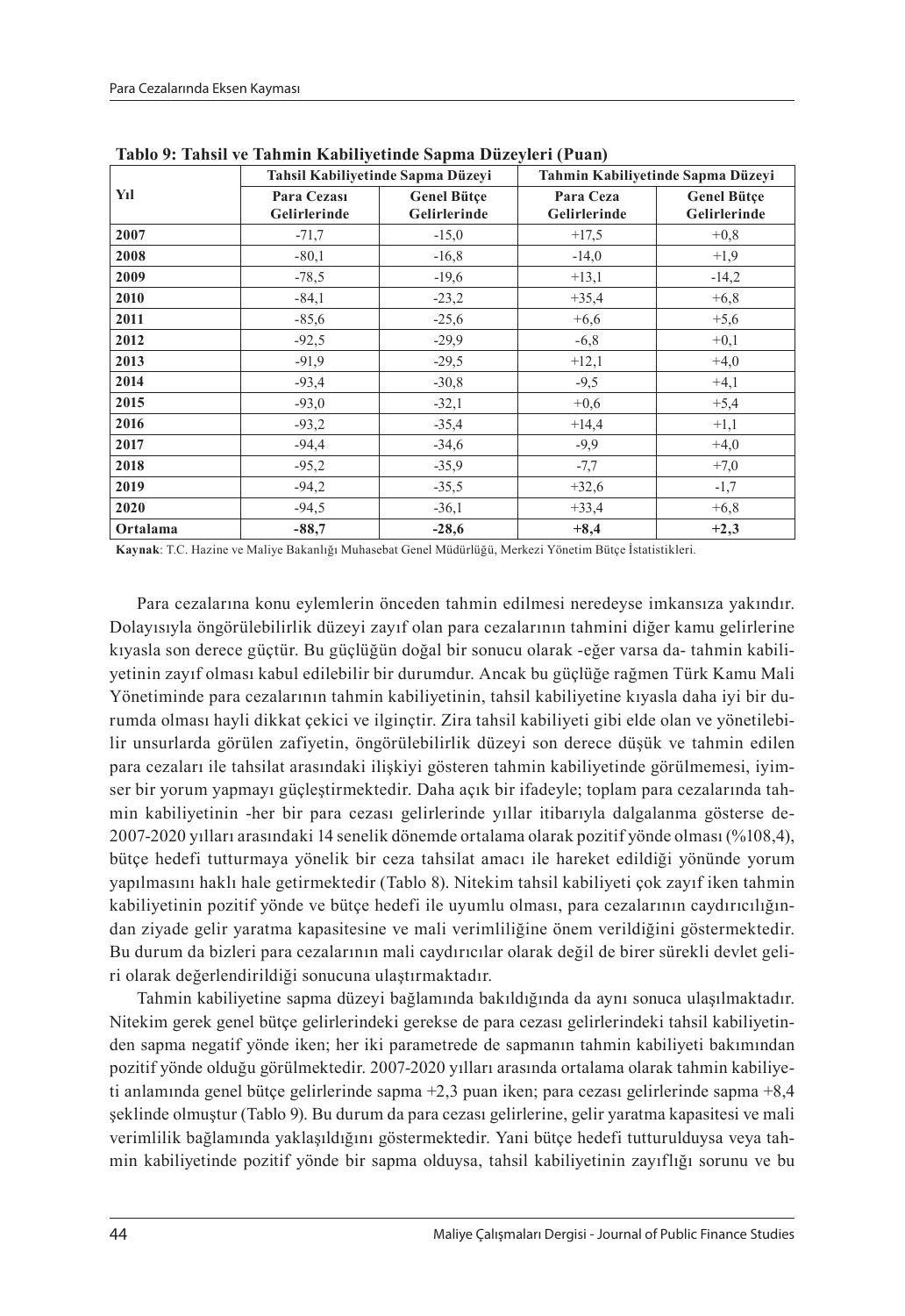nedenle de kamu sektörünün mahrum kalacağı mali kaynak meselesi geri planda kalmış gibi görünmektedir.

Tahmin ve tahsil kabiliyetindeki bu dengesizliği parasal tutarlar itibarıyla ortaya koyarak çalışmayı neticelendirmek doğru olacaktır. Bu kapsamda 14 senelik dönemde yaklaşık 1,55 Trilyon TL'lik toplam para cezası tahakkuk ettirilmiş olmasına rağmen, toplamda yalnızca 108 milyar TL'lik para cezası tahsil edilebilmiştir. Bu durum ise esasında kamu maliyesinin bahse konu dönemde tahakkuk etmiş yani muaccel hale gelmiş ancak tahsil edilememiş olan 1,44 Trilyon TL'lik doğmuş (haklı) gelirden mahrum kalması anlamına da gelmektedir (Bkz. Tablo 8). Aynı dönem itibarıyla toplam genel bütçe gelir hedefinin 6,3 Trilyon TL olduğu dikkate alınacak olursa (Bkz. Tablo 1); 14 senede mahrum kalınan gelir, toplam genel bütçe gelir hedefinin %22,8'ine denk gelmektedir ve bu da neredeyse çeyrek pay demektir.

Konuya bir de genel bütçe gelirleri itibarıyla yaklaşmak doğru olacaktır. Bu kapsamda 14 senelik dönemde yaklaşık 9,5 trilyon TL'lik toplam genel bütçe geliri tahakkuk ettirilmiş olmasına rağmen, toplamda 6,5 trilyon TL'lik genel bütçe gelirinin tahsil edilmiş olması, aslında kamu maliyesinin bahse konu dönemde 3 Trilyon TL'lik doğmuş (haklı) gelirden mahrum kalması anlamına da gelmektedir. Aynı dönem itibarıyla toplam genel bütçe gelir hedefinin 6,3 Trilyon TL olduğu dikkate alınacak olursa (Bkz. Tablo 1); 14 senede mahrum kalınan gelir, toplam genel bütçe gelir hedefinin %47,6'ine denk gelmektedir ve bu da neredeyse yarım pay demektir. Gerek para cezası gelirlerinde gerekse genel bütçe gelirlerindeki hedef odaklı ancak tahsil kabiliyeti zayıf uygulamalar, kamu sektörünün büyük montanlardaki gelirden mahrum kalması sonucunu doğurmuştur. Peki bu, Türk Kamu Maliyesinin göze almakta ısrar edebileceği bir maliyet midir? Eğer öyleyse kamu sektörü bir bütün halinde borç sarmalından nasıl kurtulacaktır?

#### **5. Tartışma ve Sonuç**

Tahsil ve tahmin kabiliyeti, kamu mali yönetimleri açısından kendi içerisinde birer başarı( sızlık) parametresi olarak değerlendirilebilir. Ancak her iki kabiliyet türü de farklı içsel ve dışsal pek çok faktörün etkisi altındadır. Bu faktörler nedeniyle; her tahakkuk ettirilen devlet geliri tahsil edilemeyebileceği gibi, bu gelirlere yönelik hedef ve tahsilat (gerçekleşme) uyumsuzluğunun yaşanması da olasıdır. Bu olası duruma karşın; kamu mali yönetimlerinden yine de tahakkuk ettirdiği her kuruş devlet gelirini tahsil etmesi, hedef ve gerçekleşme uyumunu sağlaması daima beklene gelmiştir. Bu beklentinin karşılanamaması sonuç itibarıyla; tahmin kabiliyeti boyutunda uygulanan politikalara yönelik güvensizliği ve iktisadi, sosyal ve siyasi istikrarsızlıkları, tahsil kabiliyeti boyutunda ise borç yapılandırmalarından kaynaklı mali uyumsuzlukları, adalet ve eşitlik ilkelerinin zedelenmesini, kamu hizmet sunumunda verimli ve etkin olmayan uygulamaları, düşük ve istikrarsız iktisadi büyüme ve kalkınma düzeylerini gündeme getirecektir. Beklenti ve sonuçlar bakımında, Türk Kamu Mali Yönetimine yönelik 2007-2020 tarih aralığındaki 14 senelik dönem, dikkate değer veriler sunmaktadır.

Türk Kamu Mali Yönetiminde genel bütçe gelirlerinde (devlet gelirinde) tahsil kabiliyetinin -14 senelik dönem itibarıyla- istikrarlı bir şekilde zayıflayıp ortalama olarak %71,4 düzeyinde kalmış olması öncelikli olarak dikkat çekici bir durumdur. Devlet gelirlerinin tahsil kabiliyetindeki bu zayıflamanın olası sonuçlarıysa; kronik bütçe açığı, kamu kesimi borçlanma gereğindeki artış, ekonomik istikrarsızlıklar, özel sektör açısından dışlama etkisi, düşük iktisadi büyüme ve borç yapılandırmaları şeklinde değerlendirilebilir. İşin ilginç ve dikkat çekici tarafı ise bu süre zarfında tahsil kabiliyetini artırmak ana amacıyla girişilen borç yapılandırmalarından beklenen sonuca ise ulaşılamamış olmasıdır. Nitekim son on yıllık dönemde yapılan beş adet borç yapılan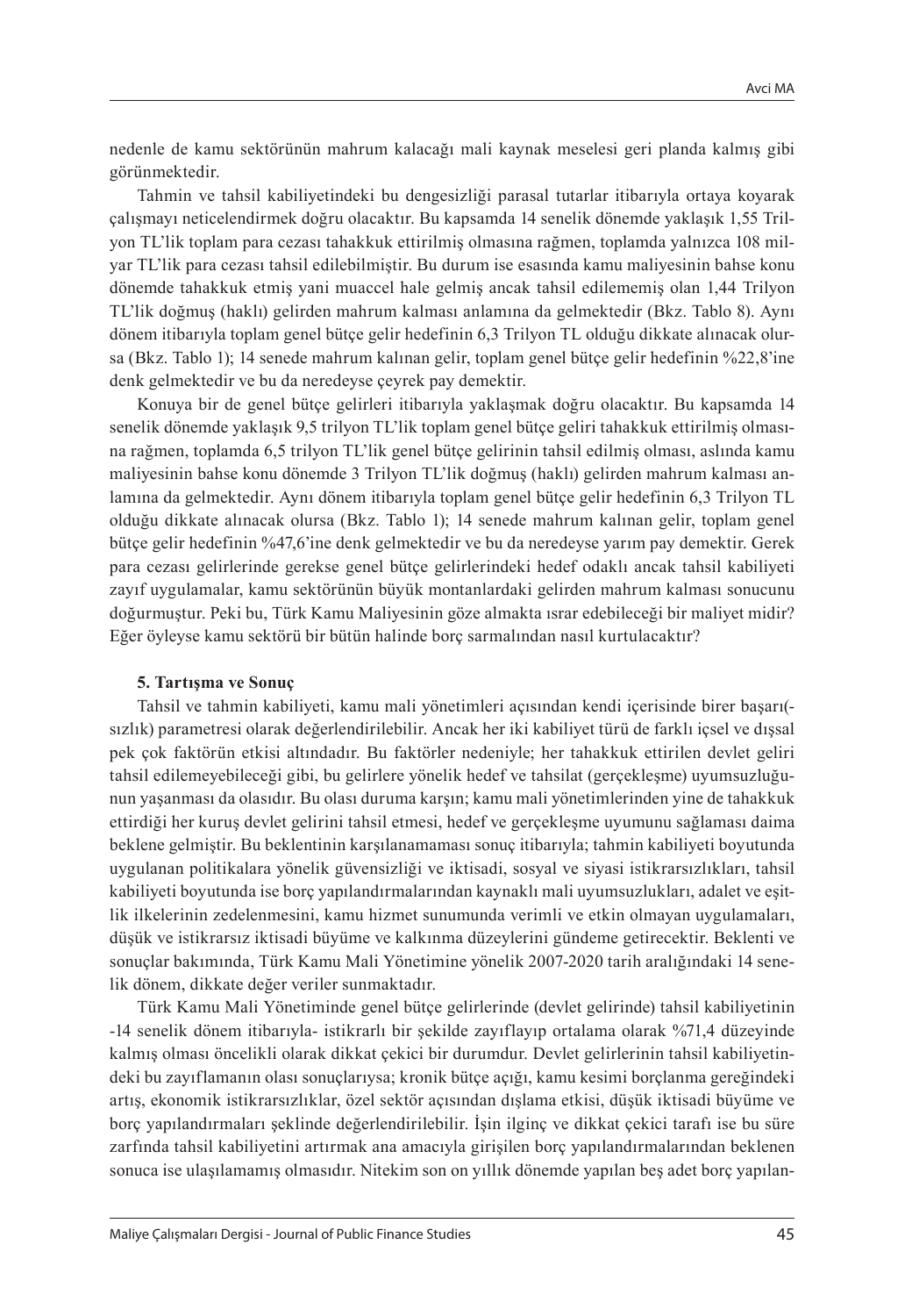dırmasının ardından, tahsil kabiliyetinin -artmak bir yana- zayıflamaya devam ettiği açık bir gerçektir. Uygulama kolaylıkları nedeniyle borç yapılandırmalarına yönelik ısrarlı tercih, kamu borçlularının uyumunu olumsuz yönde etkilediği için hem tahsil kabiliyetindeki zayıflıktan kaynaklanan bir sonuç hem de anılan kabiliyetteki zayıflığı besleyen bir neden halini almıştır.

Genel bütçe gelirlerinin tahsil kabiliyetindeki zayıflığın, tahmin kabiliyetinde görülmemesi manidardır. Şöyle ki; 14 senelik dönemde (2008 Küresel mali krizinin etkisiyle 2009 yılındaki negatif sapma ihmal edilecek olursa) tahmin kabiliyetinin %102,3 ortalamayla istikrarlı ve kamu mali yönetimin de bu noktada başarılı olduğu açıktır. Burada zihinleri kurcalayan soru; tahmin kabiliyetindeki başarının neden tahsil kabiliyetinde de gösterilemediğidir. Bahse konu sorunun cevabını ise yerleşik mali paradigmalar verecektir. Ancak doktriner olarak; iki parametrenin sonuçlarındaki tenakuz, hedef odaklı bir tahsilat planlaması yapıldığı ve hedef tutturulduktan sonra tahsilat düzeyini artırmak amacıyla ilave bir gayretin gösterilmediği vargısını kuvvetlendirmektedir. Bu vargıdan, tahminde gösterilen başarının daha az önemli olduğu sonucu da çıkarılmamalıdır.

Çalışmanın esas konusunu teşkil eden para cezalarına göz atıldığında, genel bütçe gelirlerindekinden çok da farklı bir resimle karşılaşılmamaktadır. Hatta asli amaçlarını zayıflatacak şekilde, para cezalarının mali amaçlı birer kamu geliri olarak telakki edildiği sonucuna dahi varılabilecektir. Bilindiği üzere cezaların amaçlarına yönelik doktrinde farklı görüşler mevcut olsa da bu amaçların temelinde; önleme, caydırma, ıslah etme ve düzenleme suretiyle toplumu ve toplumsal düzeni korumak vardır. Bu amaçlarla uyumlu olarak para cezalarında esas, bu cezaların ödenebilir nitelikte olmasıdır. Zira en etkili para cezası, hiç şüphesiz ödenebilendir. Eğer para cezaları uygulanamaz ve takip edilemez hale getirilir, iktisadi şartlara uydurulamaz, hasılı ödenmez/ödenemez tutarlara çıkarılır ise amaca ulaşılması da güçleşir. Meseleye dışsallık perspektifinde de yaklaşılabilir. Özellikle negatif dışsallıkları engellemek ve neden olan kişiler nezdinde içselleştirmek konusunda para cezaları, önemli düzenleyici araçlardır. Daha açıklayıcı bir ifadeyle; negatif dışsallığa neden olan kesimlerin topluma yükledikleri maliyeti üstlenmeleri, para cezaları kanalıyla sağlanır. Bu bakımdan hukuk doktriniyle uyumlu olarak mali doktrinde de amaç; negatif dışsallığa neden olan eylemlerin önlenmesi, caydırılması ve karar alıcıların ıslah edilmesidir. İster hukuk isterse de mali doktrin itibarıyla konuya yaklaşılmış olsun, para cezaları esasında mali amaçlı değil mali sonuçlu tali, süreksiz, istikrarsız ve öngörülemez devlet gelirlerindendir. Eğer amaçsal olarak para cezalarının gelir yaratma kapasitesine odaklanılacak olursa, asli amacının zedelenmesi de kaçınılmaz hale gelecektir. Bu durum ise mali olarak para cezalarının tahakkuk ve tahsilat payları, bu cezalarda tahsil ve tahmin kabiliyeti ile ölçülebilir.

Tahakkuktaki paylar itibarıyla vergi cezaları diğer para cezalarına kıyasla daha yüksek bir paya sahiptir. Bu durum vergi uyumunun düşük olduğu şeklinde değerlendirme yapmaya müsaittir. Konuya tahsilattaki paylar itibarıyla yaklaşıldığında ise çok farklı bir resimle karşılaşılmaktadır. 14 senelik dönemde, vergi cezalarının toplam para cezası gelirleri içerisindeki tahsilat payı düşerken, idari para cezalarının payı artmış ve bir yönüyle mali amaçlı caydırıcılar haline gelmiştir. Para cezası gelirlerinin tahakkuk, tahsilat ve gerçekleşme düzeylerinin genel bütçe gelirleri içerisindeki payına bakıldığındaysa aynı dönemde; tahakkuktaki payının istikrarlı bir şekilde arttığı ve genel bütçe hedefinin çok üzerinde olduğu, ancak düşük seyreden toplam tahsilattaki payının ise genel bütçe hedefi ile uyumlu olduğu görülmektedir. Bu resim para cezalarının birer kamu geliri olarak değerlendirildiğini ve gelir yaratma kapasitesine odaklanıldığını, bütçe hedeflerinin tutturulması amacıyla (kaygısıyla) tahsilata konu edildiklerini göstermektedir. Nitekim 14 senelik dönemde neredeyse cetvelle cizilmişçesine hedef ve tahsilatın aynı oranda olması (%1,7);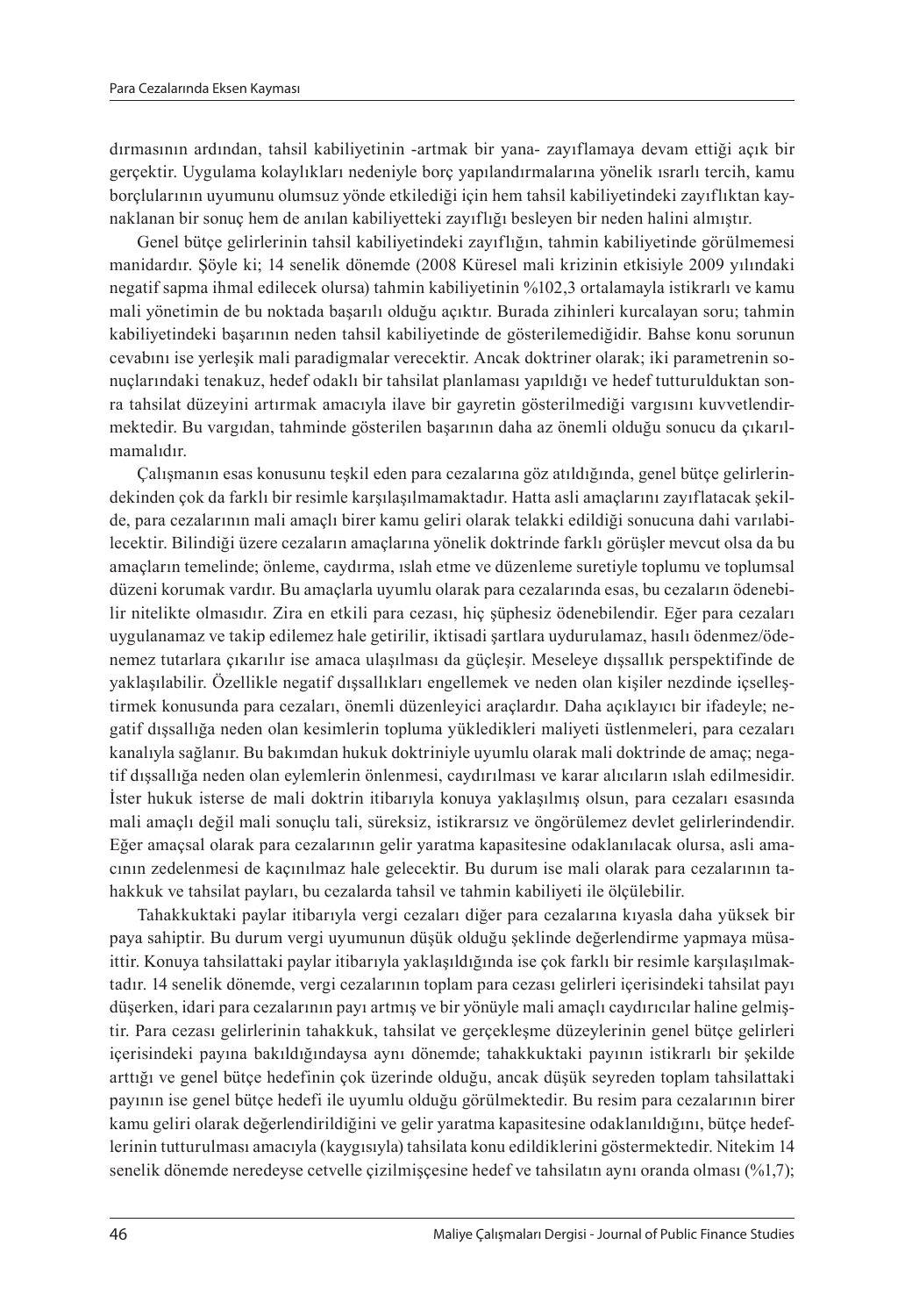bütçe hedefinin tutturulduktan sonra tahakkuk ettirilen diğer para cezalarının takip ve tahsiline gidilmediği yönündeki eleştirel vargıyı haklı hale getirmektedir. Bu da para cezalarının ne kadar caydırıcı olduğu veya caydırıcılığının ne denli dikkate alındığı sorularını akla getirmektedir.

Para cezalarının devlet geliri olarak değerlendirilip değerlendirilemeyeceği noktasında bakılması gereken en önemli parametrelerden biri de tahsil kabiliyetidir. Para cezası gelirleri içerisinde en yüksek tahsil kabiliyetine -hem tahakkuk hem de tahsilattaki payı diğer para cezalarına kıyasla en düşük olan- diğer para cezaları sahiptir. Buna karşın hem tahakkuk hem de tahsilattaki payı en yüksek para ceza türü olan vergi cezalarının, en düşük tahsil kabiliyetine sahip para cezası geliri olması, vergi güvenliğinin sağlaması noktasında vergi cezalarının son derece zayıf kaldığı sonucuna bizleri ulaştırmaktadır. Genel bir anlatımla 14 senelik dönemde, toplam para cezalarının tahsil kabiliyeti ortalama olarak %11,3 düzeyinde kalırken; bu ortalama diğer para cezalarında %52,3, idari para cezalarında %33,5, yargı para cezalarında %16,4 ve vergi cezalarında %9,3 düzeyinde gerçekleşmiştir. Peki bu kadar düşük bir tahsil kabiliyeti ile para cezalarında önleme, caydırma, ıslah etme ve düzenleme amaçlarından ne kadar bahsedilebilir? Dolayısıyla tahsil kabiliyetindeki zayıflamaya yalnızca Hazineci bakış açısıyla yaklaşılması doğru olmayıp, bu fenomenin hukuki ve sosyo-ekonomik sonuçlarının da olduğu ihmal edilmemelidir.

Meseleye tahmin kabiliyeti itibarıyla yaklaşıldığında ilginç bir resimle karşılaşılmaktadır. Yönetilebilir nitelikteki tahsil kabiliyetindeki zayıflığa rağmen, öngörülemezlik vasfı ile malul olan tahmin kabiliyetinde açık bir başarı söz konusudur. Nitekim 14 senelik dönemde, toplam para cezalarına yönelik tahmin kabiliyeti ortalama olarak %108,4 şeklinde gerçekleşirken; bu ortalama idari para cezalarında %126,2, vergi cezalarında %110,9, yargı para cezalarında %98,7 ve diğer para cezalarında %98,1 düzeyine ulaşmıştır. Aynı dönemde genel bütçe gelirlerinde tahmin kabiliyetinin ortalaması ise %102,3 şeklinde gerçekleşmiştir. Bu durum da bizleri bütçe hedefinin gerçekleştirilmesi amacıyla para cezalarının tahsiline gidildiği, yani cezaların caydırıcılığından ve ıslah ediciliğinden ziyade, gelir yaratma kapasitesine ve mali verimliliğine ağırlık verildiği sonucuna götürmektedir. Dolayısıyla para cezalarında tahsil kabiliyeti tahmin kabiliyetinden daha kolay ve önemli bir mesele iken; veriler itibarıyla varılan sonucun tam tersi yönde olması, para cezalarında mali amacın asli amacın önüne geçtiğini anlatmaktadır.

Sonuç olarak; para cezalarının düzenli bir kamu geliri olup olmadığı doktriner anlamda tartışmalı olsa da Türk Kamu Mali Yönetiminde bu amaca dahi hedef odaklı yaklaşımlar (tahmin kabiliyetine ağırlık verilmesi) nedeniyle ulaşılamadığı, başta sıklıkla başvurulan borç yapılandırmaları olmak üzere farklı etken ve sorunlar nedeniyle tahsil kabiliyetinde görülen zayıflığın cezaların asli amaçlarına erişilmesini güçleştirdiği ve bu bakımdan para cezalarında amaçsal bir eksen kayması olduğu yadsınamaz bir gerçektir. Asli amaca ulaşılmasına engel teşkil edecek şekilde mali amacın ön planda tutulması, uygulama bakımından bir tercih meselesidir ve entelektüel anlamda değerlendirmeye değerdir. Ancak bu tercih ve değerlendirmeye gidilirken, tahsil kabiliyetinin yükseltilmesi suretiyle kamu gelirlerinin de artırılması beklenir. Oysa ki eldeki mevcut veriler gelir yaratma kapasitesi bakımından, ne yazık ki para cezalarında eksen kaymasının mali verimliliğe bir katkı yapmadığını da göstermektedir. O halde nihai soru "Para cezalarına yönelik amaç boyutundaki eksen kayması, beklendiği yönde sonuç verebilmiş midir?" şeklinde olacaktır. Bu çalışma sonuç olarak bu soruya kısa ve net bir biçimde "hayır" cevabını verebilmiştir.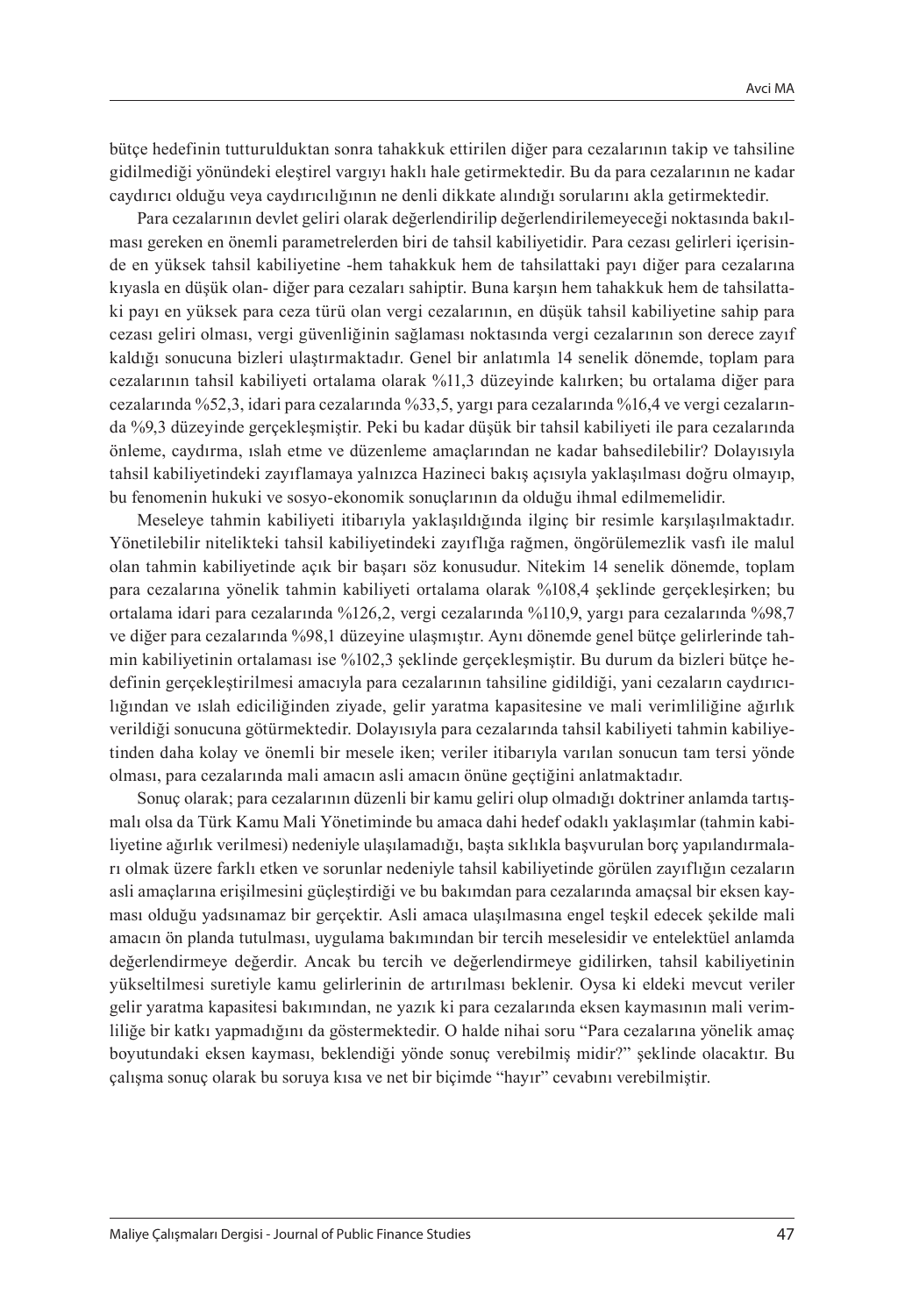**Hakem Değerlendirmesi:** Dış bağımsız.

**Çıkar Çatışması:** Yazar çıkar çatışması bildirmemiştir.

**Finansal Destek:** Yazar bu çalışma için finansal destek almadığını beyan etmiştir.

**Peer-review:** Externally peer-reviewed.

**Conflict of Interest:** The author has no conflict of interest to declare.

**Grant Support:** The author declared that this study has received no financial support.

#### **Kaynakça/References**

AICPA (Association of International Certified Professional Accountants) (2017). *Tax policy concept statement 1* - *Guiding principles of good tax policy: A framework for evaluating tax proposals.* Retrieved from https://www. aicpa.org/advocacy/tax/downloadabledocuments/tax-policy-concept-statement-no-1-global.pdf

Akbulut, B. (2019). *Ceza hukuku genel hükümler* (6.bs). Ankara: Adalet Yayınevi.

Aksoy, Ş. (1993). *Kamu bütçesi*. İstanbul: Filiz Kitabevi.

- Altuğ, F. (2019). *Kamu bütçesi*. İstanbul: Beta Basım Yayım Dağıtım A.Ş.
- Centel, N. (2001). Cezanın amacı ve belirlenmesi. *Prof. Dr. Turhan Tufan Yüce'ye armağan* içinde (s. 337-372). İzmir: Dokuz Eylül Üniversitesi Yayınları.
- Çelikkaya, A. ve Gürbüz, H. (2006). Mükelleflerin vergiye gönüllü uyumunu etkileyen faktörlerin analizi: bir alan çalışması. *İşletme, İktisat ve Finans Dergisi*, *21*(247), 122-139.
- Çolak, H. ve Altun, U. (2007). Bir yaptırım türü olarak para cezalarının teori ve uygulamadaki analizi. *Türkiye Barolar Birliği Dergisi*, *69*, 241-338.
- Demirtaş, T. (2020). *Ceza hukuku genel hükümler* (15.bs). Ankara: Seçkin Yayıncılık.
- Donay, S. ve Kaşıkçı, M. (2005). *En son değişikliklerle açıklamalı ve karşılaştırmalı Türk ceza kanunu* (1.bs). İstanbul: Beta Basım Yayım.
- Edizdoğan, N., Çetinkay, Ö. ve Gümüş, E. (2019). *Kamu maliyesi* (10.bs). Bursa: Ekin Basım Yayın Dağıtım.
- Feyzioğlu, B. N. (1981). *Nazarî, tatbikî, mukayeseli bütçe* (6.bs). İstanbul: Filiz Kitabevi.
- Franklin, E., Bourdeaux, C., & Hathaway, A. (2019). State revenue forecasting practices: accuracy, transparency, and political participation. In D. Williams & T. Calabrese (Eds.), *The palgrave handbook of government budget forecasting* (pp. 155-176). Switzerland: Palgrave Macmillan.
- Freire, M. E., & Garzón, H. (2014). Managing local revenues. In. C. Farvacque-Vitkovic & M. Kopanyi (Eds.), *Municipal finances - a handbook for local governments* (pp. 147-214). Washington: The World Bank.
- Garrett, A. T., & Leatherman, J. C. (2020). *An introduction to state and local public finance*. Virginia: WVU Research Repository.
- Gerçek, A. (2020). *Kamu alacaklarının tahsil hukuku* (6.bs). Bursa: Ekin Kitabevi.
- Gruber, J. (2019). *Public finance and public policy* (6th ed.). New York: Worth Publishers.
- Karakoç, Y. (2019A). *Genel vergi hukuku* (2.bs). Ankara: Yetkin Kitabevi.
- Karakoç, Y. (2019B). Türk hukukunda vergi̇ yükümlülüğünün ı̇ hlâlı̇ bağlamında ceza sorumluluğu: 1-20. Erişim adresi: https://api.hacibayram.edu.tr/files/1/5.turkkorecezahukukugunleri/Karakoç,%20Türk%20Hukukunda %20Vergi%20Yükümlülüğünün%20İhlali%20Bağlamında%20Ceza%20Sorumluluğu.pdf
- Karakoç, Y. (2019C). *Vergi ceza hukuku* (2.bs). Ankara: Yetkin Kitabevi.
- Kardeş, S. (2009). *Tüm kamu idarelerinin bütçe ve muhasebe ansiklopedisi: Cilt 2* (2.bs). Ankara: T.C. Maliye Bakanlığı Strateji Geliştirme Başkanlığı Yayın No: 2009/387.
- Kirmanoğlu, H. (2014). *Kamu ekonomisi analizi* (5.bs). İstanbul: Beta Basım Yayım Dağıtım A.Ş.

Koca, M. ve Üzülmez, İ. (2020). *Türk ceza hukuku genel hükümler* (13.bs). Ankara: Seçkin Yayıncılık.

Le, T. M., Moreno-Dodson, B., & Bayraktar, N. (2012). Tax capacity and tax effort: Extended cross-country: analysis from 1994 to 2009. *World Bank Policy Research Working Paper 6252.* Retrieved from https:// openknowledge.worldbank.org/bitstream/handle/10986/12094/wps6252.pdf?sequence=1&isAllowed=y